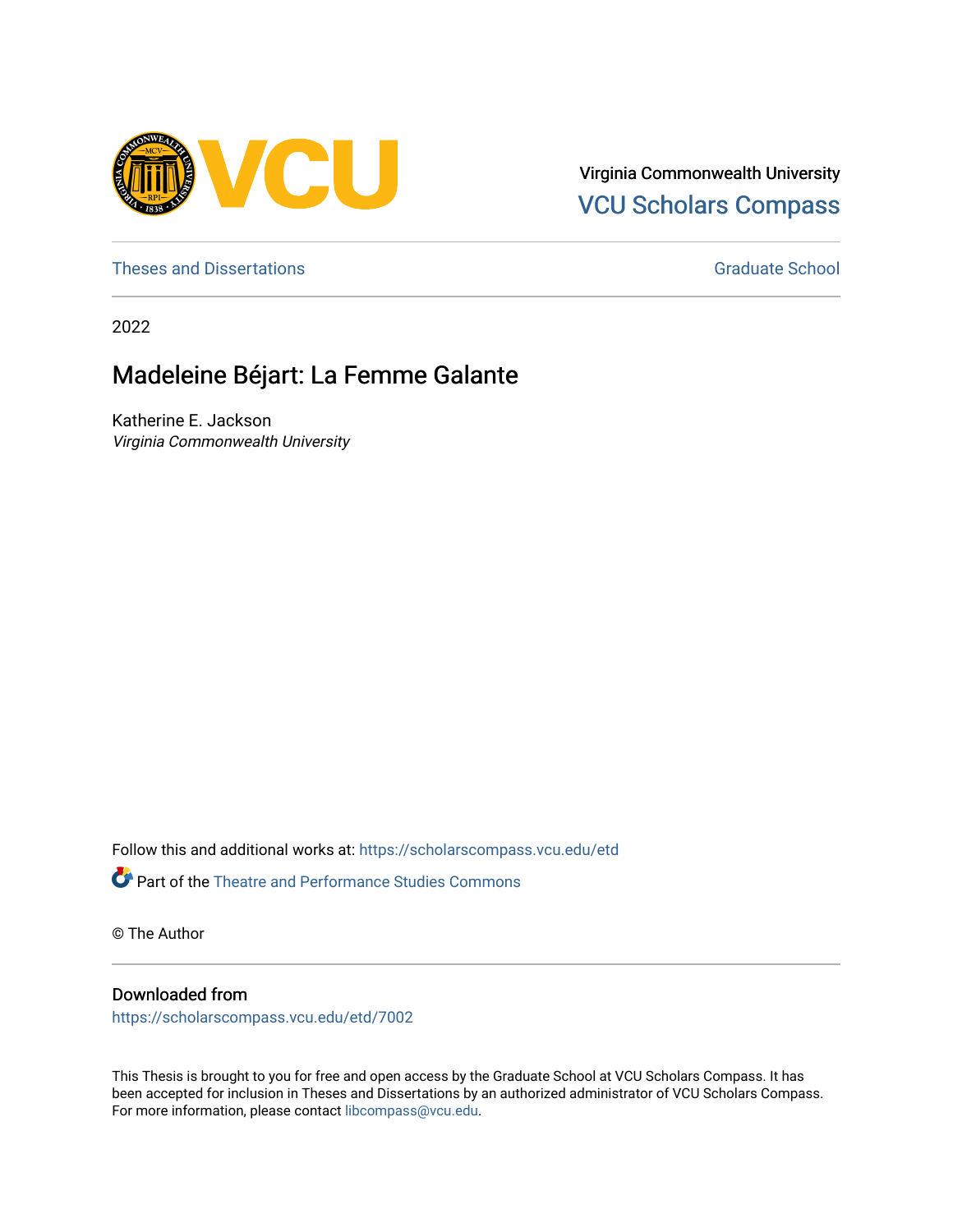All Rights Reserved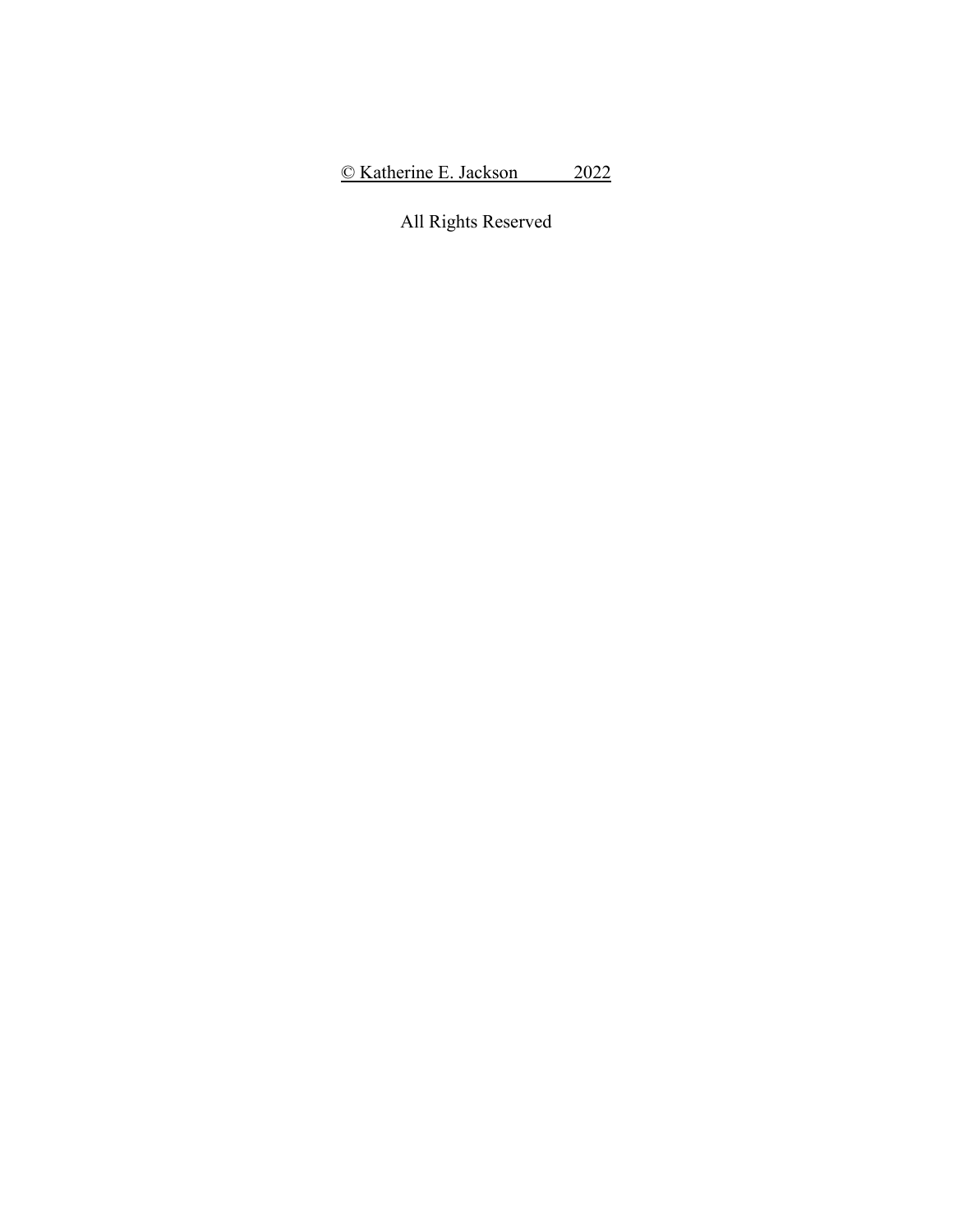Madeleine Béjart: La Femme Galante

A thesis submitted in partial fulfillment of the requirements for the degree of Master of Fine Arts at Virginia Commonwealth University

By

Katherine E. Jackson B.F.A Theatre Education East Carolina University, 2020

Director: Dr. Aaron Anderson Interim Director of Graduate Studies, Theatre Department

> Virginia Commonwealth University Richmond, VA April 2022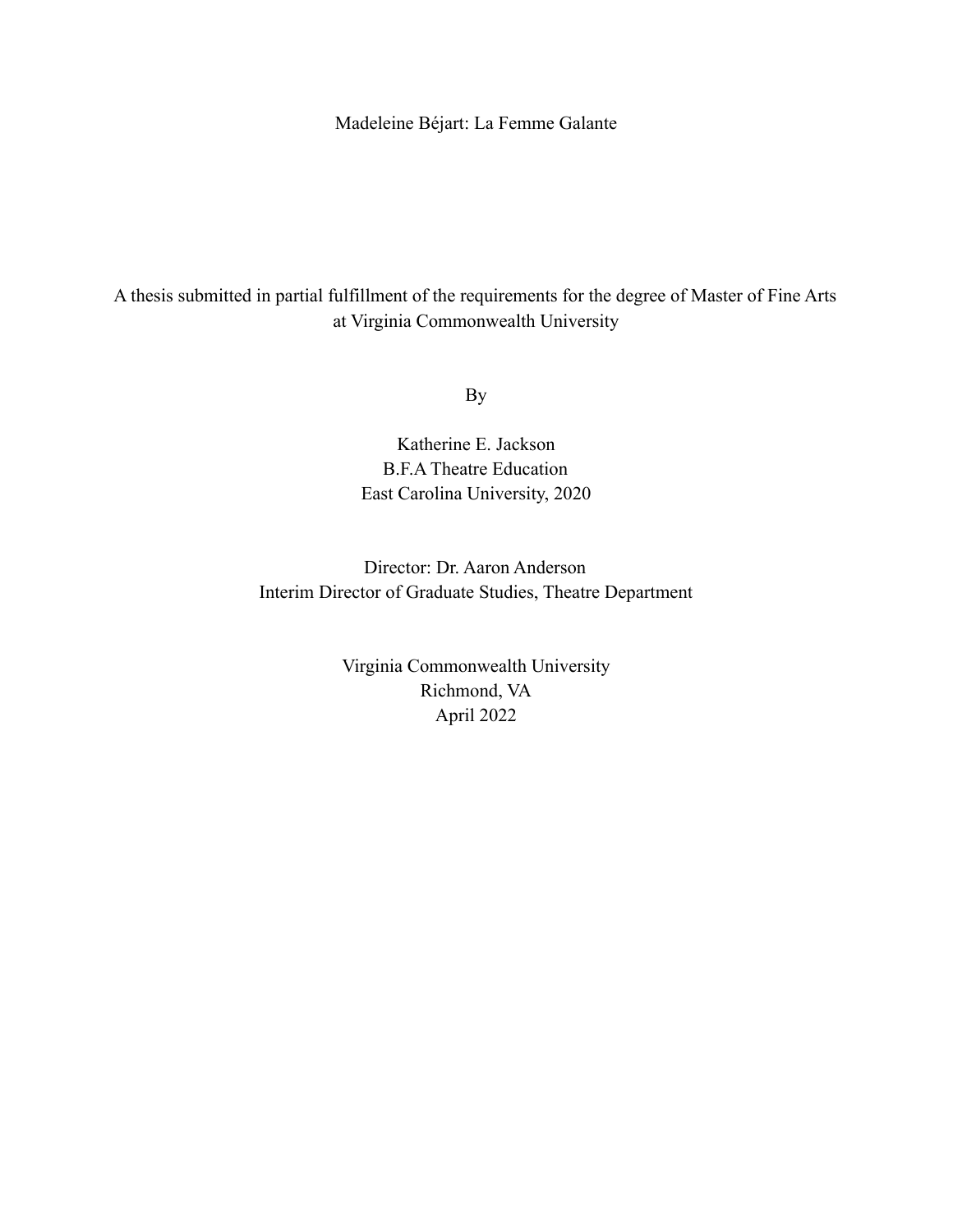## ACKNOWLEDGMENTS

The author wishes to thank several people. My parents, Sara and Will, who believed and supported me all my life and through my Graduate School journey even if that meant their little girl lived 3 hours away, in another state and in a big city. My little sister Emily and little brother Thomas for being the best siblings a person could ask for. I would also like to thank my grandparents, Art and Anita and Margaret and Tom for supporting me as well. The faculty at Virginia Commonwealth University, specifically Dr. Jesse Njus, Dr. Keith Byron Kirk, and Dr. Aaron Anderson who all taught me how to be an academic and challenged me in ways that expanded my mind and understanding of theatre as an artform. I would like to thank Patricia Clark at East Carolina University who first taught me how to be a teacher and inspired me to go into higher education. Finally, I want to thank my closest friends, Sabrina and Jacob, who I am proud to call my friends, classmates and colleagues.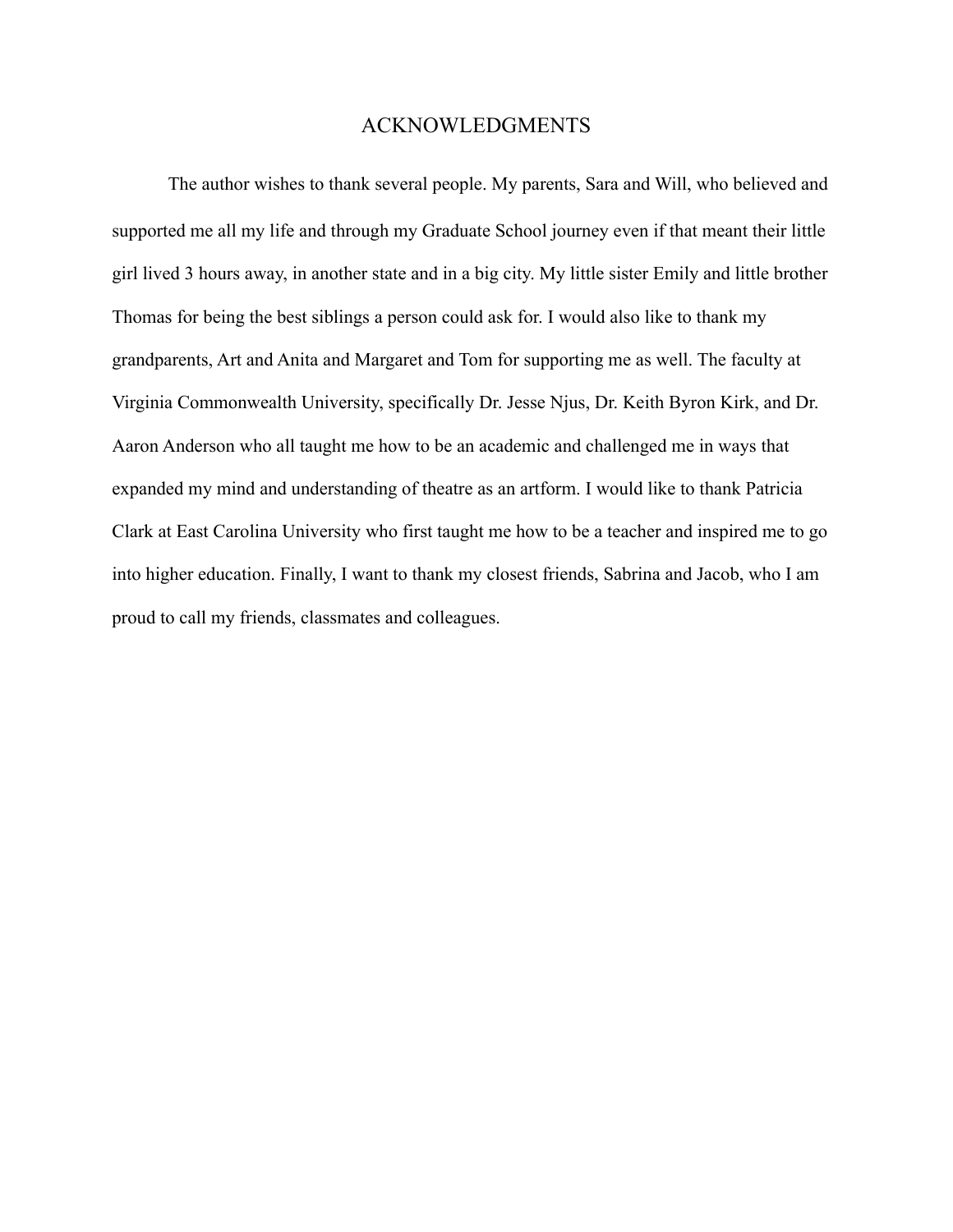| Part 1 |  |
|--------|--|
|        |  |
|        |  |
|        |  |
| Part 2 |  |
|        |  |
|        |  |
|        |  |
|        |  |
|        |  |
|        |  |
|        |  |
|        |  |

# TABLE OF CONTENTS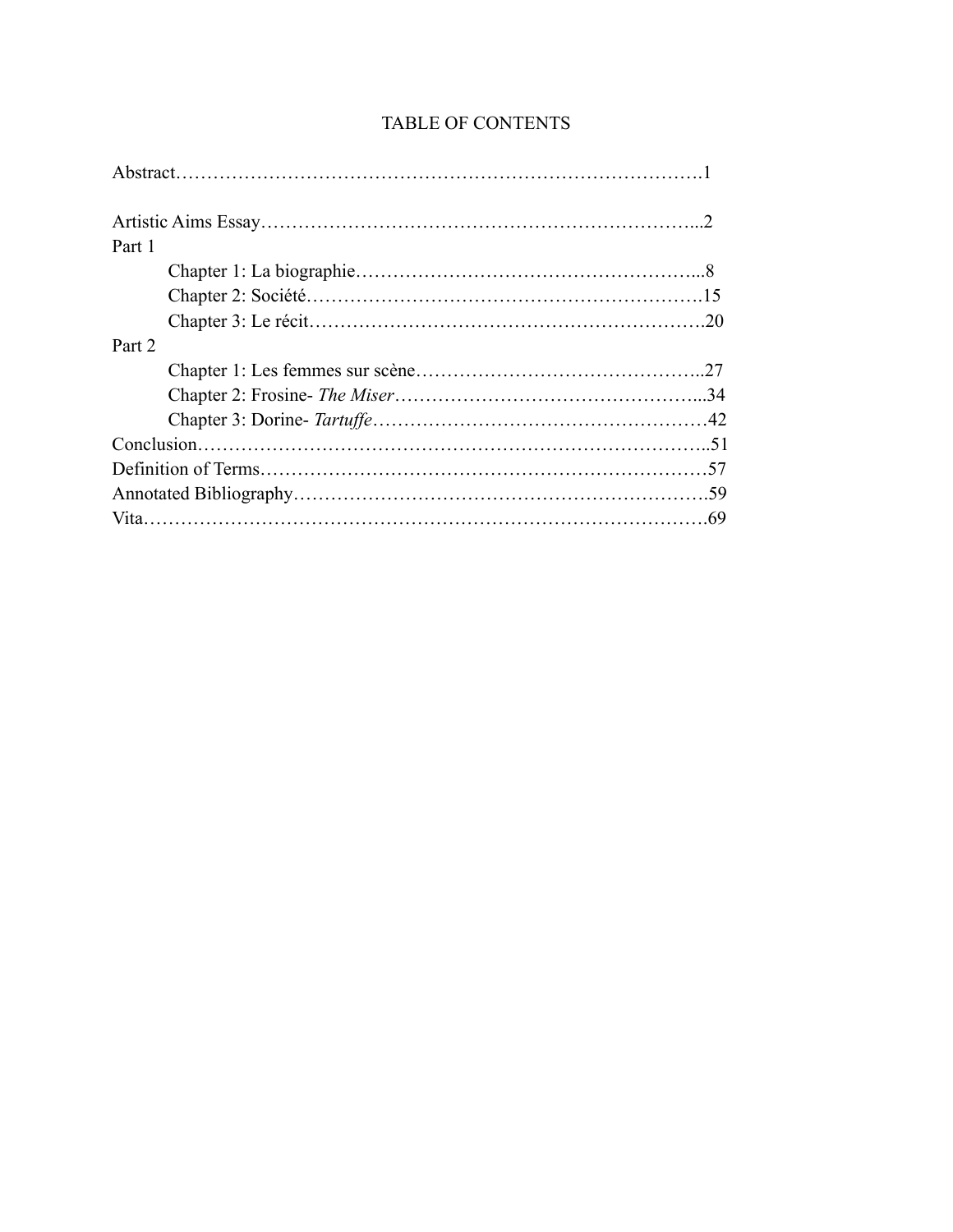# **ABSTRACT**

# MADELEINE BÉJART: LA FEMME GALANTE

By: Katherine E. Jackson, MFA

A thesis submitted in partial fulfillment of the requirements for the degree of Master of Fine Arts at Virginia Commonwealth University

Virginia Commonwealth University, 2022 Major Director: Dr. Aaron Anderson, Interim Director of Graduate Studies Theatre Department

The 17th Century marked the beginning of women professionally joining the acting profession and as such brought about change in the career opportunities for women. Madeleine Béjart was one of these actresses who is notorious for her liaison and working relationship with famed playwright, Molière. Through this personal relationship her role in history was relegated to that of mistress and the scandal concerning Molière's wife Armande who is speculated to either be Madeleine's daughter or sister. By using historical and biographical information on Madeleine along with two works of Molière in which she originated roles, I will explore the intricacies of being an actress on the French stage in a time where patriarchal structures made it difficult for the advancement of women and redefining Madeleine's place within history offering a chance for her to not be defined solely by scandal or her relationship with Molière.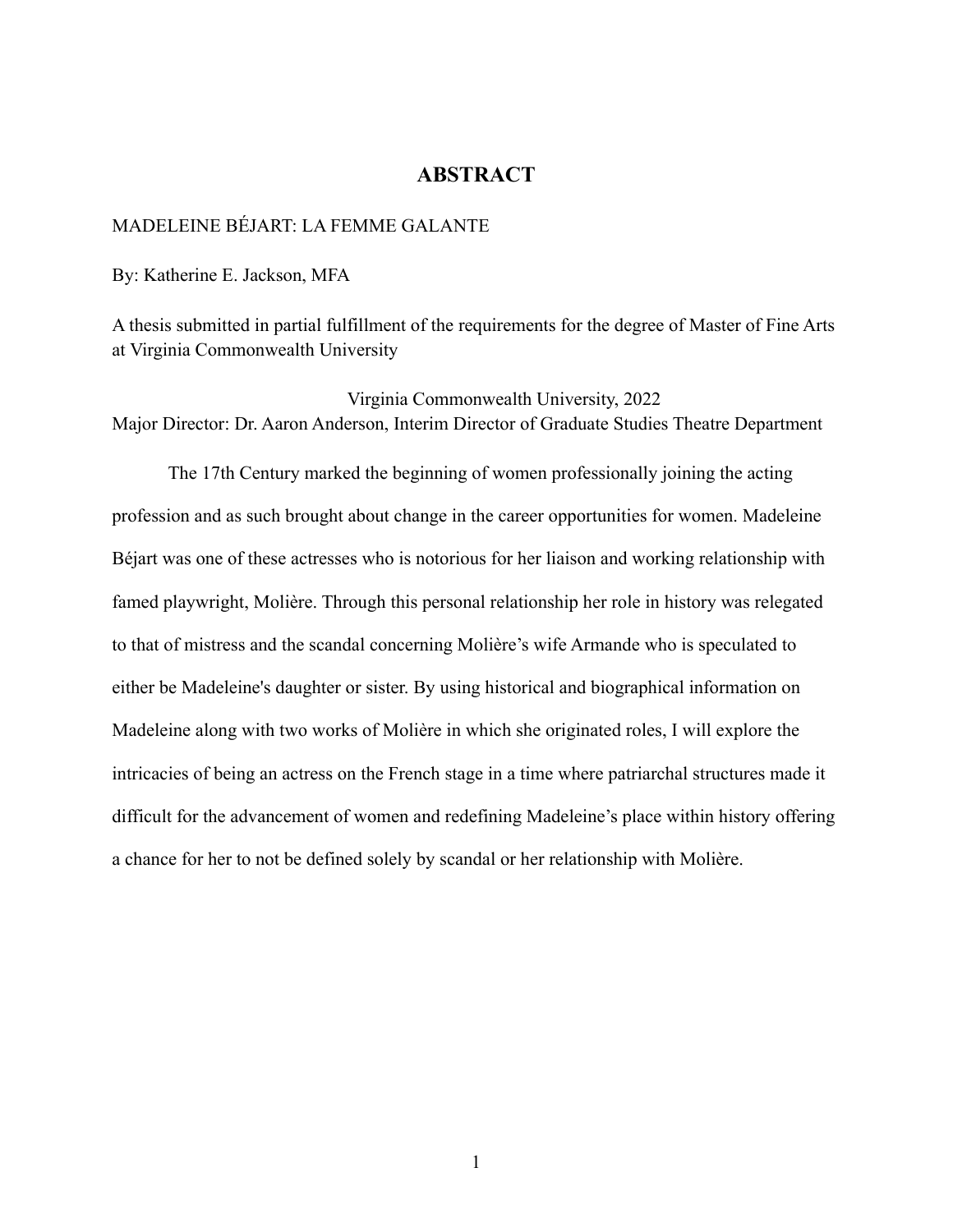### Artistic Aims Essay

Scholars have spent centuries studying the life and works of Jean-Baptiste Poquelin also known as Molière. Along with the notoriety that comes with creating such classic works such as *Tartuffe* and *L'École des femmes* he has remained a subject of scandal throughout history. One key figure in his rise to success and notoriety, who was there through thick and thin, was Madeleine Béjart. The actress who formed multiple theatre companies with Molière who was also his lover until he married her supposed "sister" Armande. The Seventeenth Century saw the rise of the professional actress in France. At a time when women were limited in their choices for occupations. Madeleine Béjart was one of these actresses that history remembers through her relationship with Molière and her part in his company. By separating Madeleine from the role of mistress we are celebrating the person she was, along with her contribution to the stage at a time when women were just starting to perform professionally in France. Actors and actresses in society were generally well-off, yet their profession made it so they were treated as less than by the bourgeoisie class. It was a liminal space where they were not random people from the streets, most were educated to some degree, a lot of the performers came from what we would think close to middle class/upper middle class. They had the training and knowledge to be able to fit into higher society and all the skills a person should know for working with and for the aristocracy.

The reason I chose Madeleine Béjart to study specifically was because her story and career has been overshadowed by her relationship with Molière and the scandal surrounding his marriage to Armande Béjart. Women's achievements in theatre are often overshadowed by male figures. Most research and articles found on Madeleine focus heavily on her relationships with the Comte de Modène and Molière. Granted, the majority were written in the 19th and 20th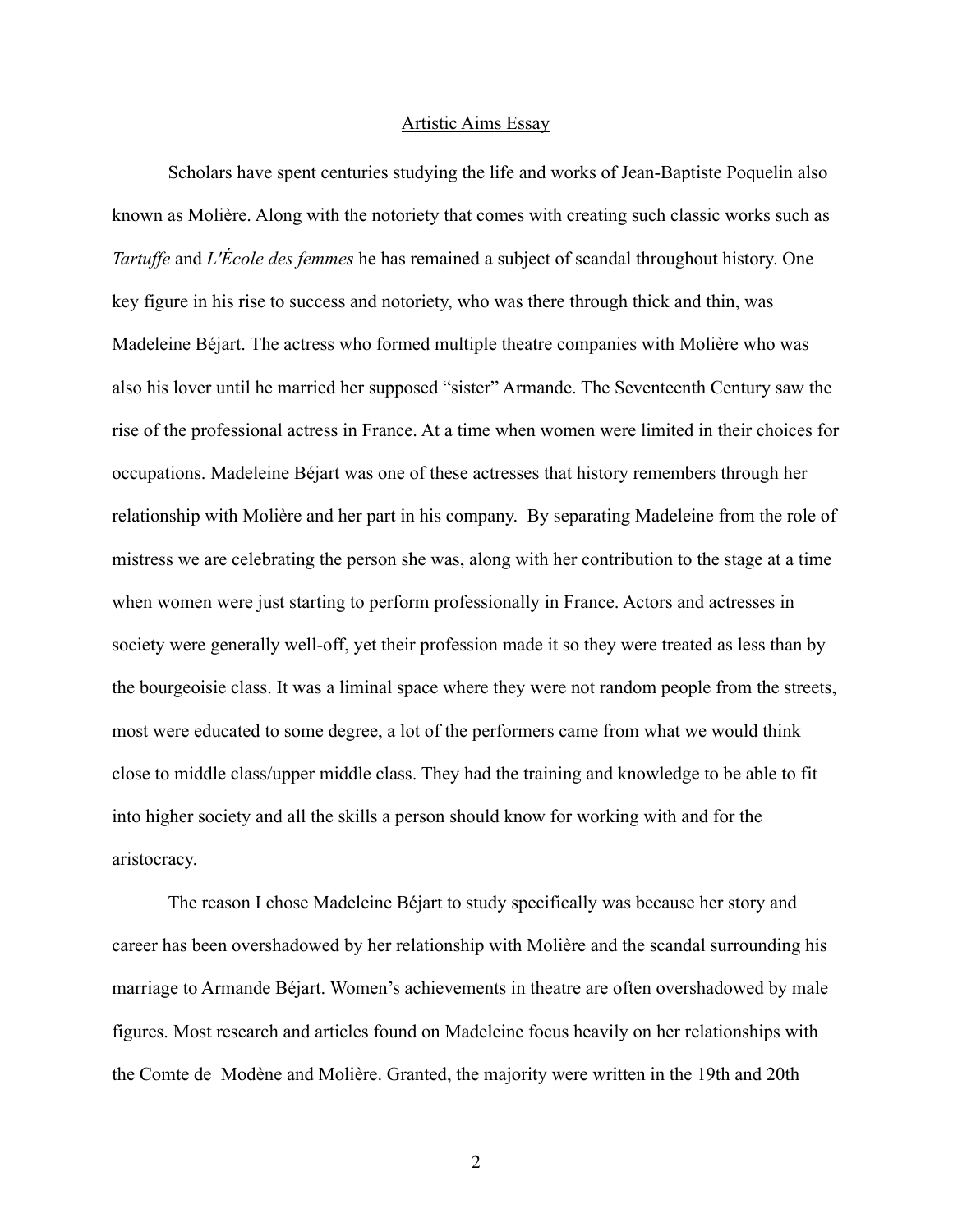Centuries when academics were fine with leaving the story as such and not looking further. Also, it is difficult when it has been such a long time. More contemporary research by people like Virginia Scott, look deeper into her story and of other actresses of the time. I found the most cohesive and useful text to be Virginia Scott. She weaves narrative and research into her work that makes research easier to comprehend. The one chapter dedicated to Madeleine in her book *Molière: a Theatrical Life* granted more insight into who Madeleine was than several other writings on Molière. Through my work, I want to acknowledge that while her life was intertwined with Molière's, it is not the whole story. Her romantic relationships should not define who she is as a person, as a performer, and her legacy. Analysis of the social structures of the time in regards to the theatrical profession and women's roles in the patriarchal society. The social structure of France at the time placed actors and actresses in a position of not being referred to with honor and dignity. Even the Church ruled that actors were not allowed to be buried in consecrated ground and if they were wanting to receive a Christian burial they would have to renounce their profession.

In his work Molière wrote with his actors in mind and created roles that best suit them and himself. It is not often we can learn about the original performers of roles and how their lives and personalities influenced the characters portrayed onstage. In Madeleine's case we are lucky to have a fictionalized version of herself available for study which is one of the works that will be analyzed alongside many other original roles written for her. This thesis is a celebration and homage of Madeleine's triumphs on and off the stage. I want Madeleine's story to be told in a new light because in today's contemporary research we are working to undo centuries of patriarchal white male written narratives. Overall, the main point I will be arguing is: who was Madeleine Béjart and how did the characters Molière wrote for her reflect who she was. There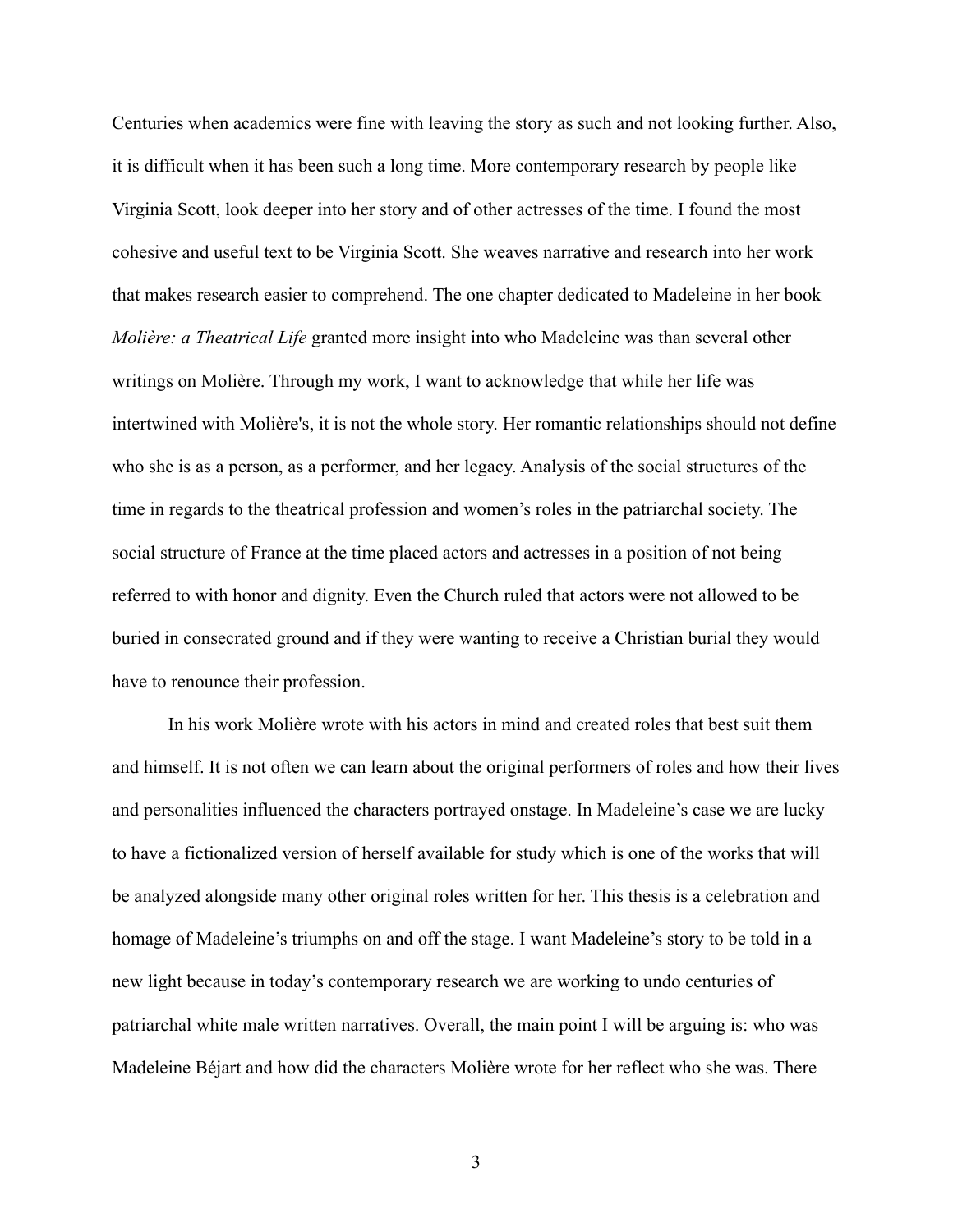are similarities and parallels between her life and the lives of her characters. The purpose of this thesis Madeleine was just one of many actresses making names for themselves trying to break through professional and societal barriers to make art. But her portrayal of strong female characters in a time where women were property to be married off to the highest bidder in exchange for money and social mobility is monumental in gaining access to equality onstage for women. Through examining Madeleine's work and life we are able to find the person rather than the infamous lover and give her the well deserved credit for making strides in gaining power for women onstage. History has obscured many stories and historical figures especially women and now is the time to examine their lives and contributions to the theatrical realm to inspire future artists.

There are three components to this research, the first part of this work, I will be discussing Madeleine as the working woman and her biographical information as this will be useful once we move into the textual analysis in the next part. Who was Madeleine Béjart? History is a narrative told from different points of view and up until a certain point, the narrative about Madeleine is one sided. Continuously labeled as the mistress and it is time she is given the space for academic study because of how directly or indirectly changed the theatre landscape just by being an actress. She is important because she was on the ground floor of women joining the acting profession in France and having known working affiliation with Molière, one of the premiere playwrights from the 17th Century, although at the time some would say scandalous, gives a "in" into looking deeper into Madeleine's life and shining a light on the story of a woman who made strides without even knowing it. How did she defy or fit into the society at the time? By researching and discussing the social structure in 17th Century France allows me to understand the rules that Madeleine lived by or chose not to live by and the rules her characters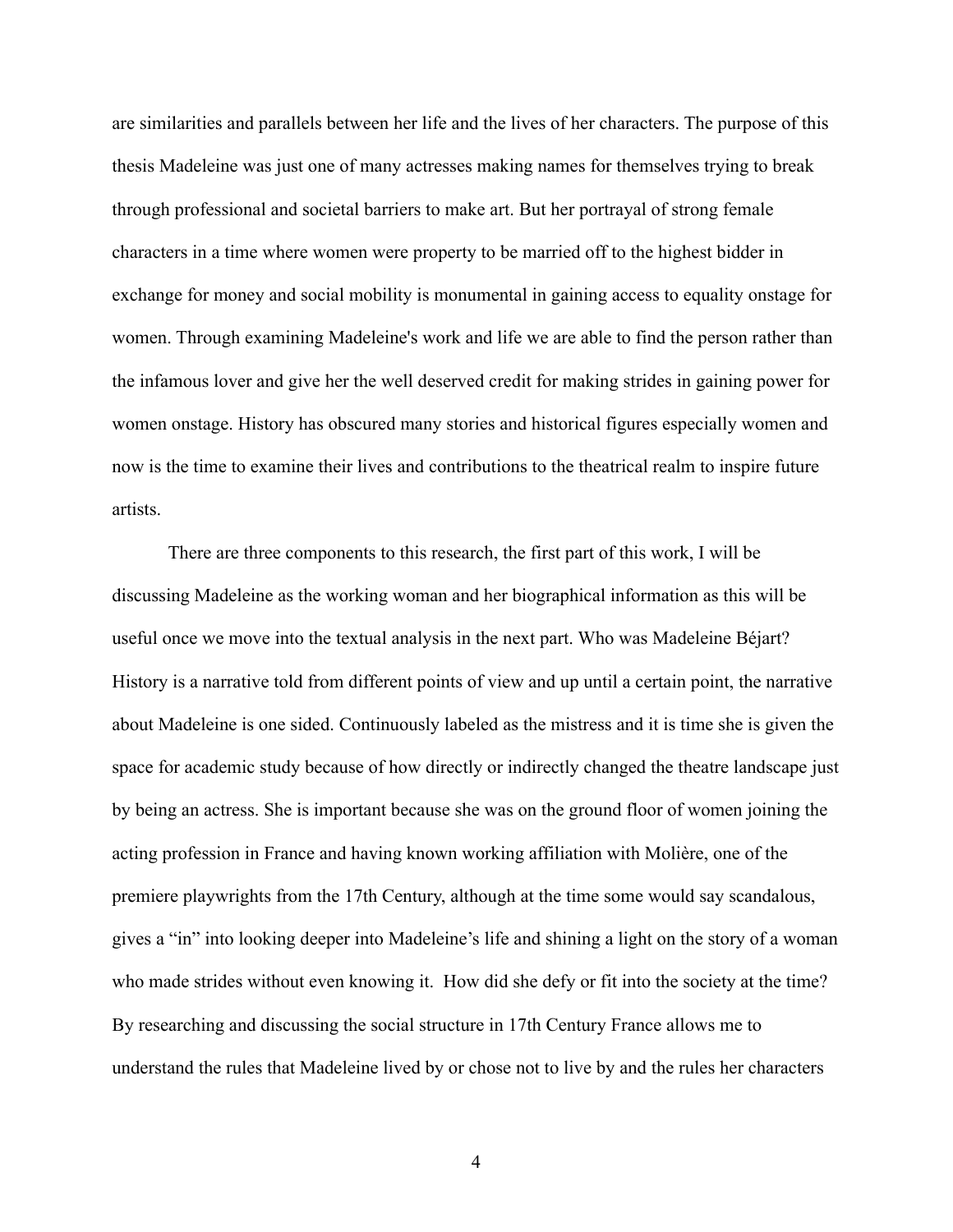lived by. Also, this information serves as a foundation to better establish who she was and what elements of her personality are present in each of the characters she played and comparing it to the social structures which Molière satirizes in his work. We know that in the 17th Century that money and status were everything and could easily be lost or gained. A person had their reputation, which acted almost as currency.

The second part will be the analysis of the select roles written for Mlle. Béjart by Molière and discussing what they say about who she was through the characters he created. Before going through Molière's work there will be analysis of how women, overall, were portrayed onstage and the archetypes available and being written for them at the time. How do these plays paint a picture of who Madeleine Béjart was? How can we use both historical and contemporary text to assist in reconstructing the lives of historical figures? There will be an analysis of two of her more well known roles in the following plays: *Tartuffe* and *The Miser, Les Précieuses Ridicule*. Focusing primarily on *Tartuffe* and *The Miser* as they are the more well-known works of Molière. In *Tartuffe*, Madeleine originated the role of Dorine, who has a very active role in the plot. She is quick witted and drives the action, which in what I have read on Madeleine seems to lean into the idea that she may have been the type of person who took on positions of authority and was seen as a mediator and go-getter within the troupe. There was an evolution of the female servant archetype from the passive confidente to the more active suivante role. This is a big achievement in the portrayal of women onstage because Dorine is sassy and not afraid to share her opinion when at the time servants would not dare to speak in such ways to those above their station. Next, *The Miser* because Frosine is described in her description as an "intriguing woman" which leads one to question what Molière means by an "intriguing" woman. Frosine is trying to get money from Harpagon to settle court debts and she is confident in her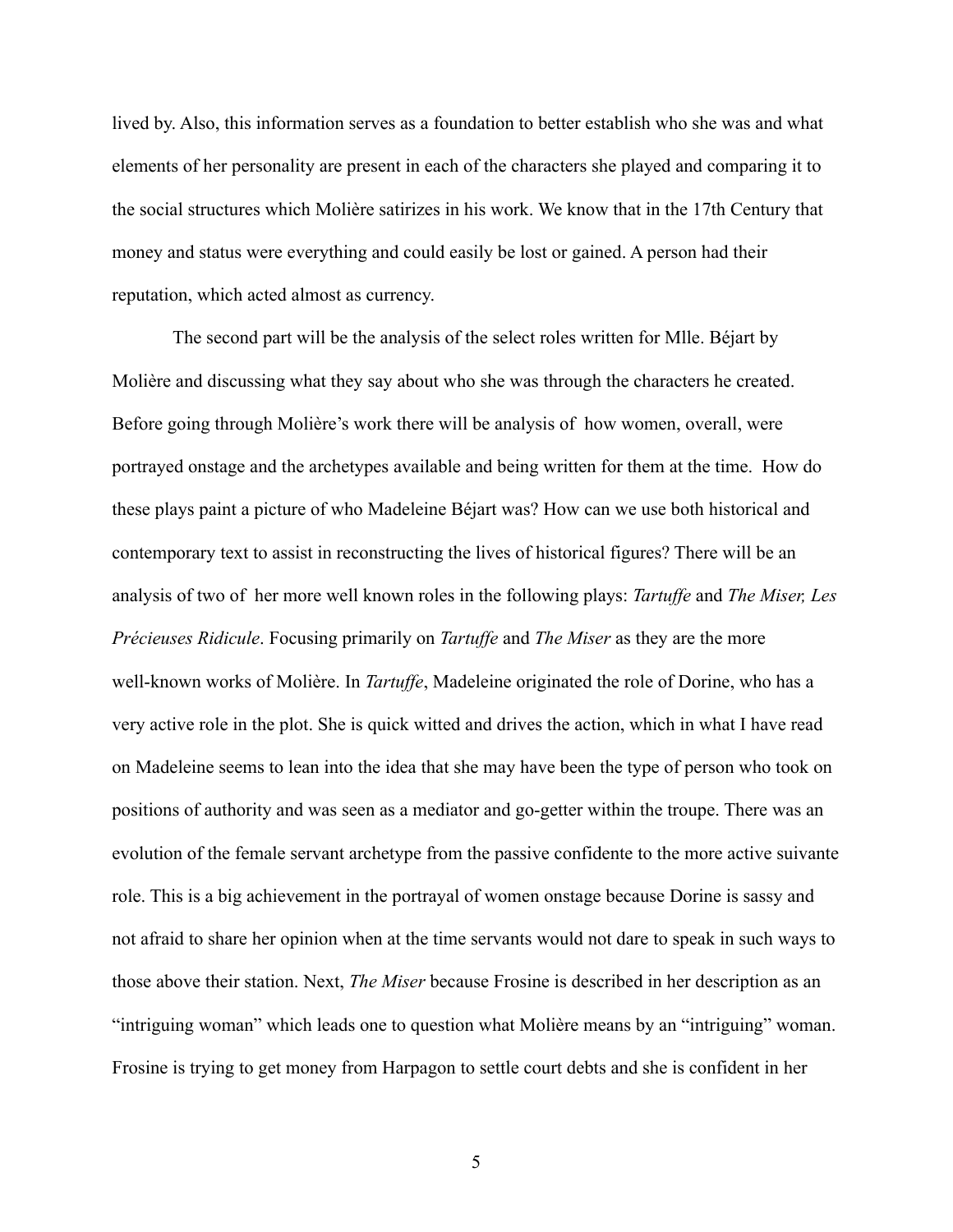ability to use her feminine wiles and intelligent mind to get what she wants. *Les Précieuses Ridicules* because Madelon, compared to the other characters Madeleine has played, is one of the less "serious" and more melodramatic characters. I find it as a departure from the other roles Madeleine has played. We see a different side of her personality, which is nice because as actors we strive to not be placed in a box and at this time that is how theatre worked. Specializing in specific stock characters was how troupes cast their works and seeing Madeleine play something so different is interesting. This play will be used as a sample as to how I will be approaching the larger discussion of Dorine and Frosine, the focuses of the character study.

Then to conclude there will be a discussion of the legacy Madeleine left behind through her own work and that of her daughter (or sister) Armande and how we should remember Madeleine for the talented performer she was and rewrite the history books. How much of Molière's success was attributed to the two most important women in his life? I argue that they had a significant influence on his success because Madeleine was a leading force in the management of the troupe at least as much as she was allowed based on the constraints women faced at this time. How are legacies created? Going back to the idea that history is narrative, it goes to assume the majority can control the image of figures whether they are alive at the time or not. What is Madeleine's legacy? Or will she forever be known as a mistress? I think that theatre history and history in general are trying to move away from one-sided and patriarchal narratives to allow women's accomplishments to be celebrated and told from a variety of viewpoints. What were the labors accomplished by Mlle Béjart and others in her attempts to gain equal power for women on and off 17th century stages? She accomplished lots in her life, she owned property and was known to loan money to people. She was an independent woman who lived for herself and did not let men control her or claim her. This section will include discussion of the recent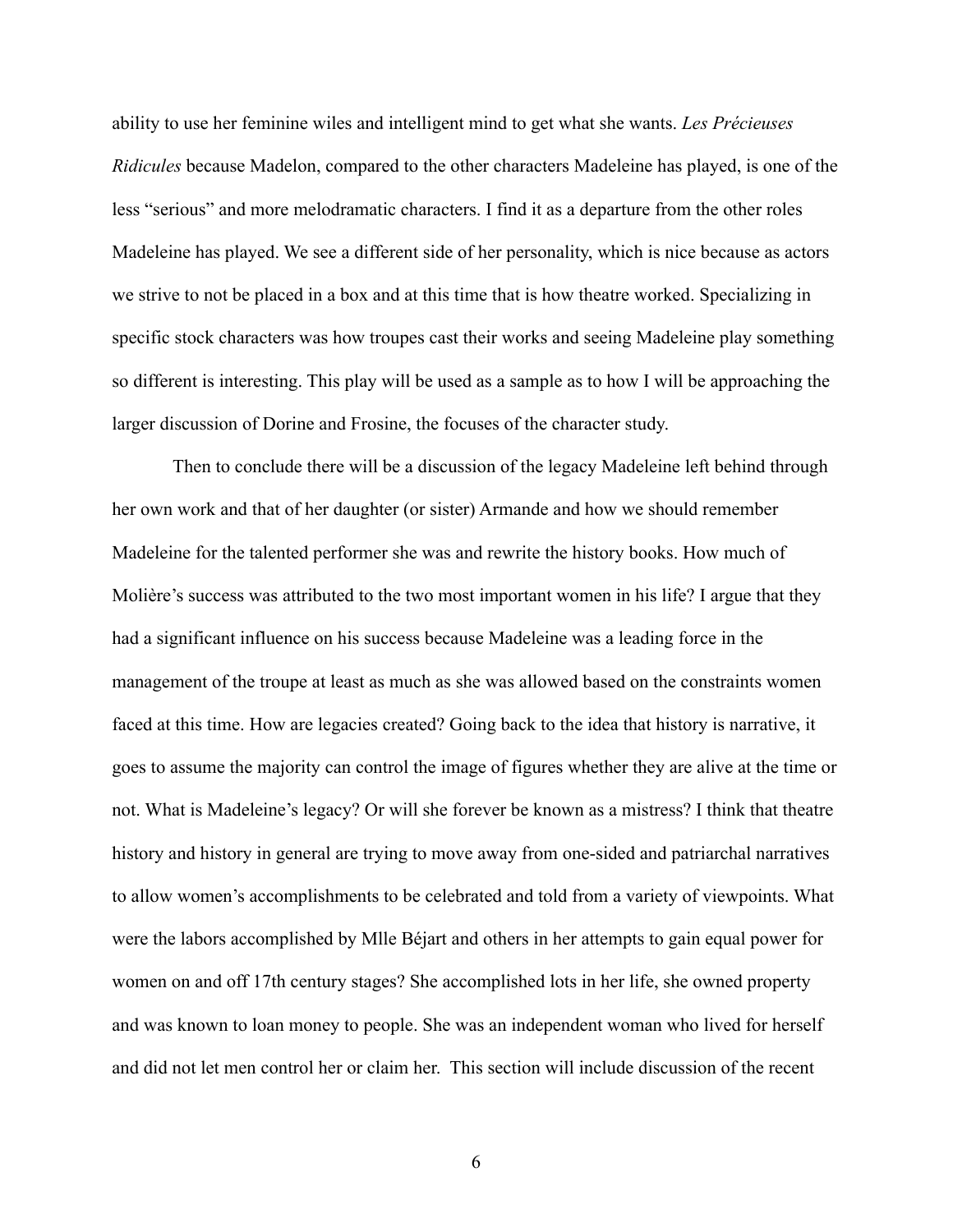news of a campaign to get Molière interred and inducted into the Panthéon which has previously been denied due to the reasoning that the Panthéon is relegated to prominent heroes of the Republic, so those who made history before the revolution are left out. Legacy is a large concept, who or what defines a legacy? She had the makings to be a star in the theatrical world but history remembers her as Molière's lover. The amount of agency and power she held within a society that placed constraints on women's professional and social mobility is to be appreciated and studied extensively.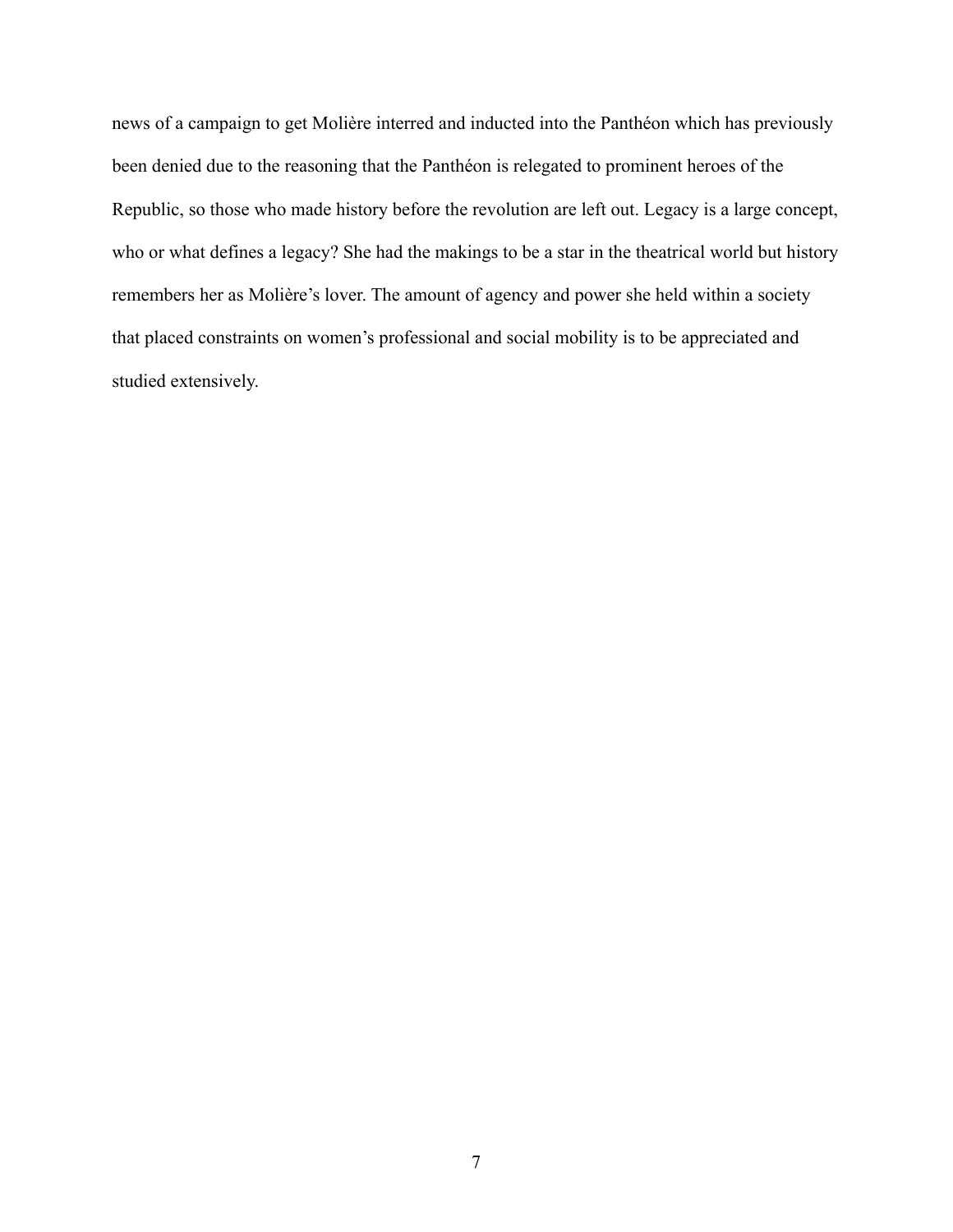### **Part 1**

# **Chapter 1- la biographie**

Who was Madeleine Béjart? History remembers her as Molière's lover and possibly the mother of his wife, Armande. History is also a narrative told from different points of view and up until contemporary writing, the narrative about Madeleine is one sided. Her place in the narrative has been relegated to being the mistress of Molière and the comte de Modène and it is time she is given the space for academic study because of how she directly or indirectly changed the theatre landscape just by being an actress. She is important because her career began when the theatrical landscape was changing by the introduction of professional actresses which had only been a practice for around 30 years by the time Madeleine joined the profession. Moving towards shifting the narrative of her life and finding the woman behind the monikers. In doing so, contemporary researchers can continue on working to change the study of actresses by looking at their contributions rather than their relationships to men being the only significant addition to the fabric of theatre history. Virgina Scott brings up an interesting thought, actresses being seen "not as symbols of depravity, nor as icons of grandeur" (Scott 37) This one quote presents an interesting shift in point of view on how we should view and study actresses like Madeleine. Is it more worthwhile to not place her on a pedestal? Between the gossip and anecdotes, sensationalizing the lives of performers lifts them to levels of mythic proportions so that future researchers view them as almost characters in a story rather than human beings trying to exist. However, trying not to negate their contributions to the theatrical landscape. Have we been going about the study of actresses in a wrong way, detaching ourselves because we get lost in the "celebrity" factor rather than examining them as people who wanted to perform and participate in the art of theatre. By doing so we remove the grandiose expectations of fame and can focus on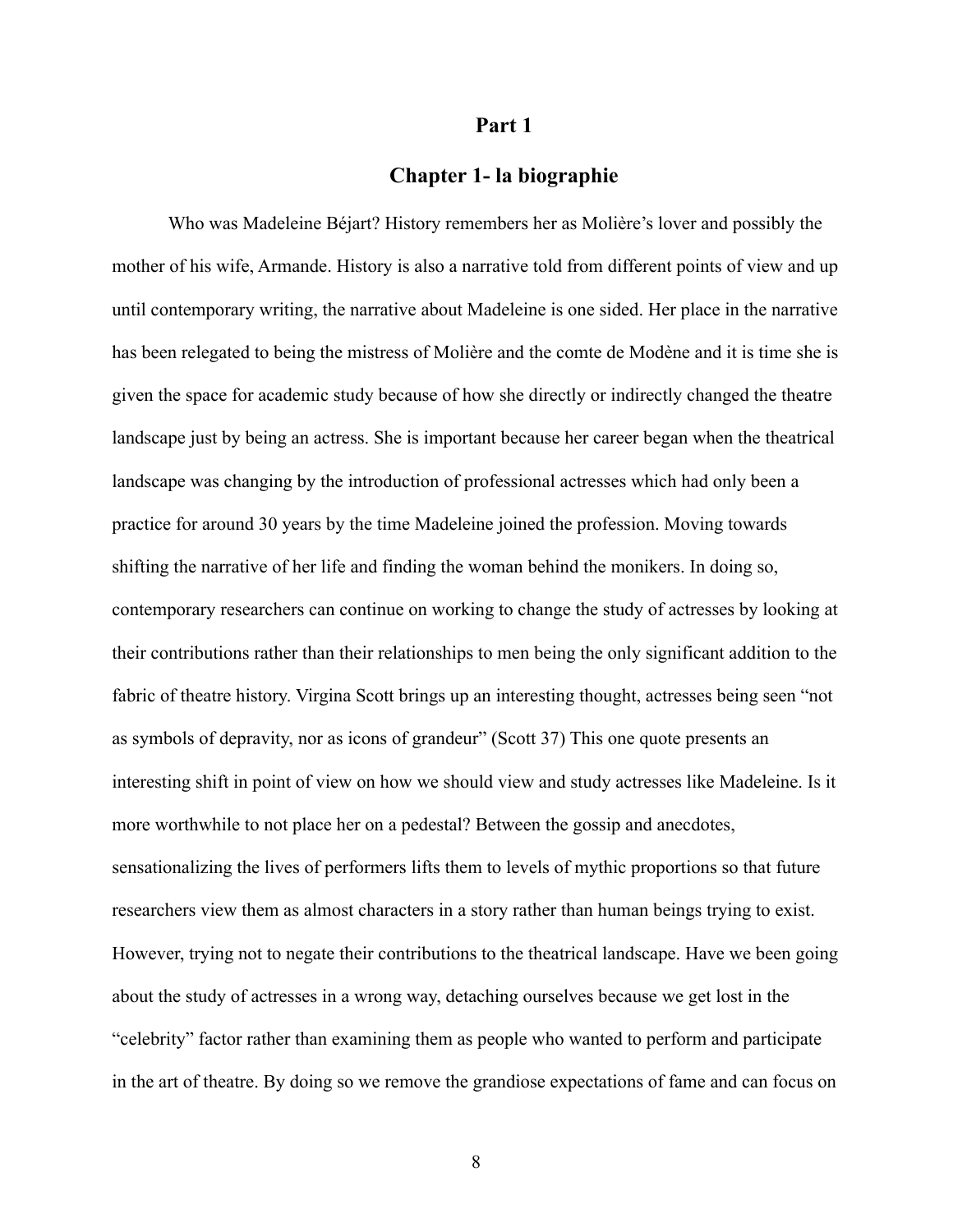Madeline herself as a woman who enjoyed performing and gained notoriety doing so. It changes how we view historical figures as well because while they go off and do memorable things at the end of it all they were just people trying to survive and thrive in worlds that may or may not have been accommodating. This is a celebration and acknowledgement of Madeleine's accomplishments but to bring humanity back into the study of actresses and viewing them as working women who strived to create their own lives and paths just like everyone else.

#### In the Beginning…

To begin our dive into her life we shall start at the very beginning. Madeleine Béjart was born on January 8th, 1618 to Joseph Béjart and Marie Hervé. Her siblings were Joseph, Louis, Genevive, and possibly Armande. Great debate has been had on who Armande's parents were and gossip spread throughout Paris society that Armande was Madeleine's daughter. But, for the purposes of this study there will be no attempt to add to the debate one way or another because it is this gossip and scandal that has overshadowed Madeline's achievements. The family moved around the city a multitude of times settling in the Marais district where the Théâtre du Marais, a map shows just how close the theatre was to the Béjart's home, well within walking distance. Joseph Béjart was one who did not hold onto a job or living situation for long. The family belonged to the bourgeois class but were not overtly wealthy or had good connections, although in numerous documents Joseph styles himself as a bourgeois de Paris. It was Marie Hervé who brought a significant amount of money into the marriage with her dowry worth around 2,400 livres that she earned through working as a *toilière-lingère* before marrying Joseph at 22 years old. Eventually, Marie Hervé filed for a separation of property in 1632 from her husband due to the instability of their family life with Joseph moving from job to job and never fully settling in one home. Marie was granted separation resulting in Joseph having to pay back 2,400 that she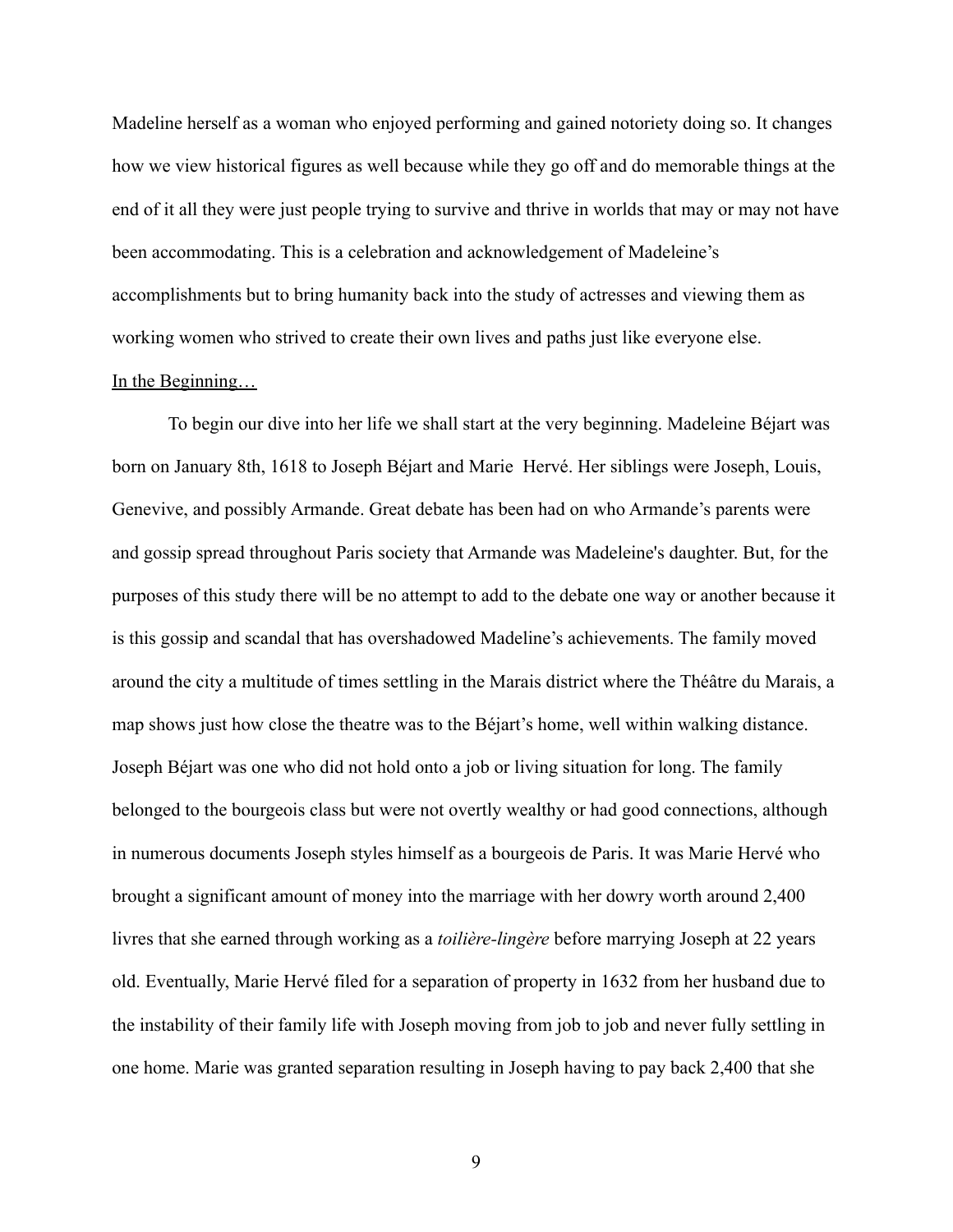brought into the marriage to begin with and paying 60 livres a year for his upkeep. Virginia Scott explains that a separation of property is not a "legal separation in the modern sense; there was to be no separation of persons. The marriage would continue but the 'community' would be dissolved"(Scott 35) This speaks volumes in a time where marriage was a business transaction and men having complete control over the maintenance of the household. Marie Hervé realized that her husband was leading the family dangerously close to ruin and with children to care for she took the necessary measures to ensure the wellbeing of herself and children. Her mother's spirit and independence was evident in Madeleine for at age 18, she sought legal emancipation from her parents. In France at the time, the age of majority was 25, for both men and women. One is inclined to believe it to be perfectly reasonable that she would want to seek emancipation because by the time she turned 18 in 1636, Madeleine had already witnessed the separation of property between her parents and narrowly avoided marrying a man decades older than her when she was only 15 years old based on this no wonder she would seek to gain her independence from her parents. Thankfully, the marriage fell through as neither party gained much from the union. The first step into her new and independent life began when Madeleine received a loan of 2,000 livres to supplement the 2,000 she already had to purchase a modest house for herself. Unfortunately, due to reasons Scott stipulates that Madeleine was unable to pay the sum and so the house went instead to Nicole des Rideaux, a courtesan. There is evidence that Madeleine went on later to own property including a mill that originally was gifted to her half-aunt who was married to the brother of playwright Tristian L'Hermite by her aunt's lover the comte de Modène. By owning property she is defying societal norms in that she owns the property as an unmarried woman which was only possible because she gained legal emancipation from her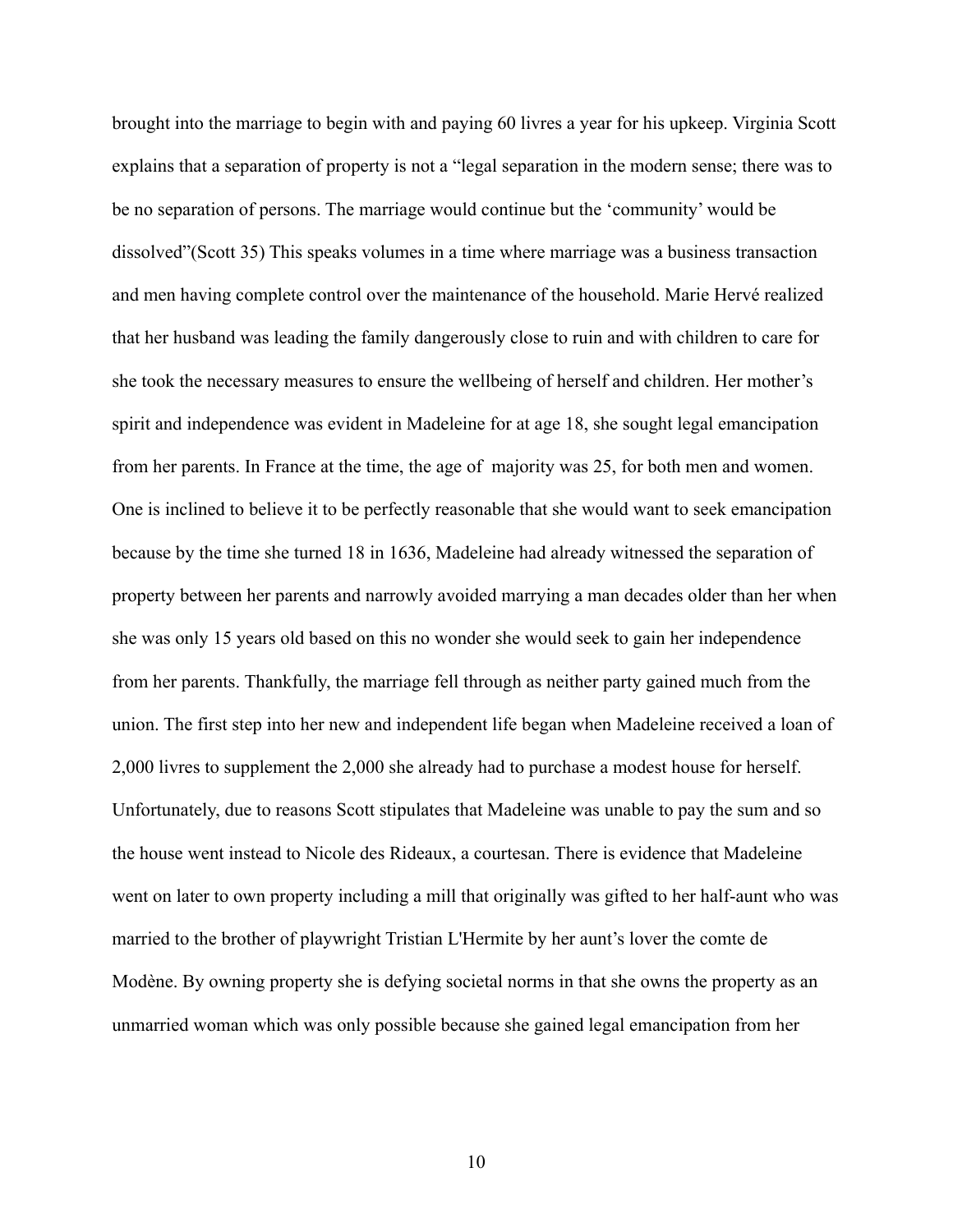parents in order to avoid becoming like her father and making sure she was not dependent on others who would jeopardize her security and lifestyle.

### The Illustre Théâtre

Along with her brother Joseph, Molière, and several others formed the Illustre Théâtre, the ill-fated first attempt of establishing a company. The contract was signed on June 30, 1643, with clauses dictating that each company member within the troupe owned a share, which means the financial responsibility falls on everyone. Everything aside from the theatre space itself typically was owned by the troupe members. So when it came time to move from one rented space to another the troupe would have to take everything down from furnishings to sets and costumes. Madeleine Jurgens described this troupe as "an ideal republic where decisions were taken by a plurality of votes. Only in the delicate case of the distribution of roles would a hierarchy emerge: the author, if he appeared, would be all-powerful and his choice is final '' (Jurgens 4) This contract was a means of agreement and manifesto for the running of the troupe. Even the women of the troupe have equal say in the management of the troupe because nowhere does it mention specific roles in the administration of the company. Women were included in matters that concerned the company from hiring and firing to purchases and repairs. Later, in 1674, Samuel Chappauzeau wrote on the functioning of the troupes in order to garner support for theatre and the people who work in it but to do so he had to spin the narrative so that when it came to actresses, "He cannot show them engaging in activities that are totally opposed to what a reader will approve. Hence, actresses can be seen to participate in a non-specific way in the management of their troupes, but only insofar as their actions express the accepted notion that modesty is an intrinsic female quality and that women who are not 'modest' and who do not defer to men are somehow defective" (Scott 146) serving as a reminder of, one: how narratives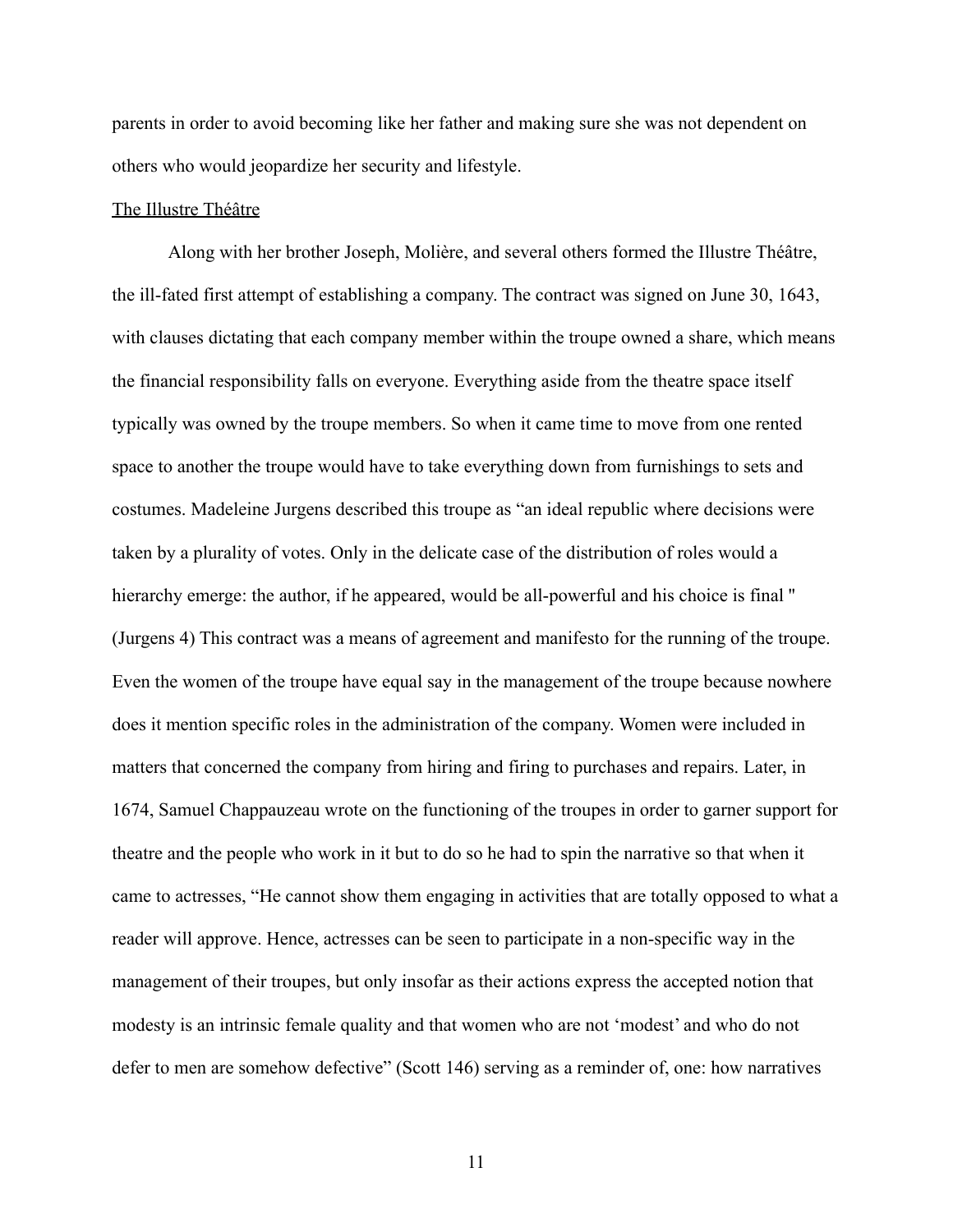can be changed and shifted to fit into the morals of a society, and two: while being progressive in equality women still had to submit some authority to their male counterparts. In order to help gain actors and actresses more public appeal showing that even though they have gone into the theatre profession, they still follow the carefully constructed societal standards. Fortunately, a noteworthy clause dictated within the contract benefits Madeleine and gives her some autonomy within the troupe for when it came to roles, "Clerin, Poquelin et Joseph Béjart qui doivent choisir alternatifvement les Héros, sans préjudice de la prérogative que les dictz accordent à ladicte Magdeleine Béjart de choisir le rolle qui luy plaira;" (Jurgens 148) which translated explains that Madeleine had her choice of roles which is astounding because that is the only mention of someone in the troupe getting to pick their own roles aside from the aforementioned three men who will alternate the hero roles. It is curious as to why Madeleine specifically is able to choose, probably since she is one of the head founders of the troupe and due to her abilities and talent was most likely the troupe's leading lady meaning it is only right that she be able to choose her roles. At its inception, the Illustre Théâtre is reminiscent of old Hollywood films where the eager, young thespians roll up their sleeves to put on a show in the local barn. The Illustre Théâtre was close to that, the first space they rented was a tennis court. Yes, a tennis court, for where else in Paris would one find a space large enough to be transformed into a theatrical space? The found space aspect of theatre at this time lent itself to the somewhat ease of moving theaters if a company since space in Paris was and is already very limited especially if you want to have an entire theatre building. Between trying to keep up with the rent and the various business expenses left the Illustre Théâtre in financial difficulties with many creditors calling to collect. This led to Molière, Madeleine and what was left of their troupe to leave Paris and start over as part of Charles Dufrense's troupe. It is clear that the road to prominence and success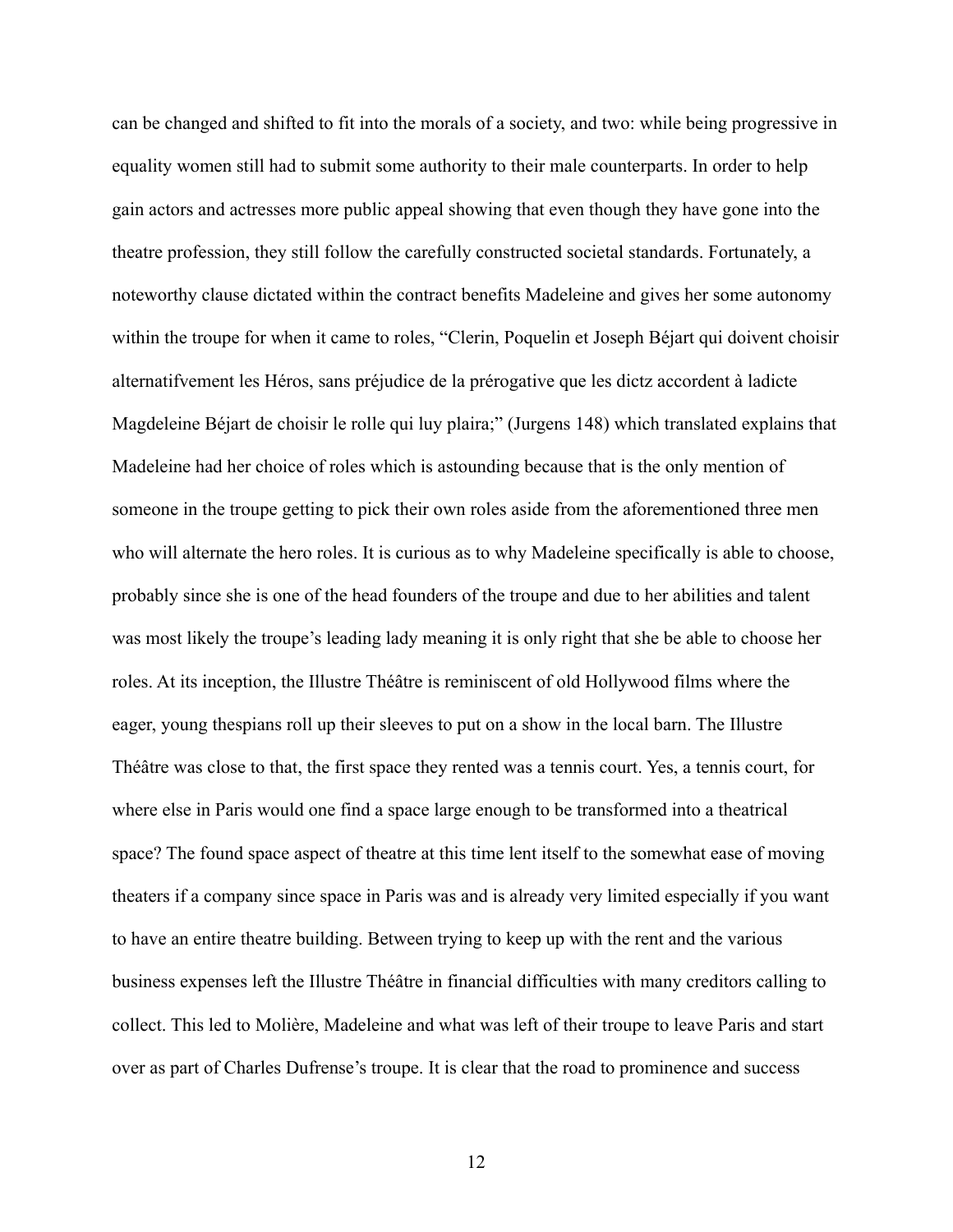would be a long one but that is what is endearing about Madeleine and Molière is that their humble beginnings led to going down in theatre history but while Molière became glorified, Madeleine was left on the side lines. Even though it was through her management skills that would aid in their grand return to Paris after years touring the provinces.

#### Her Lovers

There were two great loves in her life that were the subject of much speculation and scandal that lingers over her legacy still to this day. Now, it is important to not define Madeleine by her amorous liaisons but it helps paint a better picture of who she was because after all, she is human and as humans we tend to seek out and build relationships in order to live complete lives and function as a society. Madeline is no different, she lived and as such she loved which is only natural. The first was the comte de Modène, also known as Esprit de Raymond. This relationship marked her dailiance in the world of mistresses and courtesans. For, low and behold like most, the comte was already married but to someone much older than he. It was with Modène that Madeleine had at least one illegitimate child, a girl named Francoise in 1638. What is remarkable is that the comte recognized her as his child. Even going so far as to having his legitimate son serve as the baby's godparent. Unfortunately, the comte ran into some trouble having taken part in a conspiracy against Cardinal Richilieu because the archbishop wanted to resign so that he could marry Princess Anne of Gonzaga but did not receive Cardinal's approval which led to the conspiracy against him. Modène left for Sedan in 1639 due to this conspiracy and stopped making payments on the country house that he and Madeleine shared, leading her to having to rent it out and ultimately returning to her parent's home in Paris. There is no official ending to the relationship as records like that do not exist but it is safe to assume that is around the time Madeleine moved onto bigger and better things.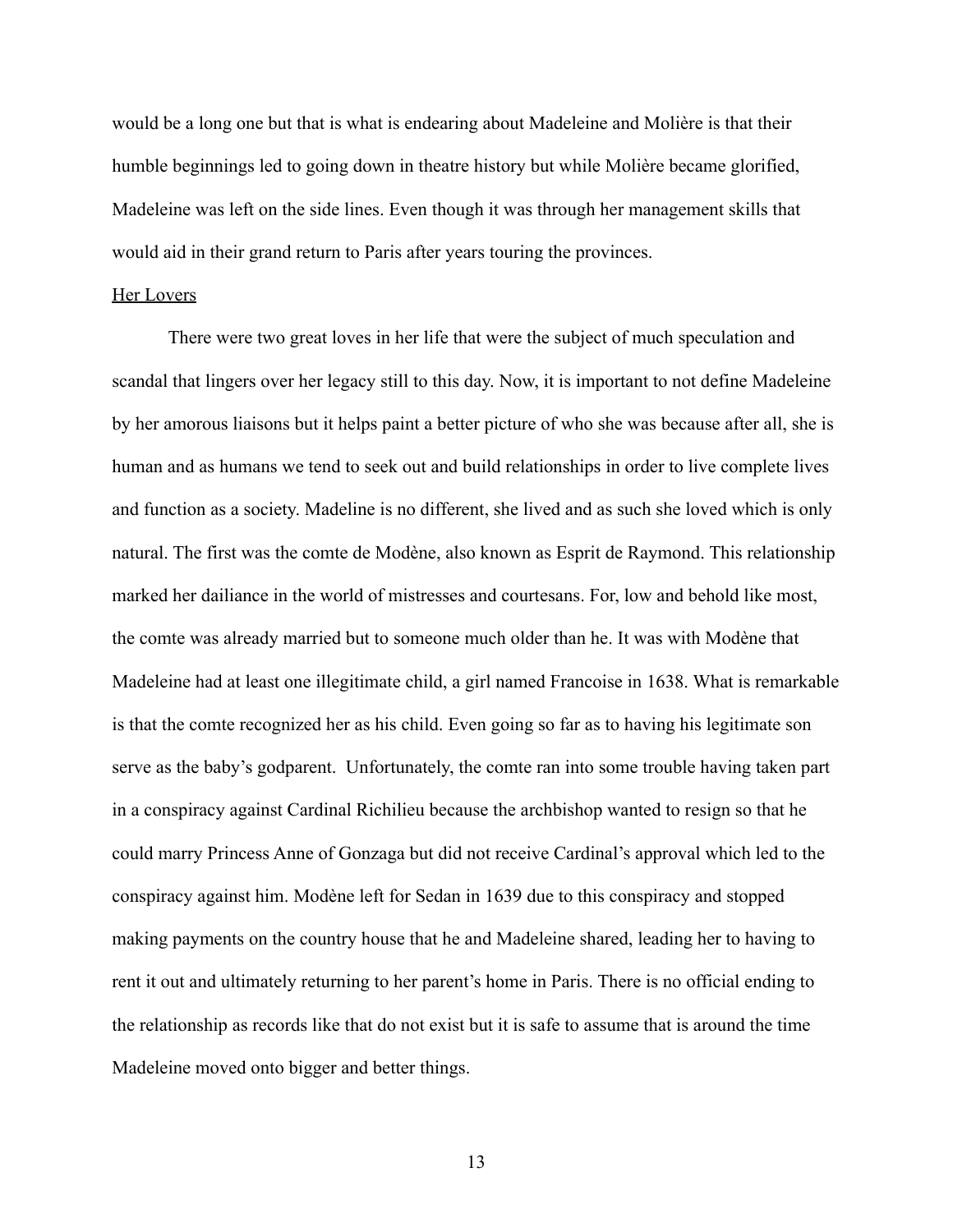Molière, the name that has secured itself in the history books as the comedic genius who was among the originals to bring about the comedy of manners genres. It was often that Molière and Madeleine played love interests in multiple of his early works before she moved on to playing more *suivante* roles. This is where we hear the most about Madeleine because of the love triangle or dynamic between her, Molière, and her speculated daughter Armande. But there were instances like in *Les Précieuses ridicules* where she played the love interest opposite Molière early on in her career but once Armande joined the troupe and later married Molière, it was Armande who played his character's wives often when the play has the theme of an older man cuckolded by his young wife. The relationship then between Madeleine and Molière's changed which we will be looking at deeper later on, but there was noticeable change correlated to when Madeleine began to choose more *suivante* roles for the new works being produced.

By establishing Madeleine's comprehensive biographical information, I am laying down the foundation that will come of use during the character study later on. The best way to start changing the narrative is by telling the story from the beginning and seeing the trajectory of an individual's life. Her life is certainly an interesting one compared to most women of her time and being able to present this information is empowering and adds to her the canon of strong women who used society to their advantage and worked hard while under constraints that are different than the ones experienced today. There are also similarities demonstrating how much has not changed as well as we will see as we go into the next chapter discussing the society she lived in to create a picture of what Molière was satirizing in his scripts.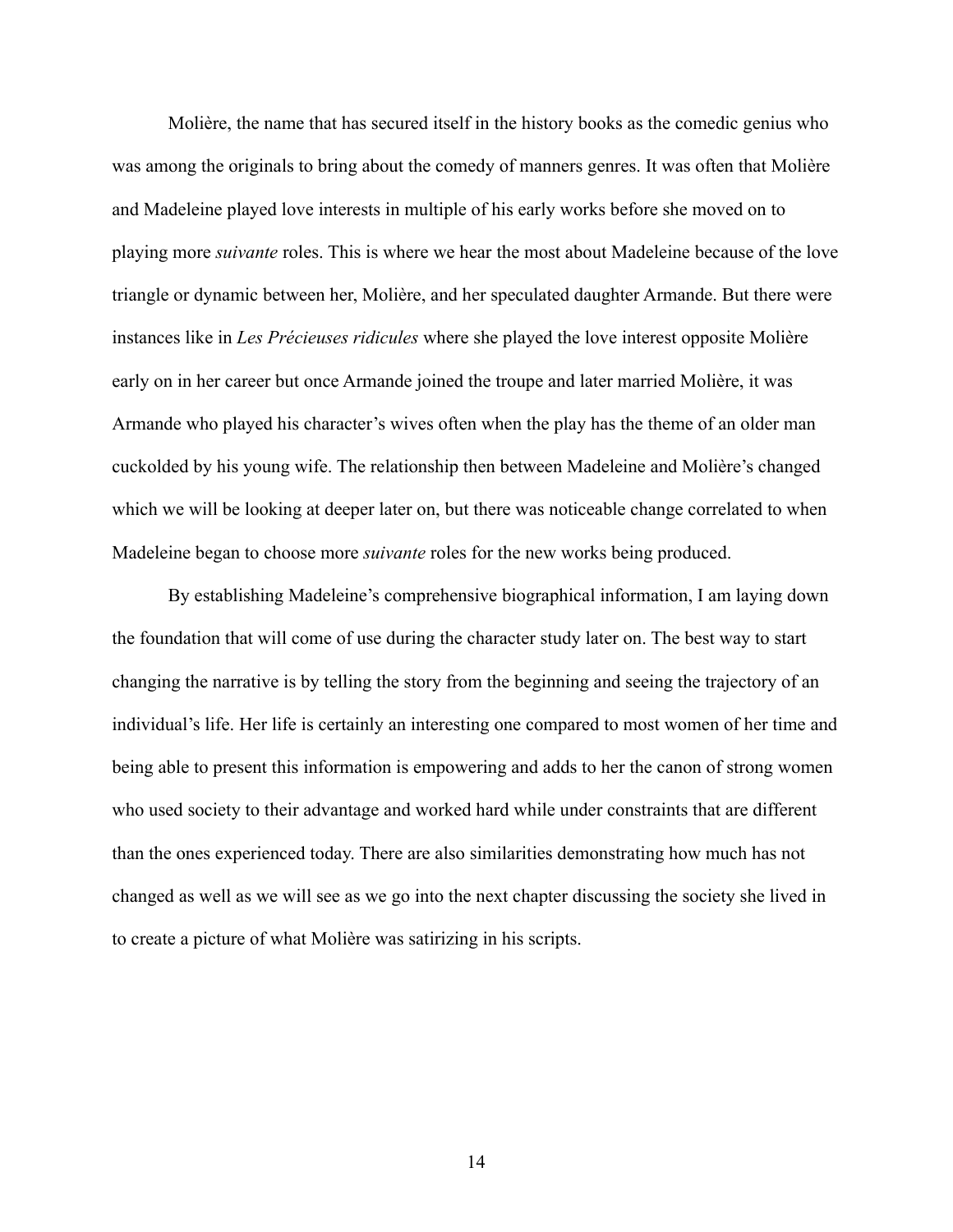### **Chapter 2: Société**

The social structures of France at the time placed actors and actresses in a position of not being referred to with honor and dignity. The commercialisation of theatre is prominent at this time with the Hôtel de Bourgogne and Théâtre du Marais being the leaders of established theatre in Paris before Madeleine and her troupe became the third competitor. The Church ruled that actors were not allowed to be buried in consecrated ground and if they were wanting to receive a Christian burial they would have to renounce their profession. While Cardinal Richelieu enjoyed the theatre and attempted to "rehabilitate" it there were still anti-theatrical sentiments throughout France. In order to understand the portrayal of women on stage we must first examine the world offstage for women. What happens when the lights go down and the actors go out into the world to their homes and daily lives? Why is this important for the study of Madeleine Béjart? It is important because we tend to forget that these grand figures were all human, not fictional characters in a story. By unpacking the world Madeleine lived in allows an understanding of the limitations placed upon her and other women. Molière's comedy of manners satirizes the society they lived in and so knowing where women fell into the hierarchy.

Names were a way to denote one's position, The title Mademoiselle in French is used when addressing young or unmarried women but when used in reference to actresses serves as another demarcation of their status in society. Another way society put actresses down was referring to them as their surname preceded by the article "la", so instead of Madeleine Béjart, she would often be referred to as la Béjart. There are many documents and information that refer to Madeleine as la Béjart. Now some actresses could have reclaimed the connotation by using it as a form of branding, turning it into something exciting and marketable. The excitement an audience member gets from seeing "The" of anything thinking this performer is the pinnacle of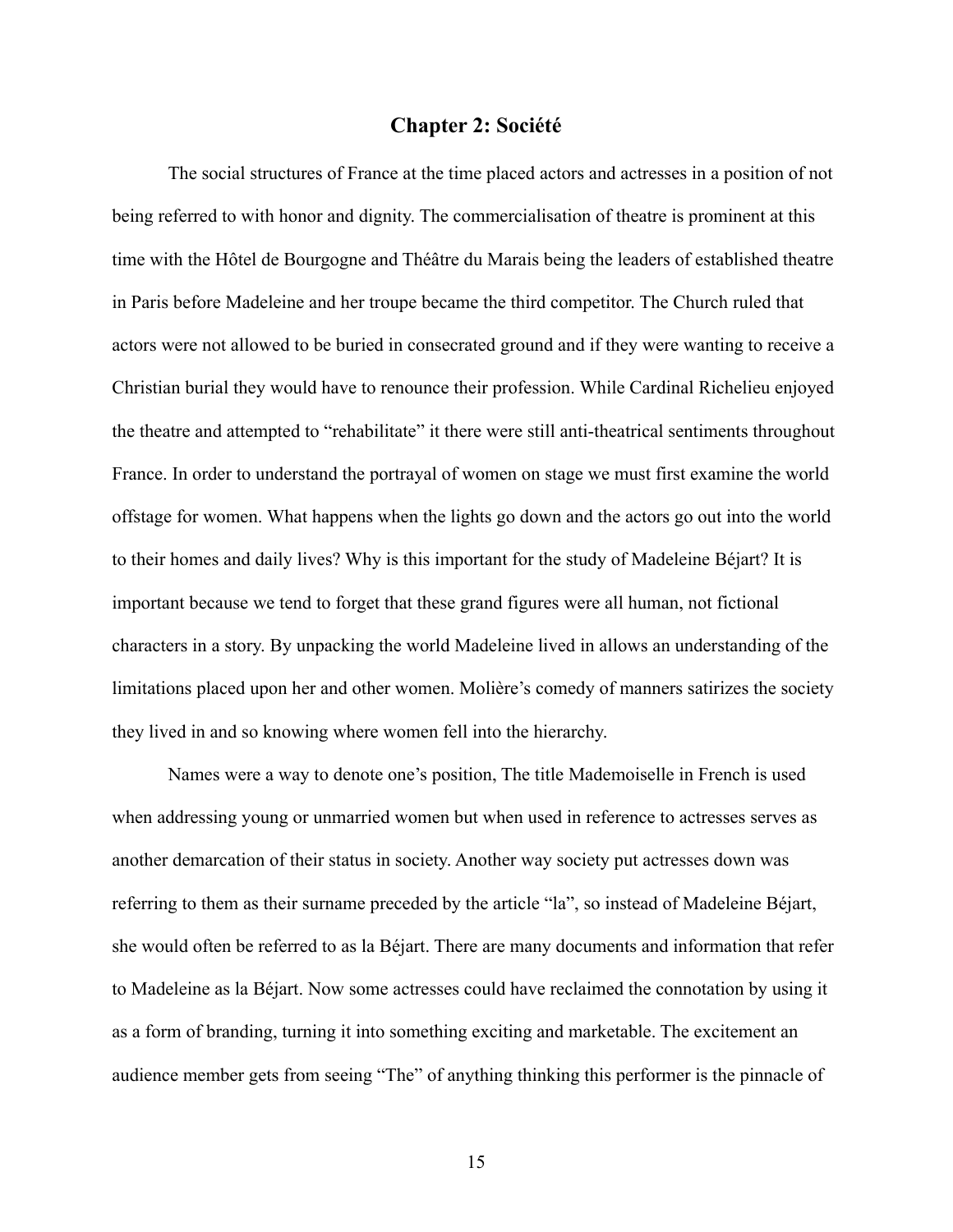the artform. In Madeleine's case, it is interesting to see that she chose to use her given surname rather than adopt a stage name like the de Bries and du Parcs. Usually stage names were used to give an air of nobility to the performers even if it were not true. By not doing so, demonstrates a sense of pride in using her given name and she was not afraid of her real name being associated with her profession. She did not feel the need to hide behind a stage name, in fact her little sister Geneviève went by a stage name since both Madeleine and their brother Joseph went by Béjart and that would be too many Béjarts in one company. Perhaps she thought her name had the flair it needed to be successful. Money and status were everything and could easily be lost or gained in this society, and Virginia Scott brings up the point that by using this article to address someone is to degrade them to the value of an object, anecdotes where *la* is used shows how the author views these actresses as nothing better than a piece of furniture. She writes "in modern usage, 'la' seems to have been imported from the Italian, where it indicates divadom" (Scott 7) which is fine and great if the actresses is wanting to reclaim it in a positive connotation that is perfectly fine but for the purposes of this research I will side with Professor Scott and leave the use of *la* back in the past. Royal appointments were purchased rather than earned through hard work and dedication. Money, power and gender were the keys to success and Madeleine had to maneuver these and more and did so by choosing to chart her own path. She accomplished this through owning property and lending money to others. She was able to do this as an unmarried woman because she had sought emancipation from the tutelage of her parents mentioned in the last chapter. If this was an option, then why were there not more women seeking emancipation? More than likely it was the fact that opportunities for unmarried women of a certain social status were few and far between that both paid well and/or were deemed "appropriate" in the eyes of good society. In the patriarchal society, the fathers and husbands deemed what was best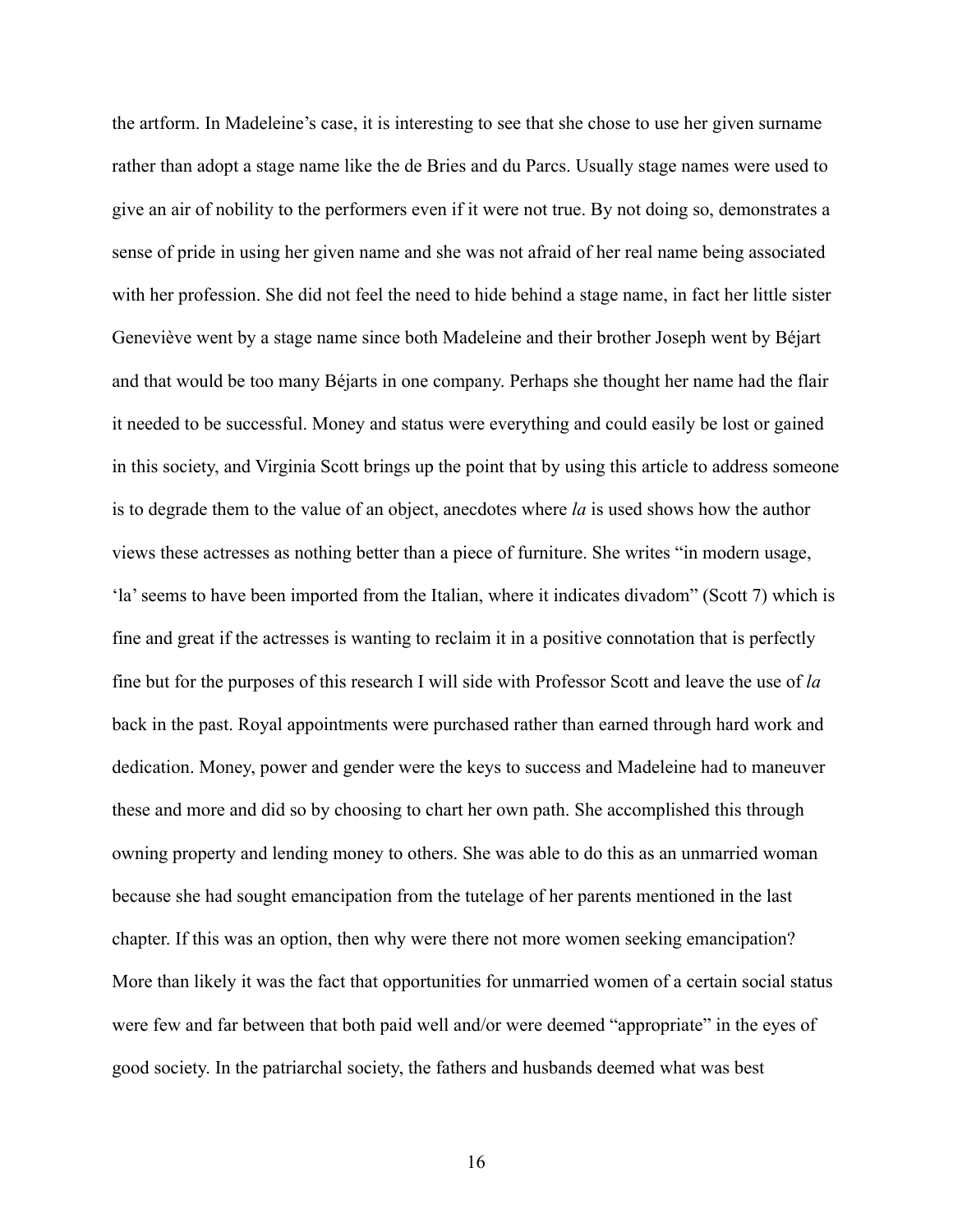unfortunately. It was either be free and live in either poverty, social banishment and/or a combination of the two.

The biases towards the acting profession is centuries old, which stemmed from the idea from the clergy and anti-theatrical promoters that an audience couldn't possibly separate reality from fiction and that all the acts portrayed onstage were real being a viable reason given to denounce theatre is mind boggling and proof of the narrow mindedness prevalent in the 17th Century. Although, it is not fair to judge too harshly because even today sometimes audience members have difficulty separating beloved (or hated) characters from their performers. Women on the stage did not fare any better, in a patriarchal society that already puts women at a disadvantage, many proclaimed actresses to be seductresses and licentious women with loose morals that are corrupting men. Which simply is not true but it would not be far out of the realm of possibility that actresses would use their talents in order to secure financial support and benefit from these stage-door Jeans who sought the company of the beautiful performers. One of the paradoxes that Scott addresses in her book, "On the one hand, they presumably attracted male audience members by the public display of their sexual bodies, and the proitability of their theatres- in which they shared equally- depended on their doing so. On the other hand, they seem to have led private lives that were respectable and increasingly affluent." Which presents an interesting way to analyze the life of actresses, by performing in public spaces as these licentious beings, it is good for business. The box office draw of seeing one of those seductive temptresses perform onstage parading their sexuality for all to see was a guaranteed way for theatres to make money. It's just good business, and the actresses in turn received the benefit as more profit means that as a shareholder they are becoming successful. Looking back to the earlier statement made in the previous chapter, viewing actresses as neither depraved or grandiose serves as a reminder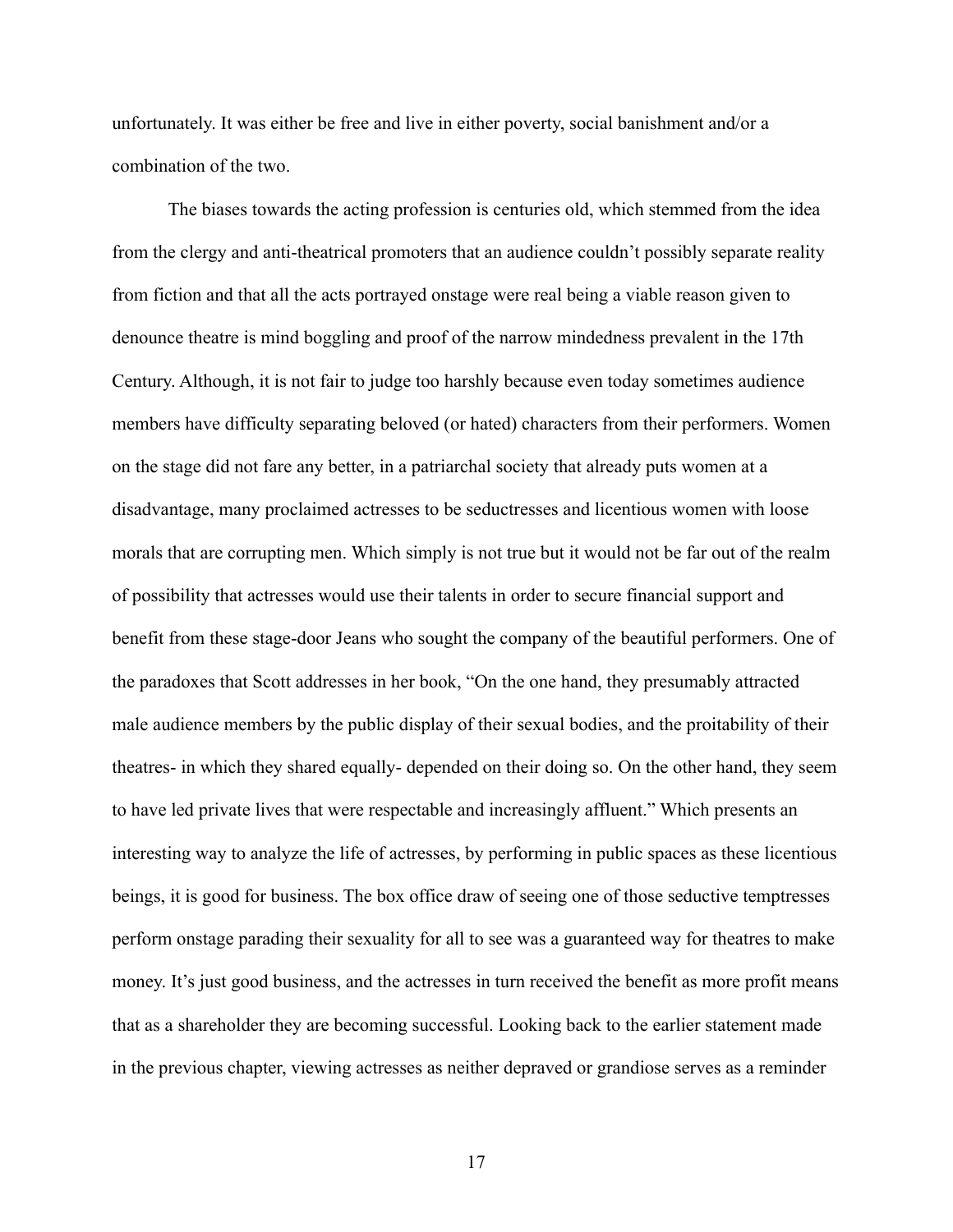that they were business women doing what they could to ensure their own financial success and security especially Madeleine who relied on herself to create a life for herself because she was unmarried and for that time period, to not have a man to be the sole source of stability and reliance on oneself for their happiness and success if to be admired especially in the patriarchal society that demanded women be under the authority of men.

In media and society women were placed into two categories: the ideal pure submissive woman or the harlot who seduces men for her own sinful pleasure. Isabella Andreini, one of the more well known actresses at the beginning of the century and the leader of her own Commedia troupe, tried to create the former reputation, attempting to prove that actresses could lead honest lives within the gender norms and expectations of the time. Removing the "otherness" from the profession being the goal that sadly does not ever truly go away even in contemporary society. Her tombstone is engraved with the following epitaph "a woman of preeminent for her virtue, the ornament of marlity, faithful in her marital relations, religious, pious, a friend of the muses…" (Scott 94) Demonstrating an example of how image and reputation could make or break a performer's legacy. Although, it seems that French actresses took a different path and did not subject themselves into fitting this ideal image. There were actresses who were married to other actors within the troupe and some never married. Going back to the idea that they were all just working women whose jobs were in the public eye and as such faced public scrutiny or praise.

Where does Madeleine fit? Is she a courtesan or a madonna? While it is not fair to Madeleine to place her in a box, so to speak, because no one knows what she was like unless they have invented the time machine without telling us. How much longer as a society must women be viewed through these lenses? While some researchers from less accepting times would place her in the role of courtesan because of her profession and the biases associated with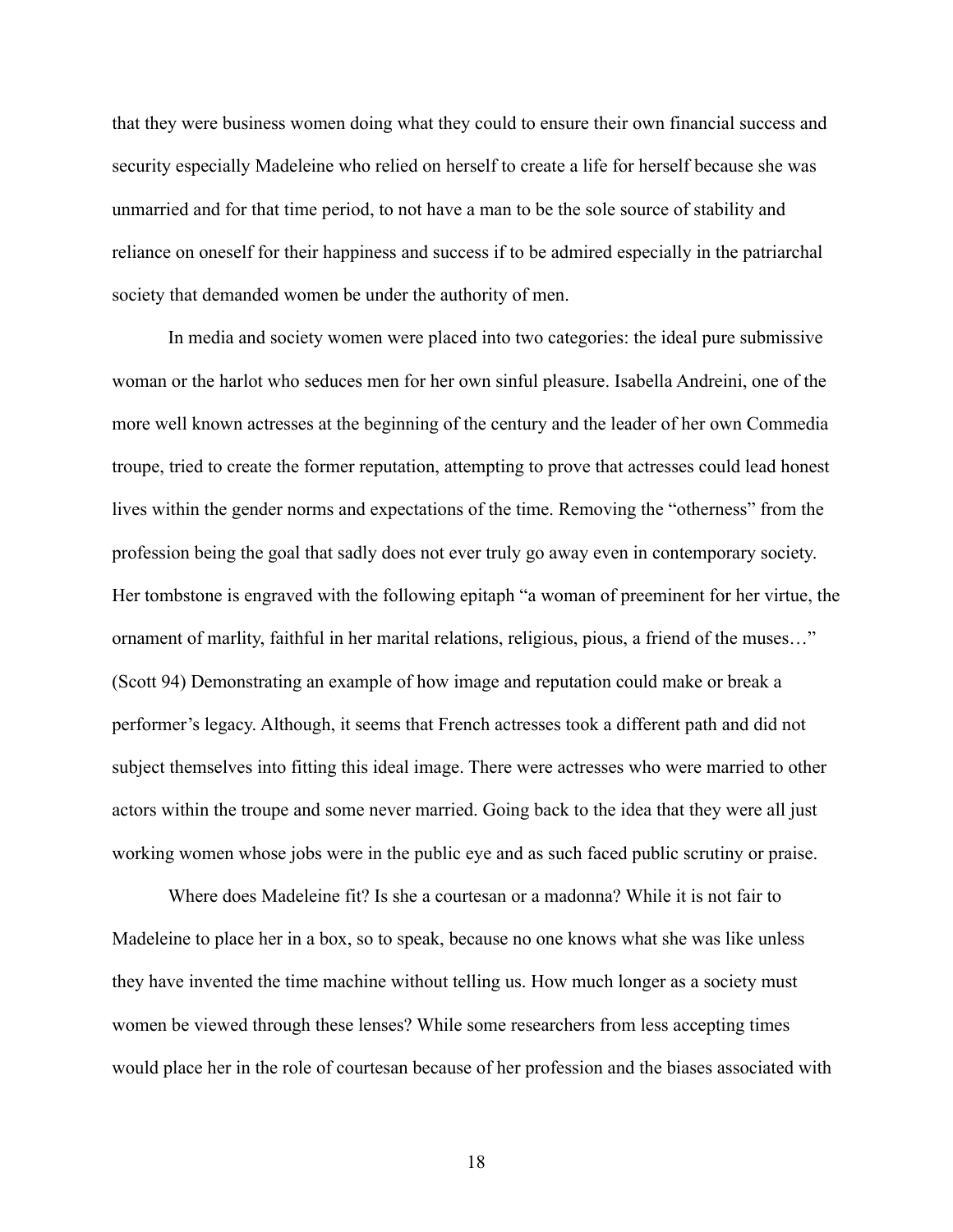anyone working in the theatre but also because a lot of her characters are sexually liberated in the modern sense of it does not define who she is, but as a tactic to shift power dynamics in her favor. Her portrayal of characters who were very confident in their sexuality could have been misconstrued as her actual personality as we know back then that audiences at least anti-theatrical ones were set on the idea that there is no separation between fiction and reality. The *suivante* characters she plays in multiple shows are not as prudish as society may expect them to be subservient but the character is not without having their own fun first. They also go against the social norms of the quiet unseen and unheard servant.

In continuing to build the foundation of which my case/character study it is important to discuss the society of the time because Madeleine lived a life that seemed to both fit within the constraints while also living outside of it in the liminal space that is the life of an actor during this time. The world was not made with the advancement of women in mind at this time but like her and many others they found a way to create at least a modicum of success especially when women on the stage at all had only really been around for thirty years. The acting profession still in its relative infancy allowed for women to break out of the home and live life according to their own wishes. Being in the public sphere brought about writers and critics talking about and reporting on actresses. What were writers saying about Madeleine and how did these narratives shape how history views and remembers her?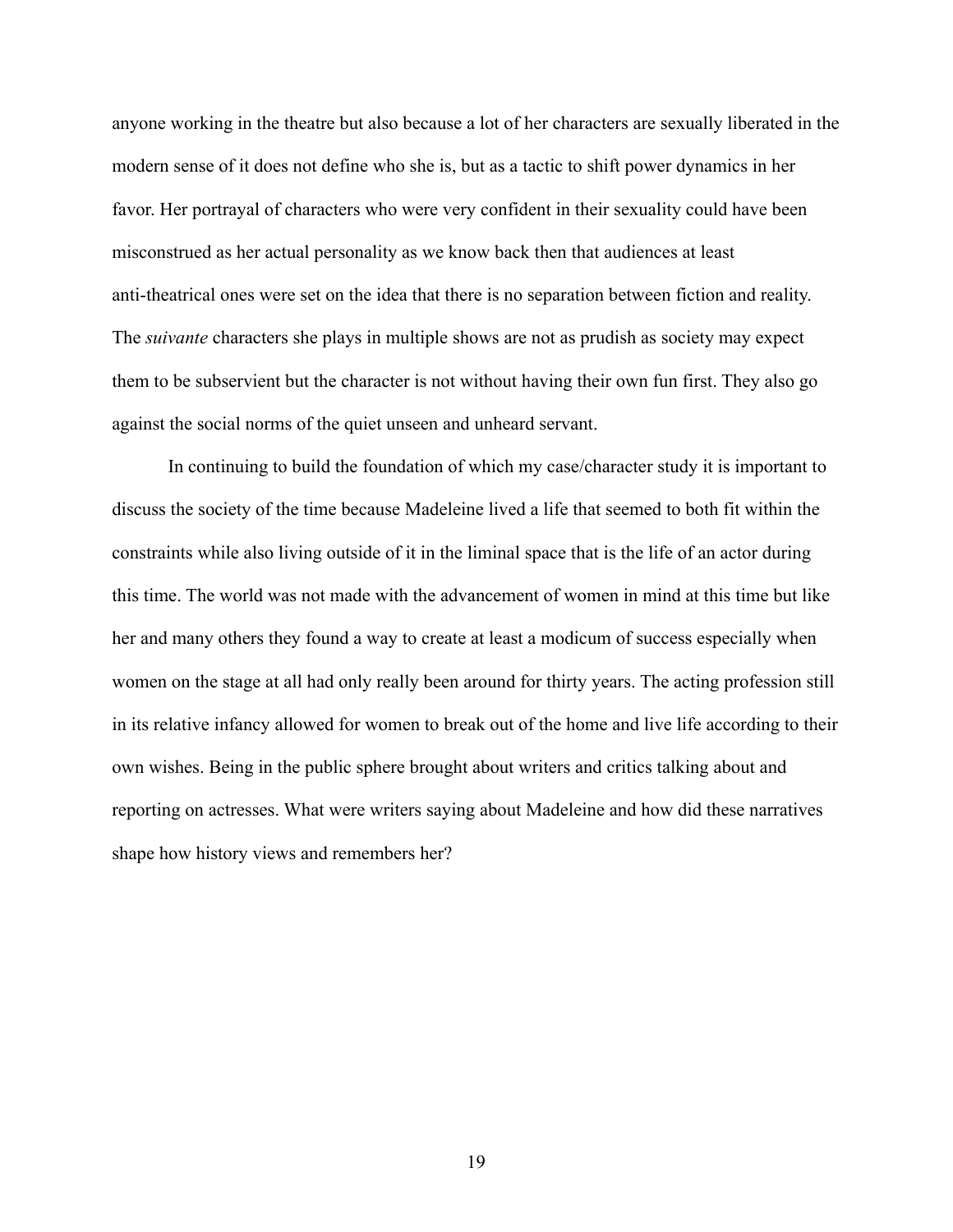### **Chapter 3: Le récit**

History is a narrative and whoever writes the narrative controls the perception of their subjects. This is true when it comes to the portrayal of Madeleine throughout time. Virginia Scott writes in her book *Early Modern French Actresses* that the struggle historians face with documents such as Tallemant des Réaux who recorded the gossip of Paris society and anecdotes concerning the elite titled *Les Histoirettes*. These writings were not meant for publication and historians have to approach the information presented with a grain of salt due to being unable to truly discern fact from fiction. Below is a quote about Madeleine from *Historiettes* where we catch a glimpse into gossip at the time:

Let us end with la Béjard. I never saw her play; but it's said that she is the best actress of all. She is in a country troupe; she has played in Paris, but in a third troupe that was only there for a while. Her masterpiece was the character of Epocharis, whom Nero wanted to have tortured. A young fellow named Molière left the benches of the Sorbonne to follow her; he was in love with her for a long time...and finally married" (Scott 23)

Tallemant at the very beginning admits that he has not seen her perform and is making the assumption that she is the best actress of all. How can he proclaim such a feat if he has not seen her perform for himself. Not to discredit Madeleine's obvious talent but how can one proclaim that a person is the best at something for not having seen it for themselves. One must take what Tallemant wrote knowing that it may not be true, as he proclaims that Molière and Madeleine married which is simply not true because there is no evidence of such a union and if they were married it would negate his marriage to Armande. Yet, even in contemporary society gossip mongers tend to exaggerate and not always report news truthfully but we these are but the only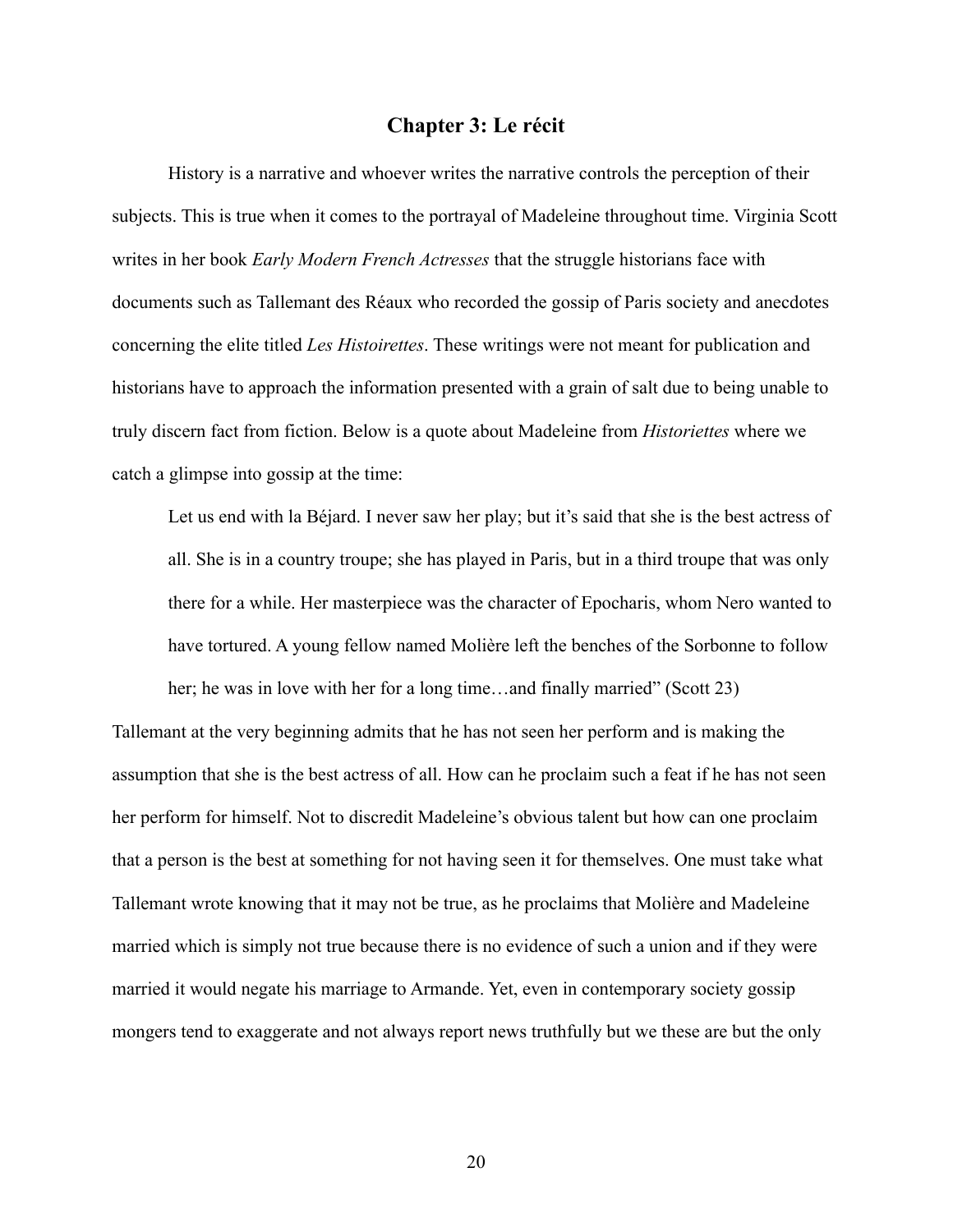glimpses into the past that we have and must sift through the hyperbole and artistic license used when approaching documents like Tallemant's.

On the other hand, Georges de Scudéry account of Madeleine presents insight into who she was as a person and actress:

She was beautiful, she was galante, she sang well, she danced well, she played all sorts of instruments, she wrote very prettily in verse and in prose and her conversation was very diverting. She was one of the best actresses of her century and her acting had the power to inspire in reality all the feigned passions that one sees represented on the stage. This agreeable actress was called Jebar and, as Abindarrays sought to divert himself and efface the memory of past adventures, he went to the theatre where he saw her play the role of Sophonisbe in a manner so touching and so passionate that first he admired her and then

he loved her; first his heart was tender with pity, then she stole it from him. (Scott 150) Across all research done on Madeleine this quote is one of many, if not all, scholars use to provide information on Madeleine while revealing a lot about her as a person, moving past her physical qualities that are noted. She was obviously well-educated in the many social graces that women of a certain class were expected to be well-versed in. These quotes paint her in a respectable and positive light, highlighting her accomplishments. Perhaps Scudery was attempting to promote Madeleine and remove the marginalization of actors and demonstrate that she was just like other women with some respectable upbringing. Although she was by no means rich, her father styled himself as a bourgeois de Paris and her family descended from royal notaries. But the word *galante* is something to dig deeper and figure out hidden connotations within that one word. In contemporary times, *Galante* translated means gallant, which is usually defined as brave. But it also was used to reference Going back to women like Nicole des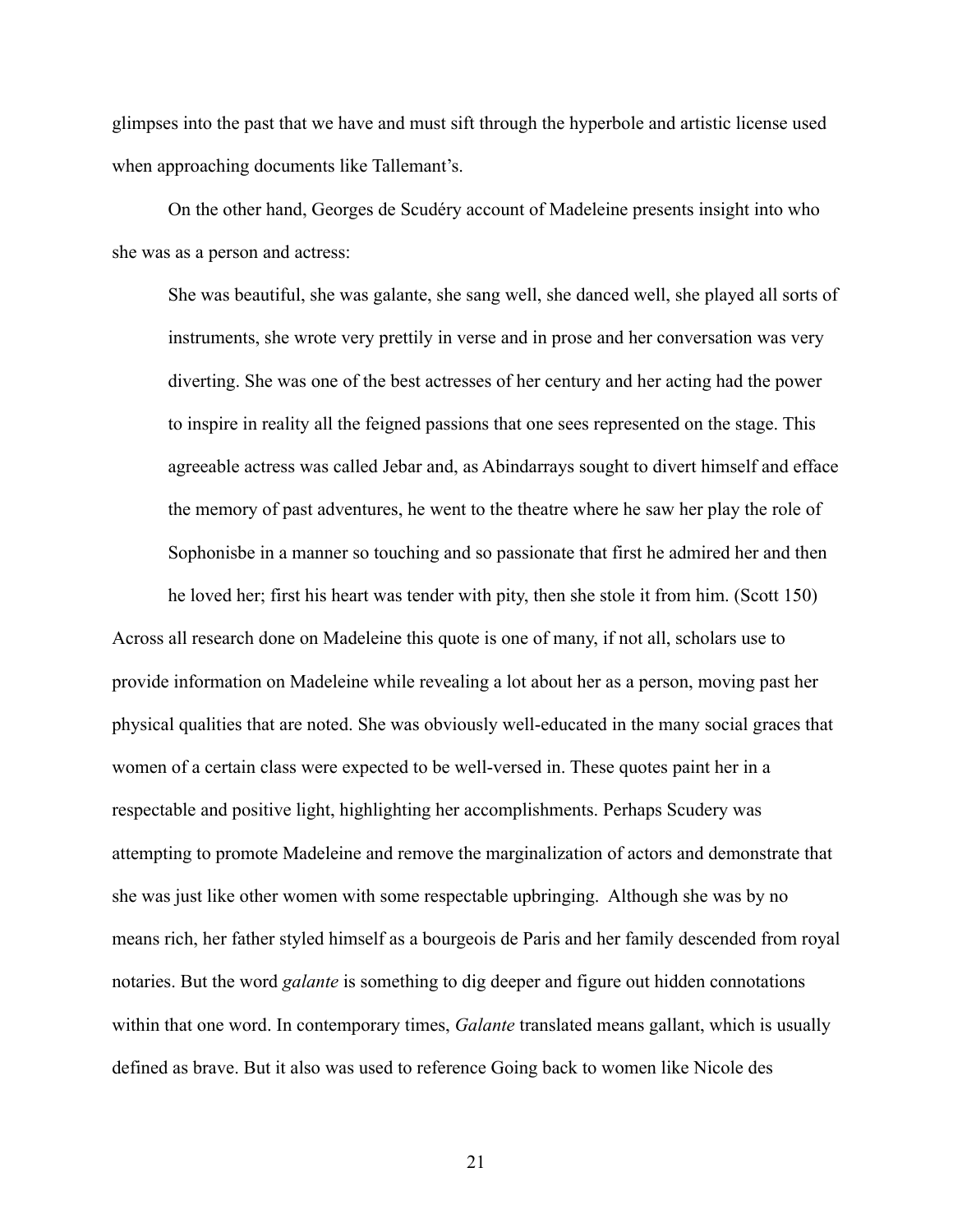Rideaux, the 17th Century the *galanterie* was a "broad term encompassing anything from mild flirtation to extramarital secual relation" (Prest 10) so the connotation of this one word paints two different pictures. The first one if using this definition shows Madeleine to fulfill the coquettish seductress stereotype that many actresses fall into or we can use the literal translation to English being gallant meaning brave and valiant which shows a very progressive view of Madeleine being this strong individual who was brave and valiant in her life. Doing things that many women of her time were not encouraged to achieve like being emancipated in order to buy property on her own and not giving into too many societal standards. It is reflected in the characters she originated, so I like the second use of the word *galante* because it changes the narrative to one that promotes strength and independence while also moving away from the biases of the past.

All these praises sung by Scudery are very much surface level observations. At least he goes on to give credit to her intellect through describing how she "wrote very prettily in verse and in prose and her conversation was very diverting" and he praises her acting prowess which is interesting considering the acting style of the time was more focused on the voice being what portrayed everything Sabine Chaouche is quoted in text saying "to speak is to act… and 'to speak' is above all to appeal to the imagination of the word" (Scott 166). Acting at this time was not psychologically based as it is today, the object being presentational rather than representational and so for Madeliene to receive such accolades for her performance skills denotes a sense of talent and skill in her portrayal of these characters. If she was able to be so convincing onstage with the focus being only on how it sounded gives a lot of credit to Madeleine for being able to master the techniques used, it is entirely possible that if she were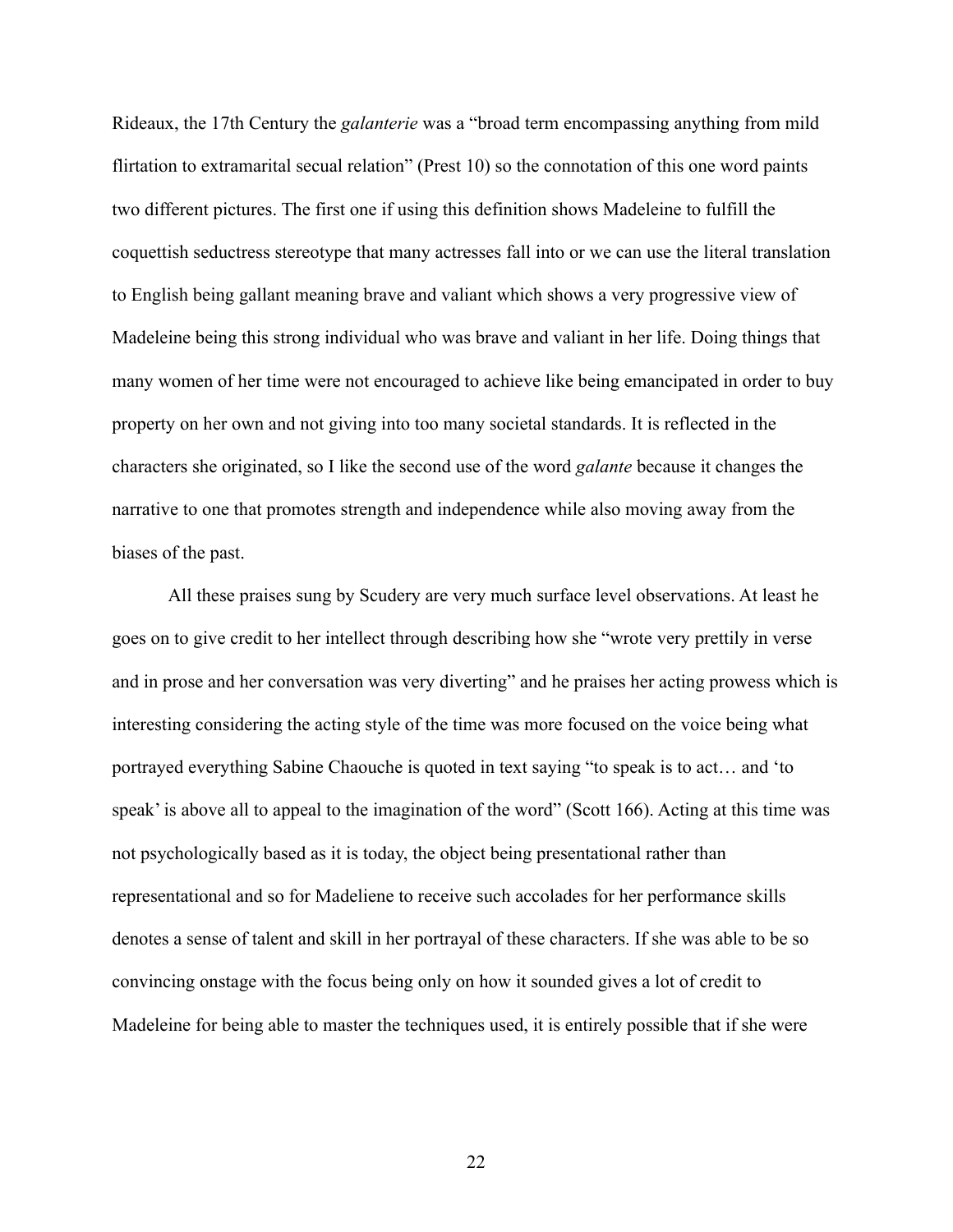born in a different time when characters like Epicharis and Medea are approached with the complex layers to performing them she would thrive.

After the failure of the Illustre Théâtre and touring in the provinces to avoid re-arrest due to the outstanding debts, Molière and Madeleine found their way into establishing the Troupe de Monsieur whose patron was the King's brother, the duc d'Orléans. One of the pieces written during this time was *L'Impromptu de Versailles*, a metatheatrical piece where Molière presents a fictionalized version of his troupe and himself. In the play, the company only has a short amount of time to rehearse a new play before it is to be performed for the King. Rarely do we have access to a meta-theatrical piece such as this, written in response to Hôtel de Bourgogne's critique of Molière's *L'ecole des femmes*. The rivalry between the two theatre companies ascends to a whole new level of pettiness which has rarely been seen in theatre history aside from the Astor Place Riots in the 19th Century. Although this is a fictional depiction of Madeleine, this text grants us a semblance of who she was and how she functioned within the functioning of the troupe. Throughout the script she is seen to be the voice of reason and asking Molière the logical questions while the rest of the troupe are in a tizzy about the short rehearsal time before performing. Which all her characters have in common, the voice of reason perhaps this was her role in the troupe. There has to be for the company to thrive and it just so happens that Madeleine fits the bill.

It is also worth noting that the character Madeleine portrays in the play within the play is given the descriptor as a "prude" which is fascinating as none of the characters history knows were for sure played by Madeleine were ever be considered prudish or even close. What was Molière's intention with choosing this perhaps since this is comedy that he chose characters that the real actors themselves would never play in real life as a means of intensifying the comedic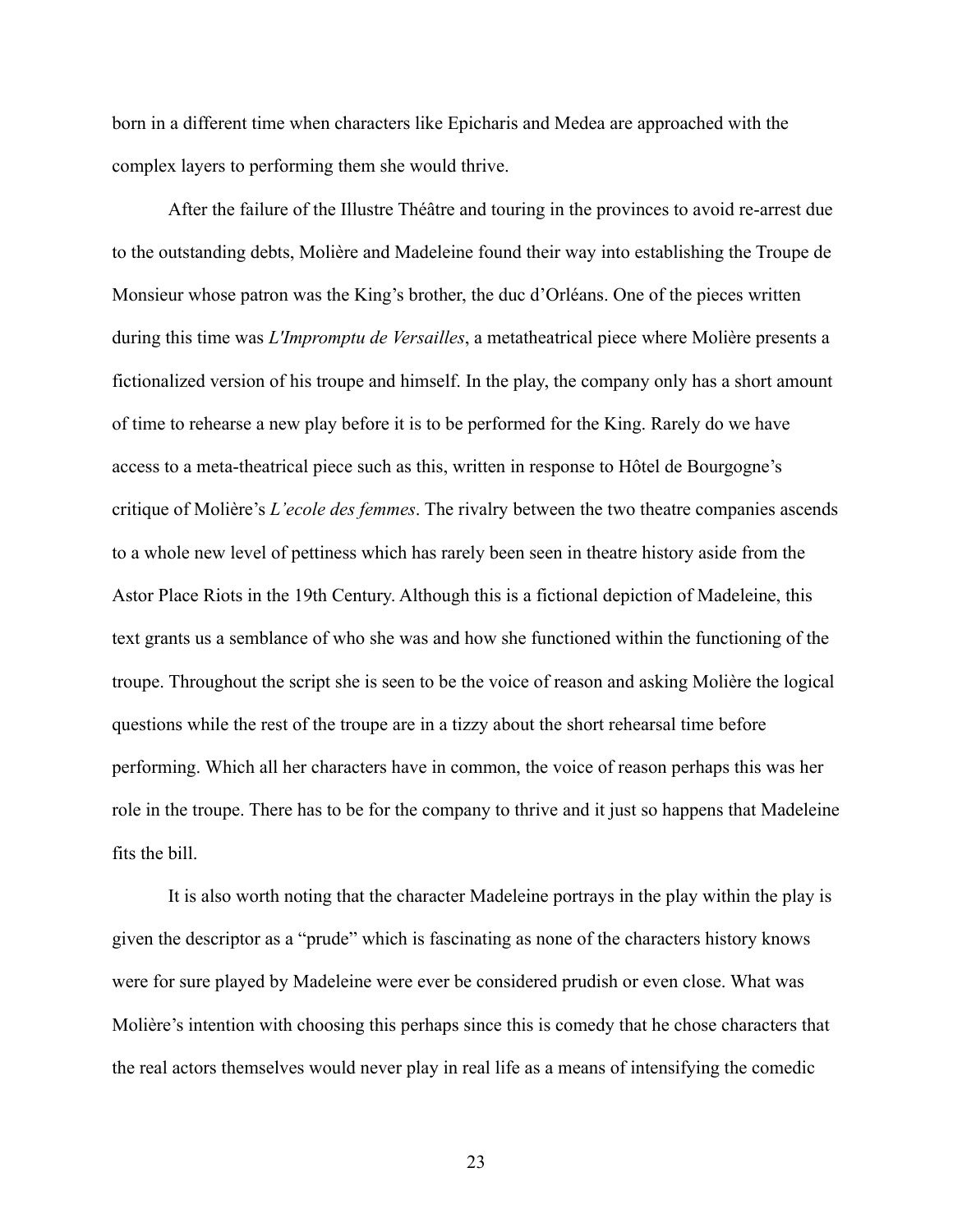elements and possibly indicative that the play within the play is not good because it was so hastily written that all the character types are wrong. Another moment in this piece is when the character of Madeleine says to the character of Molière, "If you're nervous, it's your own fault. You should have taken the proper precautions and given yourself more than a week to put the thing together." (Molière 2) giving insight into how at least Molière views Madeleine's role within the troupe. Perhaps she is the one with the more administrative and directorial minded member who is adept at the management of the troupe because she understands that good quality work deserves time which they do not have and she senses how haphazardly this performance is being put together. She is not afraid to speak to Molière as an equal, calling him out on his decisions that affect the peaceful running. Perhaps this was how Molière saw Madeleine for we know that a lot of his works are eerily similar to possible anxieties and aspects of his personal life. He saw the powerful and strong woman who worked hard to make her way in the world and wanted to have that power reflected in the character as a way to juxtapose the more traditional Ingénues.

In 1914, Léopold Lacour wrote the book *Les maîtresses & la femme de Molière.* His goal with writing this book was to move away from the molieristes who chose to romanticize and sanitize the great visionary that was Molière and by moving away from this Lacour's accounts show the "dark spots" which upon first glance is exciting especially for the early 20th Century, finally a chance for Madeleine to be given full research and her chance to shine. Yet,the title of the book is the *Mistresses and the wife* and this moment is fleeting when further down the same page where he goes on to saying that if the women "had not had the chance to be loved by Molière? Simply even, if Madeleine had not signed with Molière the act of professional association which linked her destiny as a pretty, intelligent woman to that of the future great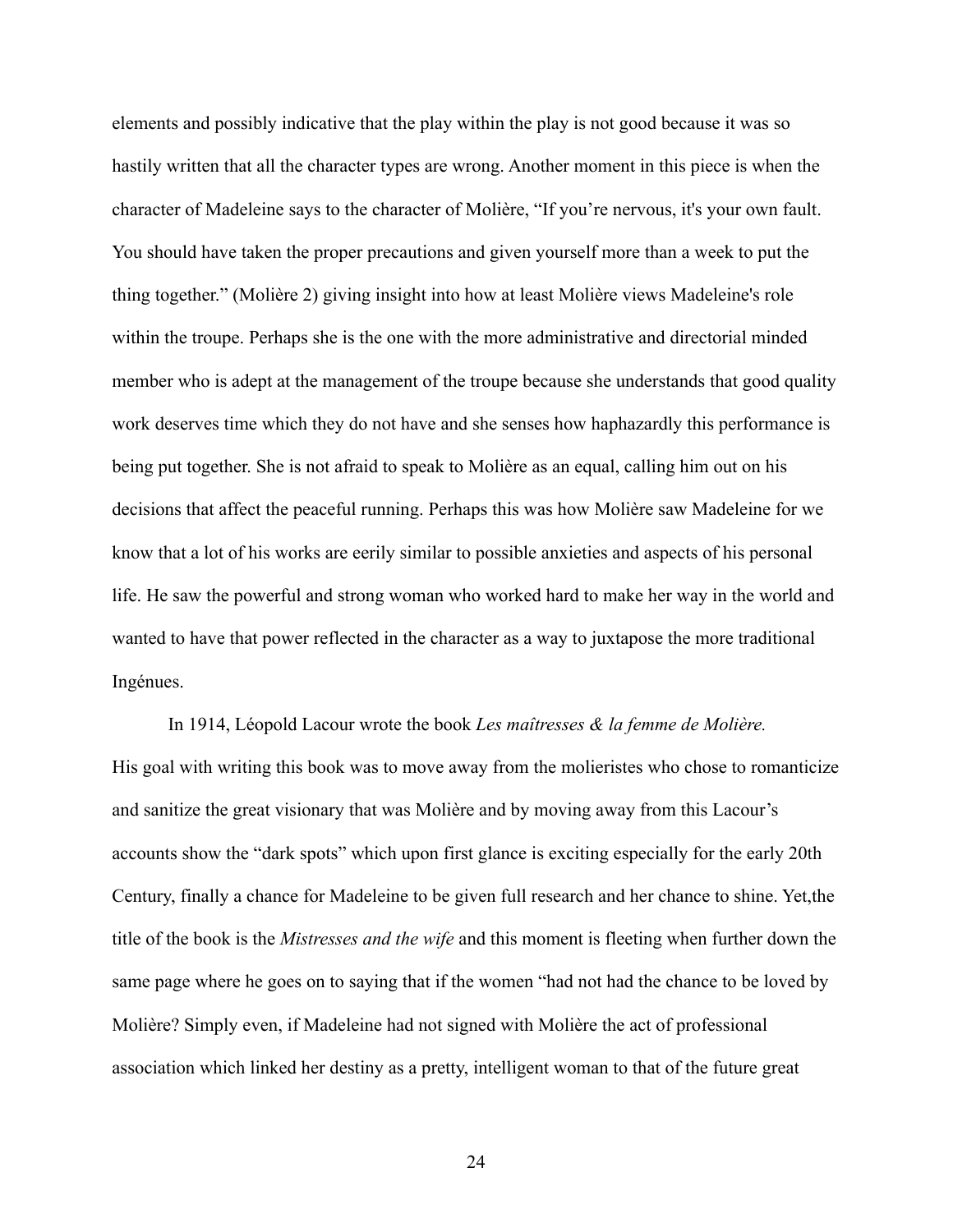man?" (Lacour 23) and we are back to square one and remember that this was written by a man in 1914. Oh, how wonderful it must have been for Madeleine to have had the love of the great and prolific Molière for if it were not for him she would be just a lowly paid actress at the Theatre du Marais. I hope the sarcasm reads in that last statement but it demonstrates the larger issue of defining a woman by men. She seemed to be doing well for herself before he ever came into her life and while she did benefit from teaming up with Molière it is through her embodiment of the texts that give a two dimensional character life and become three-dimensional rocketing the plays into the pantheon of dramatic literature. The male gaze runs rampant throughout scholarly research even when it comes to the study of actresses for a long time. That is one of the reasons throughout my research that I gravitated towards Virginia Scott's texts because she was able to write about Madeleine without placing all her worth on the relationship with Molière. Scott is able to acknowledge that their lives were intertwined but sticks to the facts and does not paint Madeleine in one way as other scholars had in the past. For example, in her book on Molière she dedicates an entire chapter to Madeleine and includes her throughout the rest of the book. Scott also recognizes her own biases and brushes with wanting to give into the narrative, stating in the introduction for example, in reference to the ages old question of Armande's parentage saying

"I believe Armande was the daughter of Madeleine and the comte de Modène, partly because certain information intersects coherently with that conjecture and creates credible character choices, and partly- I confess- because it stirs my imagination and produces a more interesting narrative." (Scott 7)

At the end of the day we are all storytellers in a sense and it is difficult not to want to buy into the spectacle of the past. But, what matters is that Scott sees both sides of the coin and states that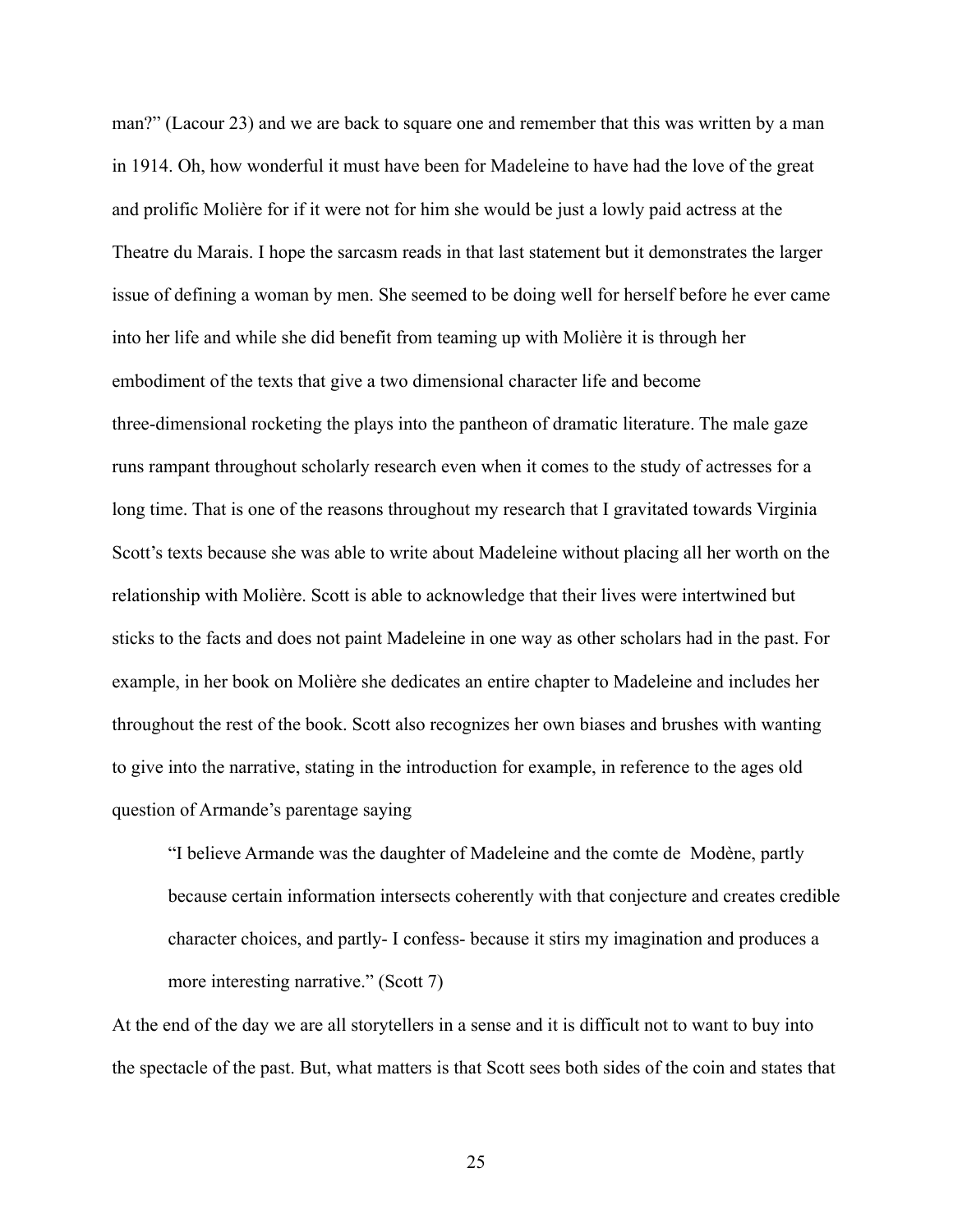sometimes we just want to give into the narrative because she goes on to say that there are some things we will just never know the complete truth about and the stories are all we have but if we do have evidence that suggest otherwise then that should be the story told.

How might I rewrite or revisit the narratives surrounding Madeleine? The best way to approach her story is to take in as much information and anecdotes on her and re-examine it through a contemporary lens while also understanding the societal expectations that were in place. My purpose is to not make assumptions but to look at the same information that scholars have been pouring over for centuries and look at her as she was, a working woman. Accepting that she is a person and not solely placing her worth as it means in the large scale of her relationship both working and personal with Molière. Removing her from the scandal and while acknowledging that it happened does not define who she was and give her the proper credit where it is due. In doing this we can see where the narratives shift and find the nuggets of truth within them and piece together a picture of who Madeleine was. It is not so much rewriting the narratives as it is understanding where they came from and that it is best to approach them with the knowledge that there may only be some truth to what the writers were saying about her. What is important is making sure those are not the only voices being heard and shining a light on the inaccuracies. Moving along it is time to examine and discuss the world of women on the stage and how female roles were received and written before I go into the analysis of her two more well-known roles written for her by Molière.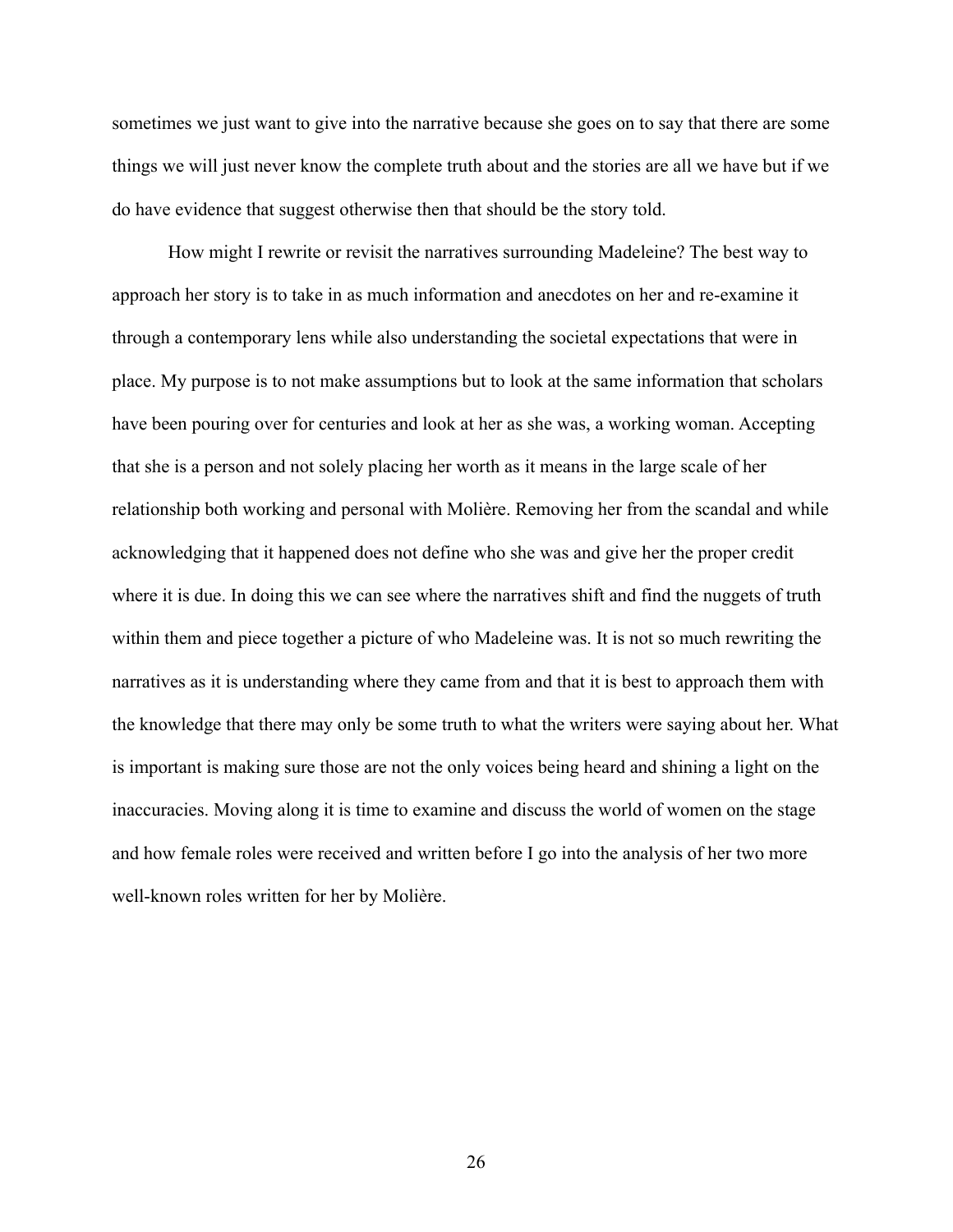# **Part 2 Chapter 1: Les femmes sur scène**

During the 17th Century playwrights like Molière would craft characters that best suited each actor in the troupe. The standard practice of the time was for troupe members to specialize in specific character archetypes. Archetypes for female characters were by no means pushing any social boundaries due to the roots in Commedia and stock characters. Women on the stage were relegated to portraying either the Ingénue, the maid, or the whore. What we see as a limit being placed on who women are and what they can do, these roles were the standard for the society as we discuss in earlier chapters. This leads to an inquiry on how Madeliene navigated these gender roles in her own way. Unfortunately, time travel has yet to come to fruition so the best approach is to lay out the foundation for this next part which begins with a study of women on the stage and the types of roles available at the time because the société was strict in its moral rules.

Now, it is important to note that Madeleine was known as an excellent tragic actress and unfortunately for her, tragedies were not as popular and not helpful for revenue. She obviously did well in comedy but tragedy is where she shone, playing leading roles like Epicharis in L'Hermite's *La Mort de Sénèque*. Virginia Scott writes:

"Madeleine Béjart came very close to being a star, if only she had stayed in Paris and if she had been less attached to the star of Molière. She was undoubtedly a fine actress both in comedy and tragedy, but especially in tragedy, which could have set her apart had she remained in Paris during the time that tragedy was being reintroduced into the French theatre" (Scott 150)

So while there was a tragedy repertoire at the time between new works and translations of Greek tragedies. It was easy to succeed in comedy but to be good at tragedy was something to be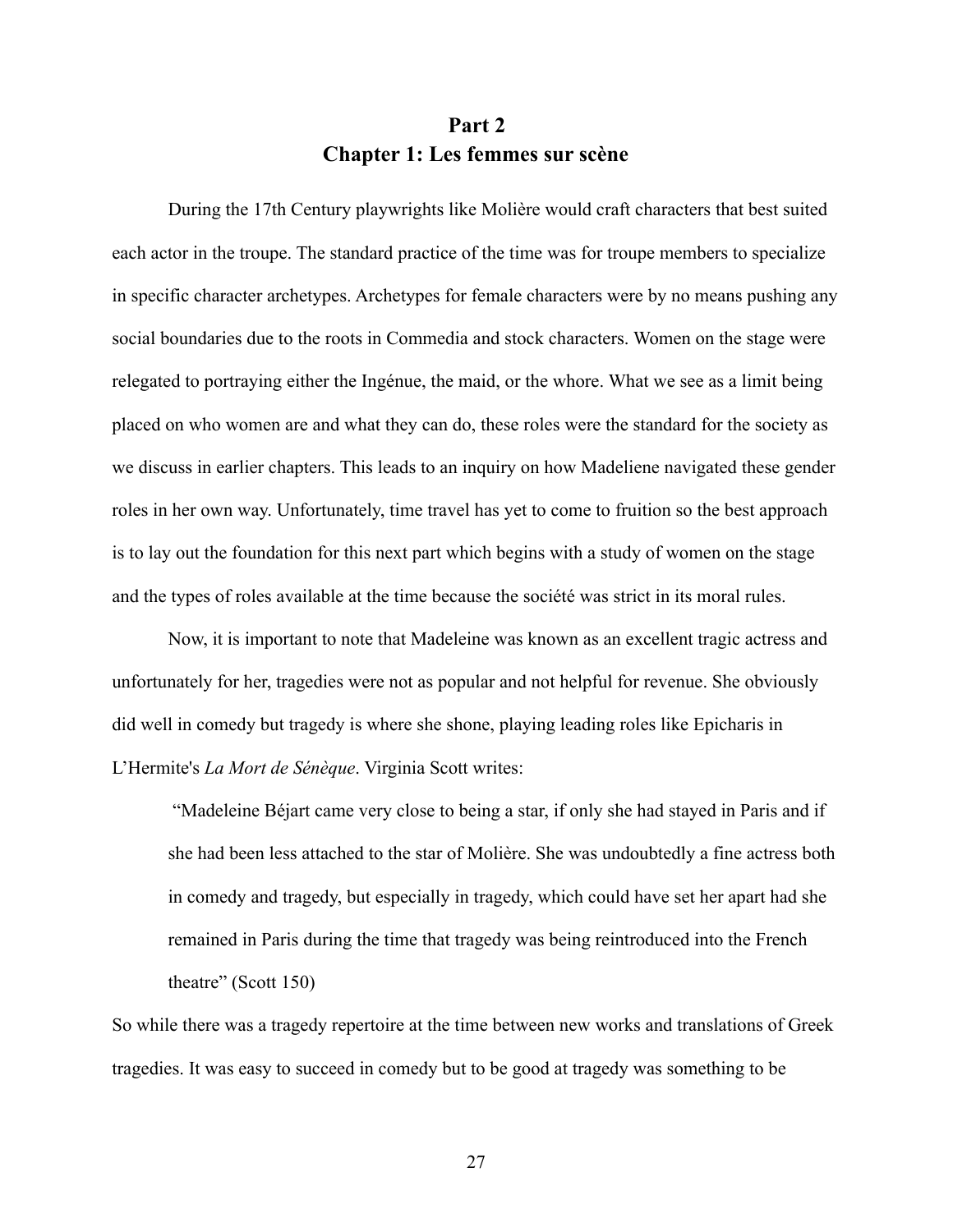applauded. Unfortunately, The troupe was under the King's power as their patron so if the King wants comedy, comedy he will have. "A playwright writing for a stable troupe of known entities has the advantage of being able to tailor roles not only to the special talents of the actors, but to their shadow personae as well." (Scott 107) Molière did just that in his troupe. It has also been mentioned that the troupe just was not as good at playing tragedy and that every so often would do a couple so that Madeleine could flex her prowess but I am sure it was not often since the troupe excelled in comedy which was a well-known and easy money maker. Every now and then the troupe would perform tragedies to allow their star tragic actress the opportunity to shine. All the new plays created by Molière were solely comedies. There were French playwrights who wrote tragedy alongside translations of Greek plays being where the tragic repertoire came from the most. Comedy of Manners for a genre to be so popular is fascinating because Molière was satirizing and calling out the very people the troupe was performing for. Which is the main reason why *Tartuffe* was so controversial because the church did not like the portrayal of the clergy being shown as hypocrites (which they one hundred percent were but try telling that to the Catholic Church in the 17th Century, I would probably be tried as a witch for saying such things). What would have happened if Madeleine had chosen to leave Molière's troupe and gone to the Hotel de Bourgogne? We will never know but it is interesting to consider the possibilities.

Early forms of theatre famously excluded women beginning with the Greeks. During the Early Modern era, the types of roles being developed and performed exclusively by women at this time varied. The development of characters that appealed to the young actresses starting to join the troupes gave playwrights the opportunity to create more active female characters. The actresses never aged out of characters or moved onto more "age appropriate" characters, once you had an archetype. For it was said that actresses did not want to play older characters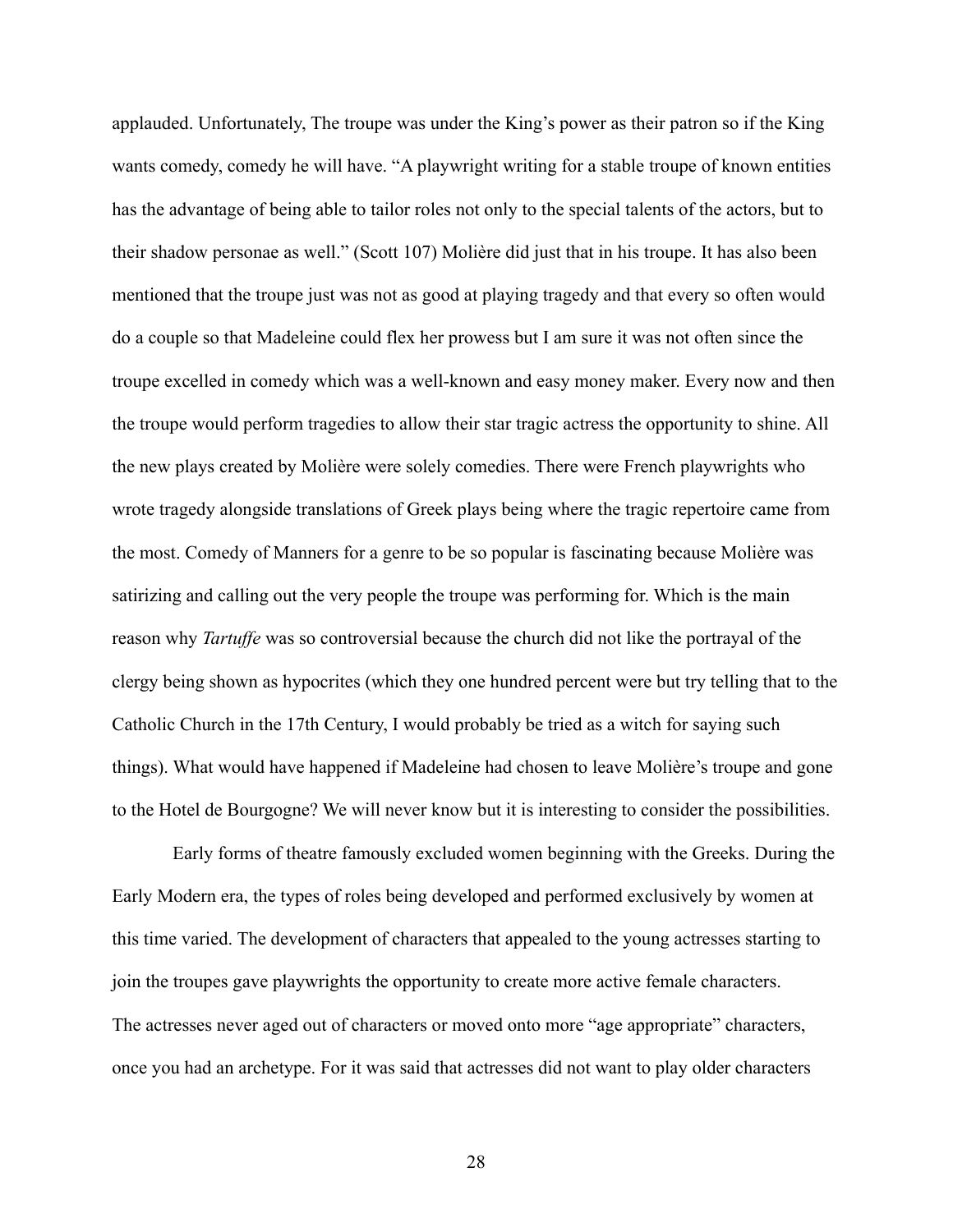like the *nourrice*, now at first glance one can be quick to assume this is just actresses being divas not wanting to give into the natural process of aging but looking past the initial reaction it is clear that for women whose livelihood was influenced by their sexual desirability. The audience (particularly men) come to the theatre at this time to witness an idealized version of women and unfortunately that means the audience could very possibly be ageist. Back then, the most desirable roles were the Ingénues, whereas today we have started moving towards the most revered roles being for older women (i.e. Meryl Streep, Helen Mirren) while at the same time it seems that our media still tends to favor the younger actresses. Madeleine played these "young" roles her whole career although it could be said that *suivantes* possibly had the ability to be a bit more mature and older but still with the desirability to an audience. Since the performers were not trying to suspend disbelief by any means it presents the opportunity to continuously play the role regardless of age is an interesting phenomenon because even in today's media, adults play teenagers or roles that some critics believe the actor is "too old" to play. Critics back in Madeleine's day would sometimes comment on the age of the female performers when the writers wanted to make a snide remark. In the beginning, around the 16th Century, Farce was the popular form of theatre but women played passive roles in the texts and Virginia Scott in the article *Conniving Women and Superannuated Coquettes* stating the only roles for them being:

aggressive market women, *entremetteuses*, mothers who dominate their *badins*, their idiot sons, and shrews who dominate their miserable husbands. These female characters for the most part are not sexually active or only peripherally so, and many are middle-aged or older. (Scott 4)

Those types of roles do not paint women in a particularly positive light. All these characters perpetuate the idea that women once they are older are no longer considered desirable or have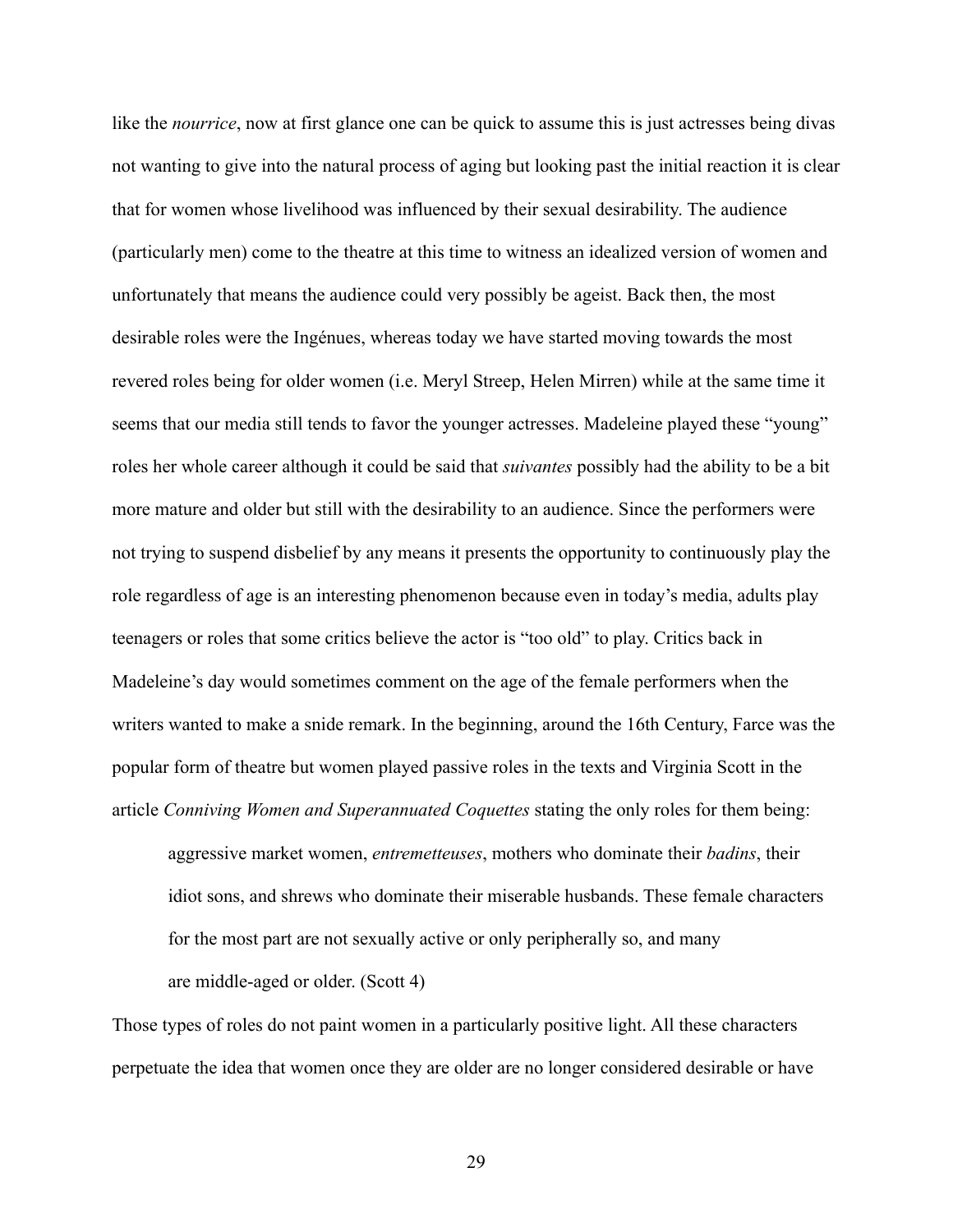stories to share. Also, highlighting the idea that all women nag and berate their husband. Thankfully, while Molière does utilize these characters they are often played by men in drag and so women themselves do not have to portray the "undesirable" roles.

Now that we have discussed who Madeleine was and set up the rules of the world that she lived in, it is here that we take the roles. For the purposes of this case study into the roles Madeline originated, I will be using *Les Précieuses ridicules* to establish how I will be analyzing and making connections between the characters to the information established in the first part of my research. The purpose is to find the connections between Madeleine's roles and her biography. As well as a study into the type of roles available to women and exploring how it is representative of women's roles in society. Finding where Molière and Madeleine made subtle challenges to how society functioned. While also finding the hidden power behind these characters in a world that was not built for women to succeed in. For the case studies of the characters I will go into discussion on basic background for the play itself and any historical information that helps paint a picture of how the world works. Then, I will go into depth discussing the characters themselves and trying to find the bits of Madeleine's personality interwoven with the fictional.

#### *Les Précieuses ridicules* (1659)

Madelon is one the the pretentious young ladies that the play gets its name from. This play is a critique of the *les précieuses*, the intellectual, witty and educated women who frequented the salon of Catherine de Vivonne, marquise de Rambouillet a part of the Préciosité literary style that was popular at the time. Madelon and her cousin are seen as silly by having overly romantic notions of life and how it should be. But what is ridiculous about wanting to be married to a man whom you love and wanting romance? The character of Madelon could easily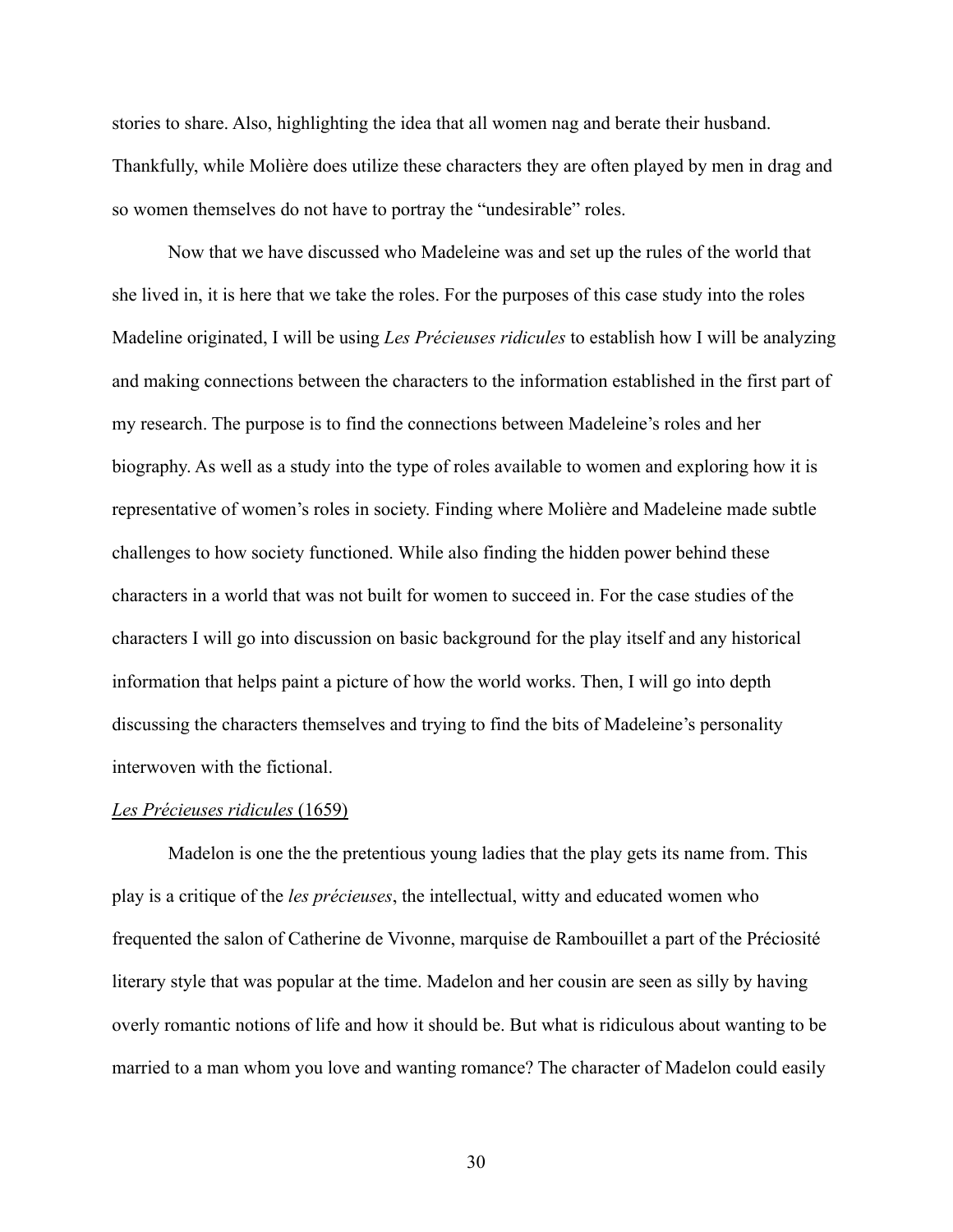be written off as a ridiculous person as the title suggests but Molière is challenging while satirizing *les précieuses* in the way that these women go against the ideal of the "dutiful" heroine discussed in "In seventeenth-century plays, a heroine had to demonstrate complete control over her feelings if she was to be on par with her Cornelian contemporaries." (Kennedy 69) which is exactly the opposite of Madelon, she exhibits a subversion of this type of character archetype that was written specifically to represent the ideal picture of femininity and women's place within society offstage. She is not afraid to make her opinion known to the men in her life. One moment demonstrating her powerful will is towards the beginning of the play when she and her cousin have just humiliated their would-be suitors saying:

Here is my cousin, father, who will tell as well as I that matrimony ought never to happen till after other adventures....But to come out point-blank with a proposal of marriage,—to make no love but with a marriage-contract, and begin a novel at the wrong end! Once more, father, nothing can be more tradesman like, and the mere thought of it makes me sick at heart. (I.IV)

To speak so freely, rejecting the social norms in the ritual of marriage arrangement, especially to her father is groundbreaking in itself since the father has sole power in the family and the sole authority. If he wanted to he could have forced Madelon to marry and no one in the community would bat an eye. If it were a tragedy that would be the case but since its comedy he is resigned to the flustered father figure. Madelon knows her duty and is content with the idea of marriage but she also wants romance. While Molière is satirizing the overly romanticized notions that were integral to the *préciosité* style, it highlights a bigger issue that was not seen at the time. The issue through a 21st Century lens is why was it so outlandish for Madelon and Cathos to want romance and to be woo-ed before getting married? This is a fairly simple desire to those of us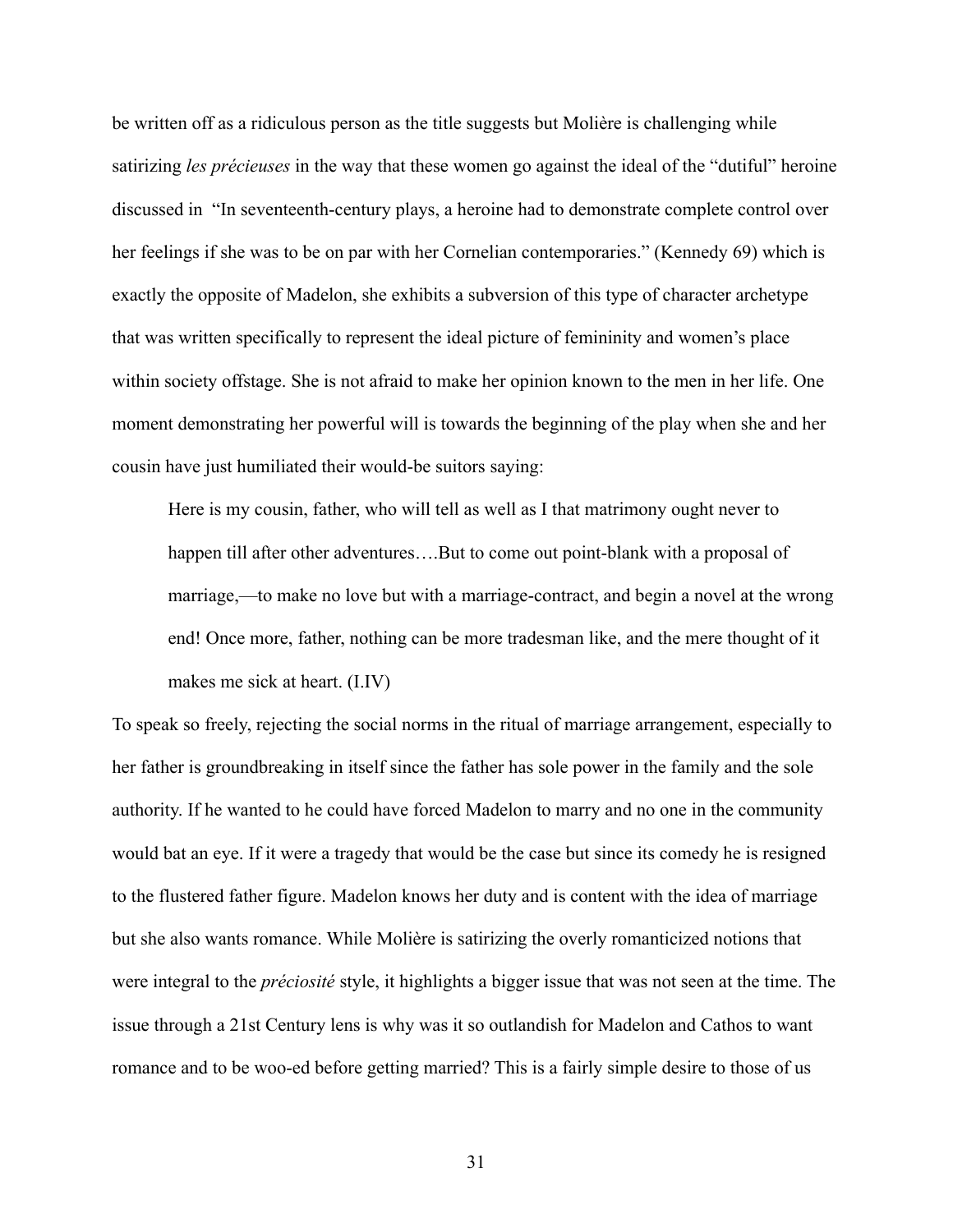living in today's world but for women in the 17th Century their whole lives were spent preparing to be wives and mothers. It was their one function at least for those who could afford too. Women fell prey to marriage as a business model in society. This rejection of traditional societal norms is evident within the play and is ultimately ridiculed by the men in this play. The play begins with du Croisy and La Grange formulating a plan to get revenge on the ladies for rejecting them because their masculine pride was hurt. It should not be Madelon and Cathos' fault when the men did not give enough care to the relationship by immediately offering marriage as a means of a business transaction which was how unions were viewed during this time. As a romantic myself there were definitely moments in the script where even I could see the absurdity of their actions and ideas like changing their name to more poetic and grand Grecian names but that is where the basis of the comedy comes from but there is something to be said about promoting the idea that women can stand strong to their convictions even if it ultimately leads to ridicule but it is the fact that they made the choice to do so and get carried away.

## Connections to Madeleine's Life

This is definitely a departure from the roles Madeleine will go on to play later on in her career where other characters are single, witty and savvy, Madelon is a purely comical character. Another departure is the fact that the role is not a servant, in this piece Madeleine is playing a member of the bourgeois. Armande had not yet joined the troupe by the time this play premiered so Madeline was still one of the premiere leading ladies for the troupe. I find an underlying layer of an exploration of femininity and the strength to be found within it warranting more research at a later time. Showing women onstage who are romantics at heart but strong and outspoken about their views on it is groundbreaking even if it is being satirized. Madeleine sought independence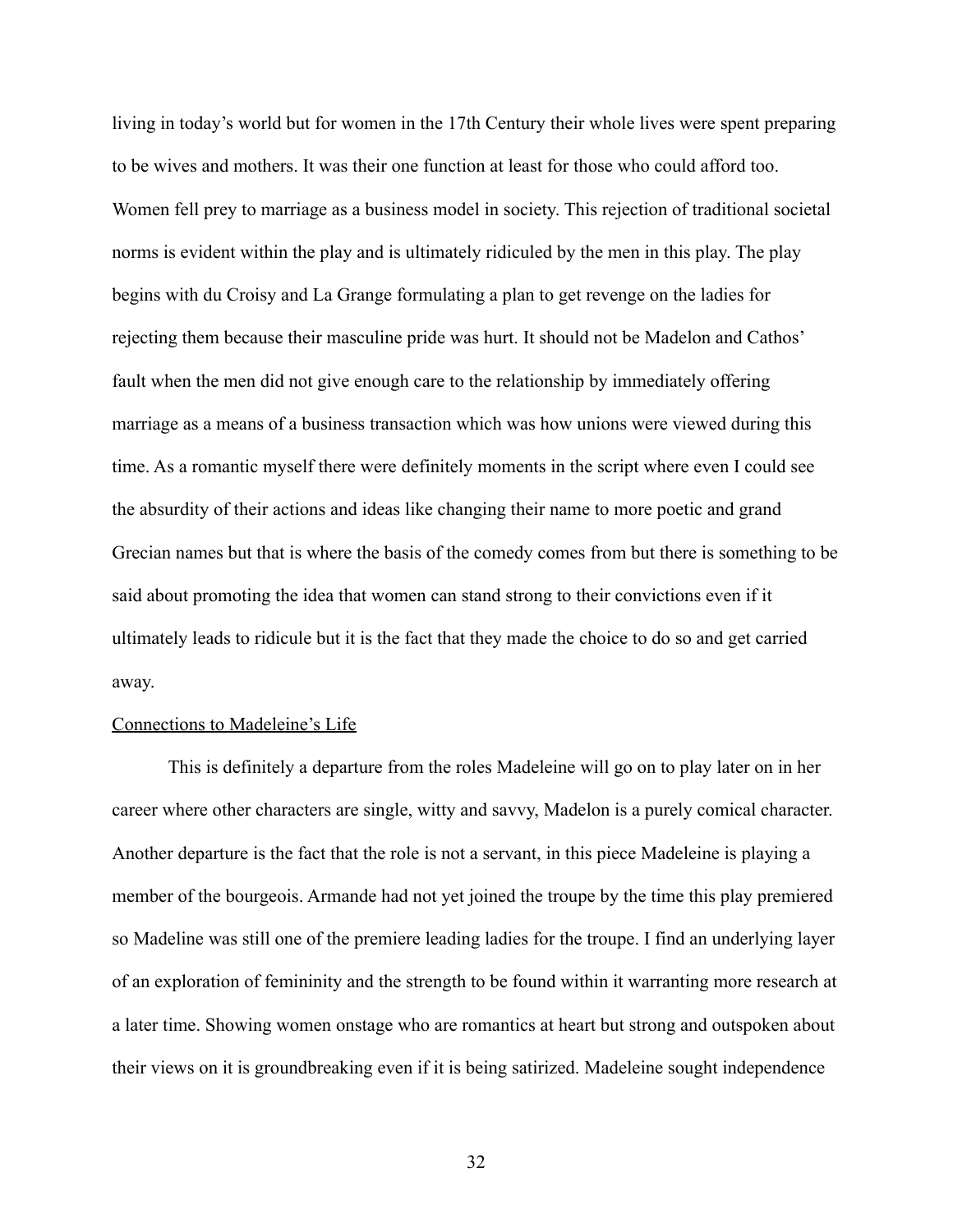within her own life and chose more or less to not marry because by doing so she was able to retain some form of autonomy over herself that few women had the option of during the 17th Century. But, she was human, she had hopes, dreams and romances.

Another Molière play that has ties to this one is *Les femmes savantes,* the role of Philaminte was supposedly written for Madeleine but due to illness and subsequent death in 1672 prompted a need to recast but what is interesting about this is that Virginia Scott writes:

Roger Herzel argues that the role had been written originally for Madeleine Béjart and that her illness may account for the delay in producing the play.30 Although the role seems somewhat outside of Mlle Béjarts usual *emploi* , which did not include *vieilles* , it can be seen as a complement to her role a decade earlier in *Les précieuses ridicules*. Philaminte is an aging Madelon. (Scott 14)

Which shows that towards the end of her life Molière still thought of his former leading lady. Now that might just be me romanticizing the situation and may be far from the truth but it is nice to think about how after dedicating most of her career to Molière's troupe, Madeleine got to revisit an old character in a sense. A send off for his colleague and former lover, one last opportunity to showcase her talent that made audiences praise her back at the beginning of her career.

Moving forward, the next steps in my research is to now analyze two of Madeleine's roles. Frosine in *The Miser* and Dorine in *Tartuffe*, two of Molière's more well-known works that will grant us further insight into how women were portrayed onstage outside of the general Ingénue stock character and into the lesser studied roles that Madeleine portrayed. Looking at the text and finding the moments where we can draw possible parallels between the fictional character and Madeleine's life.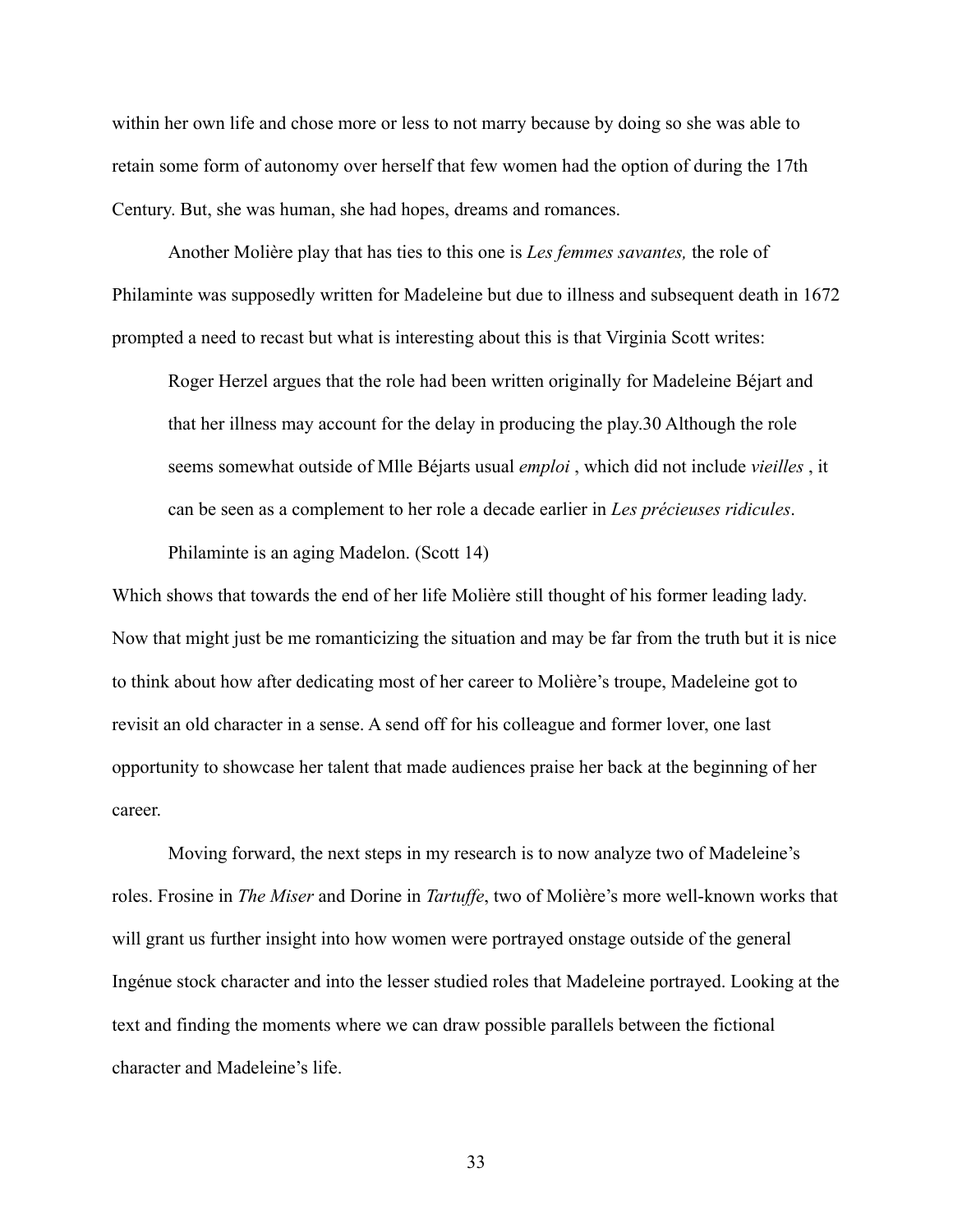# **Chapter 2: Frosine-** *The Miser* **(1668)**

"An intriguing woman" is the character description given for Frosine in *The Miser.* What makes her intriguing? When one first thinks of an "intriguing" woman it sounds like something out of a film noir but why not flip the narrative? I believe that "intriguing" could also mean that she is an independent woman who has to rely on her sexual appeal and wit to keep her lifestyle afloat. This play was written/performed towards the end of Madeline's career and life and brings about a character archetype not usually explored or utilized in Molière's works.

In the play, our first interaction with Frosine is when she arrives at Harpagon's home for the purpose of setting up the marriage match between Marianne and Harpagon. Before her meeting, she has a conversation with La Flèche, the trickster servant who later steals his master's money. La Flèche asks her what her purpose is here denoting that they know each other previously for one reason or another to which Frosine replies:

What have I come to do? Why! what I do everywhere else, busy myself about other people's affairs, make myself useful to the community in general, and profit as much as I possibly can by the small talent I possess. (II.5)

Hers is a plight representative of women during this time: there were few ways for them including Madeleine to wield power and autonomy over themselves. Frosine is led by her head and knows that the way to a man's coffer is through his heart and she is willing to use her wiles to get what she wants. She is a professional meddler, opportunist and matchmaker, a Dolly Levi type character who does a little bit of everything or whatever serves her in order to get paid. Her tactics include flattery and finding out men's weaknesses and using them to her advantage, usually their lust is said weakness. Frosine continues the line by saying, "Must we not live by our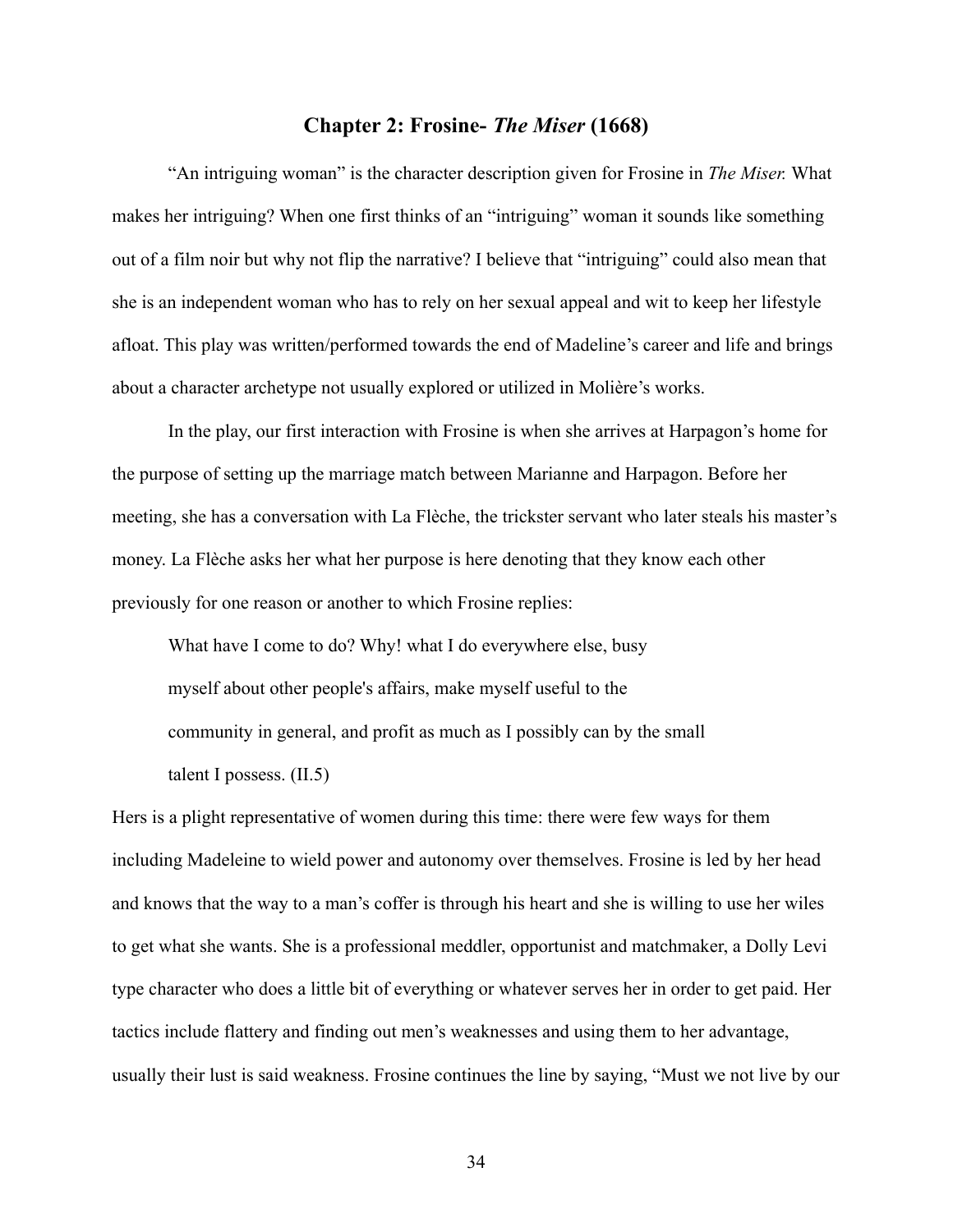wits in this world? and what other resources have people like me but intrigue and cunning?" (II.5) This is a moment of real heart and one of contemplation because she has been forced by one mean or another into this role in life and so she must rest on whatever talents she has to make it work for her. Part of her character's purpose is to show the audience just how miserly Harpagon is; he is not even swayed by romantic advances and is swept away like flies whereas other men may be more willing to falter and give her everything she wants. You know it is bad when even a man like Harpagon is not even swayed by the "intriguing" woman. She is just trying to earn a living but has met her match in Harpagon.

#### Who is Frosine?

Frosine is not a *suivante* character but a more mature character type. At the time this play was first performed Madeleine was about 50 years old, and the characterization through the writing demonstrates the possibility that Frosine is a more mature character. I would imagine Frosine to be representative of the faded flower. A woman who was probably once praised and made her money off of her beauty but has since fallen on hard times and can not support herself. But, she is not confined to the matronly type role like the *nourrice* or elder female characters closer to the Dowager Countess from *Downton Abbey*. She knows what she is doing and has been at the game for years much like Madeleine, who by this time has a wealth of knowledge and experience.

Frosine is also a pragmatic and realistic person who sees the reality of the situation and does not sugar coat anything unless she is using it as a tactic to get what she wants. When Marianne is nervous about meeting Harpagon, Frosine tells her to not worry and that she should go into this marriage with the strict confidence and goal that Harpagon will die soon, and Marianne will be set financially for life. This unromantic view of marriage is satirizing the very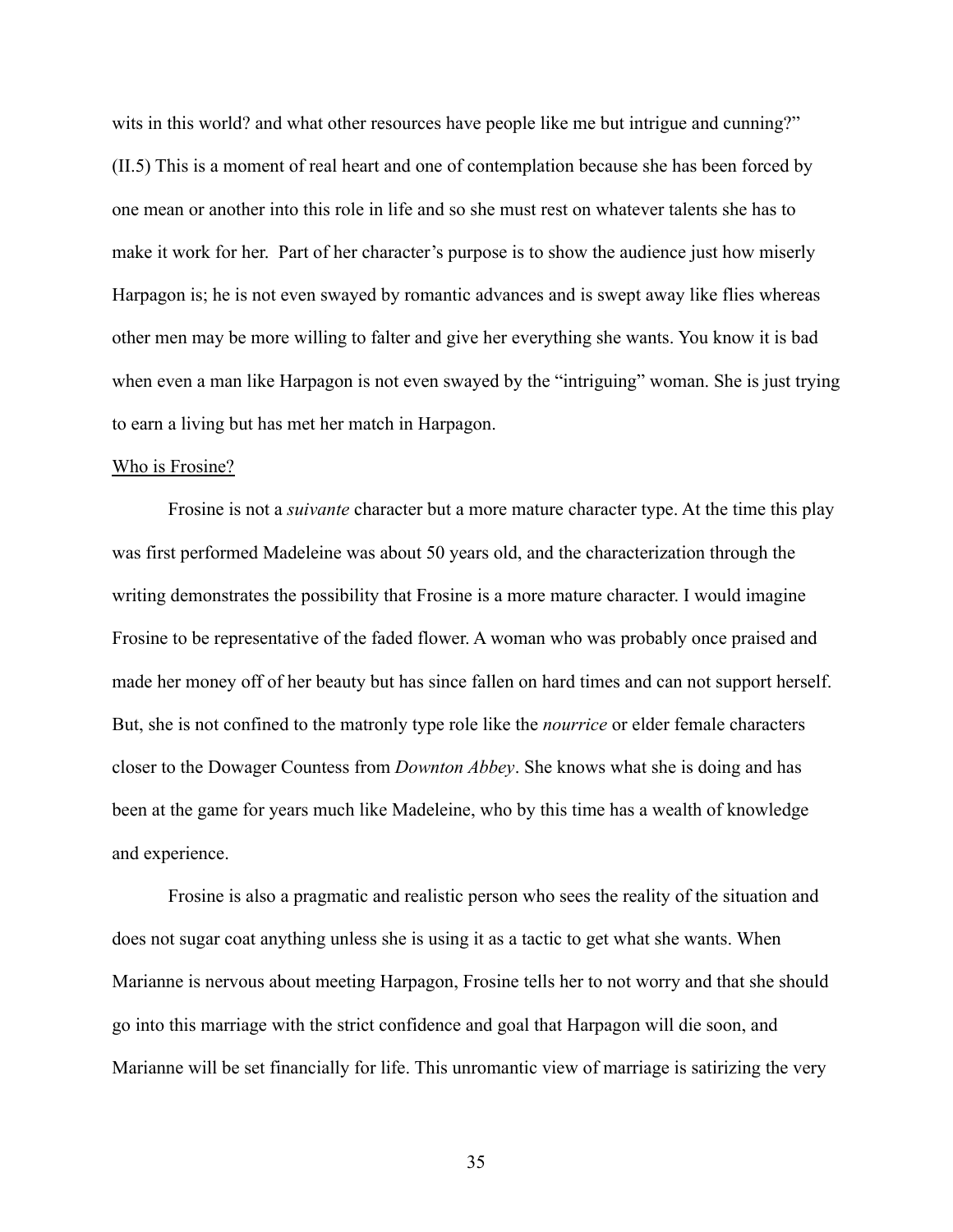realistic understanding at the time that marriage is a transaction and business agreement and that this was one of the few protections and chances for stability women had access to. Frosine tells her that by marrying Harpagon, Marianne will be set financially so that when he inevitably dies she can do as she pleases and marry for love. Even though not specifically a *suivante* character she is still a go between of sorts because she serves as the match-maker. Which demonstrates that women during this time were very limited in opportunities and jobs to support themselves. Obviously, Frosine came from a background where she could mingle with the rich but would be described as genteel poverty. Could it be possible that she worked as part of the *galanterie* in her youth but now that she is older and cannot continue this path she has to rely on her natural talents and craft her own work? The plan is ultimately not needed as the resolution comes in another form when the money goes missing and we find out that Marianne and Valere are the children of the wealthy Anselme originally courting Elise. Yet, before all of this, she says herself that she is not without a heart once Valere is revealed to be the suitor who has won Marianne's heart, placing her back into the gender roles prescribed to women as nurturing and care givers. Telling the lovers that:

Indeed, I should like to do so, as you know. I am not naturally unkind. Heaven has not given me a heart of flint, and I feel but too ready to help when I see young people loving each other in all earnestness and honesty. (IV.I)

This is a shift in her thinking, finding a new perspective when it comes to love and marriage. Seeing the young lovers in this predicament appealed to her otherwise cynical point of view, shifting it to one that wants to see love succeed. Though a change does not happen to Harpagnon, Frosine demonstrates that change can happen. She says herself, that she is not "naturally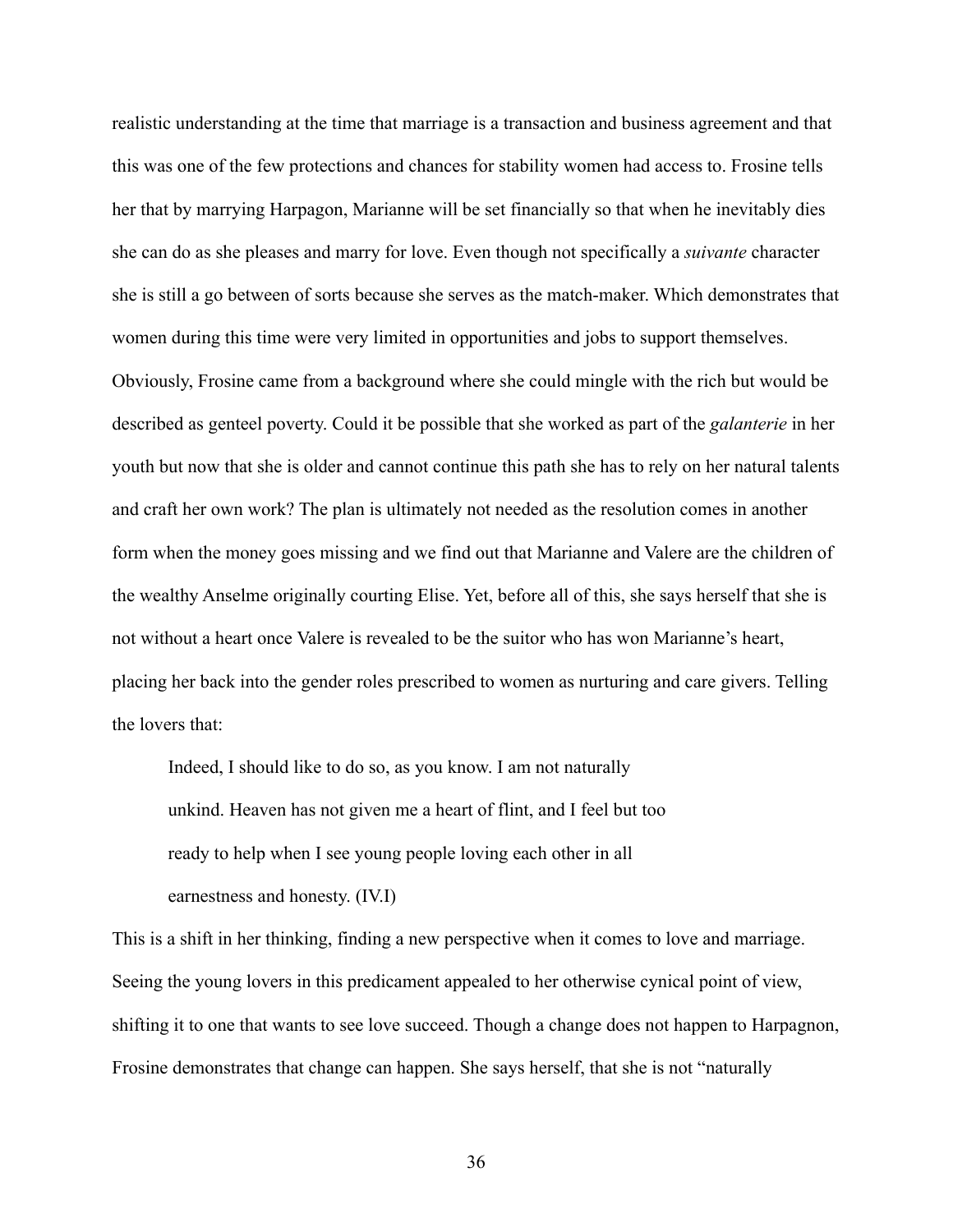unkind," she was not always so pragmatic but life must have dealt her a tougher hand where she grew to have a "heart of flint" because, as a woman alone, she had to work ten times as hard with limited resources and opportunities despite her natural abilities. Frosine was not able to live on romantic notions like the young lovers. Perhaps Frosine is a semblance of an older Marianne who was not able to marry her Valere but instead either never married or she was forced to marry her Harpagon. She is skilled at reading men, and as she said herself, finding their weak points. This is her form of getting revenge on a world that was not kind to her. Her original motivation was money but seeing how earnestly in love the young people are appealed to that long forgotten possibility that romance and stability can be achievable.

She knows how to play with words and spins narratives to work to her advantage like when Harpagon is adamant that Marianne bring a suitable dowry, but Frosine, knowing that the woman does not have the funds for a worthy dowry, spins the tale into something that she knows will appeal to Harpagon. She attempts to convince him that Marianne's dowry is that she will save him money by how little she supposedly needs to live on. She tricks him into believing that what is important is the amount of money he would save by marrying Marianne. This was a genius move by Frosine and goes to further show just how much of a miser Harpagon is because, earlier in the play, he was adamant that he would marry off his own daughter but not give a dowry. He flips and says he will not marry Marianne without one. He hoards money like a dragon and hates to see any leave his coffers. Frosine is not afraid to tell a lie or two if that means she gets what she wants. For example, when Harpagon expresses trepidation on marrying someone so young, Frosine tells this large tale that Marianne only likes older men and scoffs at younger ones. She will do or say anything about anyone to achieve her goals.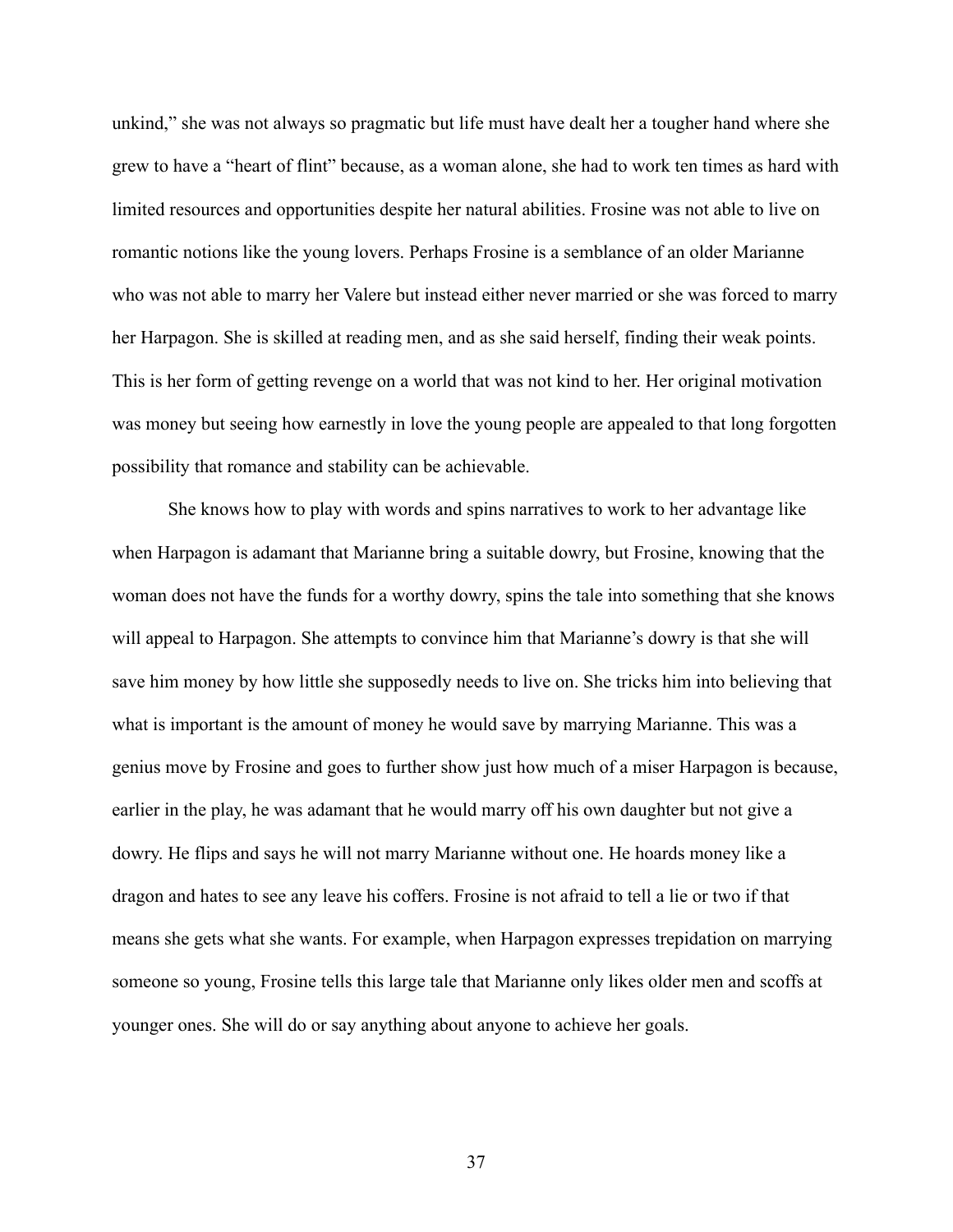When Marianne first meets Harpagon, Frosine acts as a filter for Marianne who is repulsed by Harpagon, but in order to make the contract go through, Frosine has to alter what Marianne is actually saying in order to continue flattering Harpagon. Throughout this scene she does not give up control. She has a hand in everything, doing whatever she can to make this contract go through so that hopefully she will be compensated for her efforts. Mastery of all these skills allows her the ability to be a "jane of all trades" and manage her way into different families looking for opportunities for potential work. These skills are put to the test when Marianne meets Harpagon for the first time and she is having to translate the true response to one fake compliment in order to appease and not insult Harpagon, the dialogue being:

**Mar.** (aside to Frosine). Oh, what an unpleasant man!

**Har.** (to Frosine). What does my fair one say?

**Fro**. That she thinks you perfect.

**Har.** You do me too much honour, my adorable darling. (II.X)

There is a moment where Frosine reads Harpagon's palm suggesting that she has or pretends to, at least, have experience with fortune telling which is unusual in a play at this time. This shows the audience how different Frosine is from other women who would never think to dabble in the mystical arts.

The eventual resolution of the play occurs without the use of Frosine's plan but the fact that she was able to quickly formulate something to aid the young lovers demonstrates a kindness which even she herself mentions in the script that she is not totally heartless. When it is discovered that Cleante, Harpagon's son is the one who has Marianne's heart Frosine quickly concocts a plan to get Harpagon to withdraw his intent to marry by masquerading a friend of hers as a noble wealthy woman because Frosine knows that Harpagon covets money more than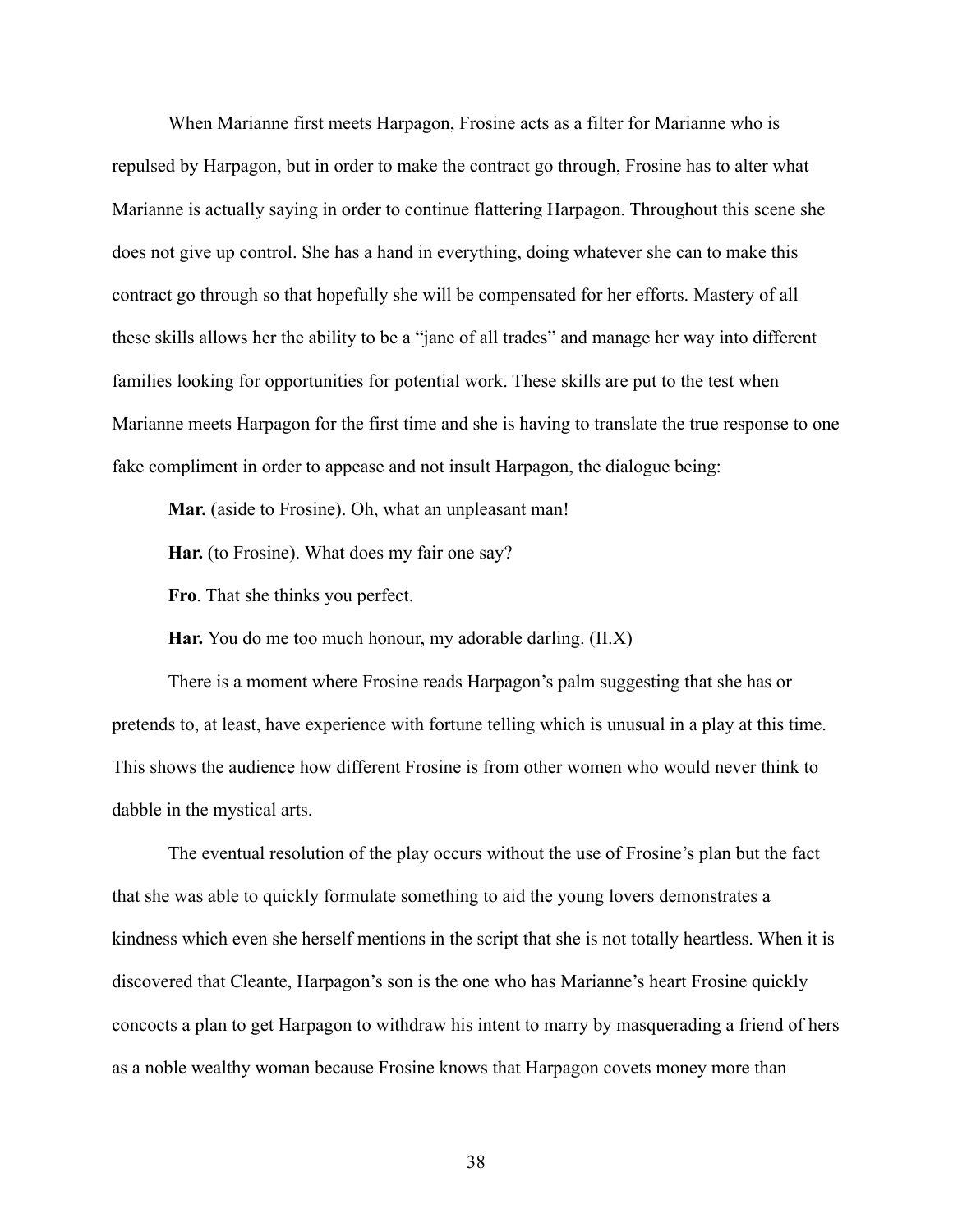anything and will break his intentions with Marianne leaving her free to marry Cleante. There is no real ending for Frosine as she is sort of irrelevant in the last scenes of the play once the group returns from the fair and there is no "happy ending" for her because she has not been paid for her matchmaking services. Further perpetuating the trend for female characters to serve a passive purpose, it is not Frosine's plan that saves the day but the men arguing and the reveal that resolves the conflict carried out by the male characters fixing the predicament. If we were to give Frosine a "happy ending" à la *Hello Dolly,* she would marry Harpagon herself following her own advice of marrying for money and knowing she will most likely outlive him and gain access to his fortune. Yet, Harpagon is more miserly than Horace Vandrgelder. Harpagon does not learn; there is no curmupance. This can show that he chooses his money over his family because once the weddings happen he will rid himself of his children and in turn his children rid themselves of him. Why does Molière not give Frosine a happy ending, or any ending for that matter. Possibly due to the fact that the role is more of a supporting character, but also looking at the larger picture, it could be representative of the norms of the time showing the audience that they all know a Frosine in their lives, dissuading women to not behave in this manner.

### Connections to Madeleine's Life

Going back to the quotation is reminiscent of the trials that Madeleine possibly faced as an unmarried actress in a world that was not flexible in its societal norms. Madeleine had to work hard to achieve a modicum of success. She could have drawn inspiration for this character from her brief stint in the world of the *galanterie* as the mistress of the comte and by gracing the salons throughout her life watching other coquettes and courtesans use their assets to secure financial support from the noblemen and aristocrats. This is not to say that Frosine participated in this lifestyle. Then again, acting was not nearly as psychologically based. However, there must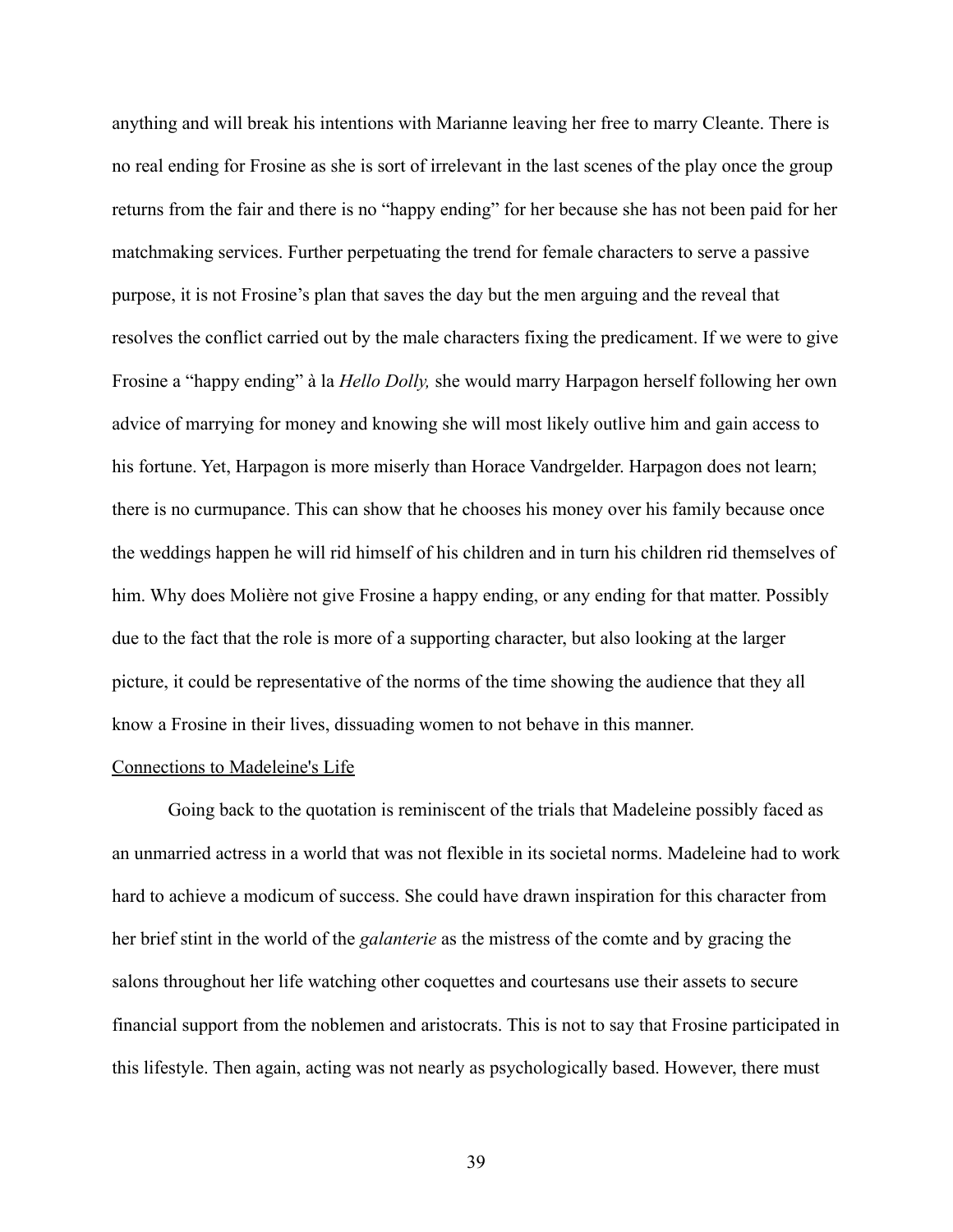be some use to make it worth the audience's while and continuously go to the theatre. These are the same audiences who in previous centuries could not have possibly believed that what they saw onstage was in fact not fiction.

Molière writes a lot of plots that showcase the relationship and situations between old cuckolds married to the young pretty Ingénue (often if not all the time played by his wife Armande) who is battling paranoia thinking the young wife will have an affair. This dynamic has been assumed by scholars as a possible parallel to Molière's own private life. Madeleine serves as the role of the inbetween, for it is Frosine that makes the match for Harpangon. It was not just Molière who had a large age gap with his wife, this practice was very common in the higher classes to ensure the wealth stayed between themselves and not be shuffled down to those unworthy. With Madeleine's character as a go-between setting up the match. Now, while there is no historical record indicating so, it is highly unlikely that this happened in real life because it would make no sense for Madeleine to set Molière up with her sister/daughter.

What was Molière trying to say by creating this character for Madeleine? I believe it was an opportunity for Madeleine to perform a role that had more flair and maturity while also satirizing the "meddlesome" woman. It is fascinating how Molière can both lean towards feminism and yet keep it stagnant at the same time. But is that not the complexity of a *comedy of manners*? Molière could push the boundaries of social morals by satirizing the higher class while hiding it in plain sight through the comedy. But, with Frosine there is something fascinating about the way in which she attempts to be in control of the situation and always has the upper hand when in reality she cannot achieve this. Yet, she has the confidence and tenacity to keep at it until all her ducks are in a row, so to speak. For if she is in control she can bend the will of the men around her to earn her living. Control was not something women had, and they had to find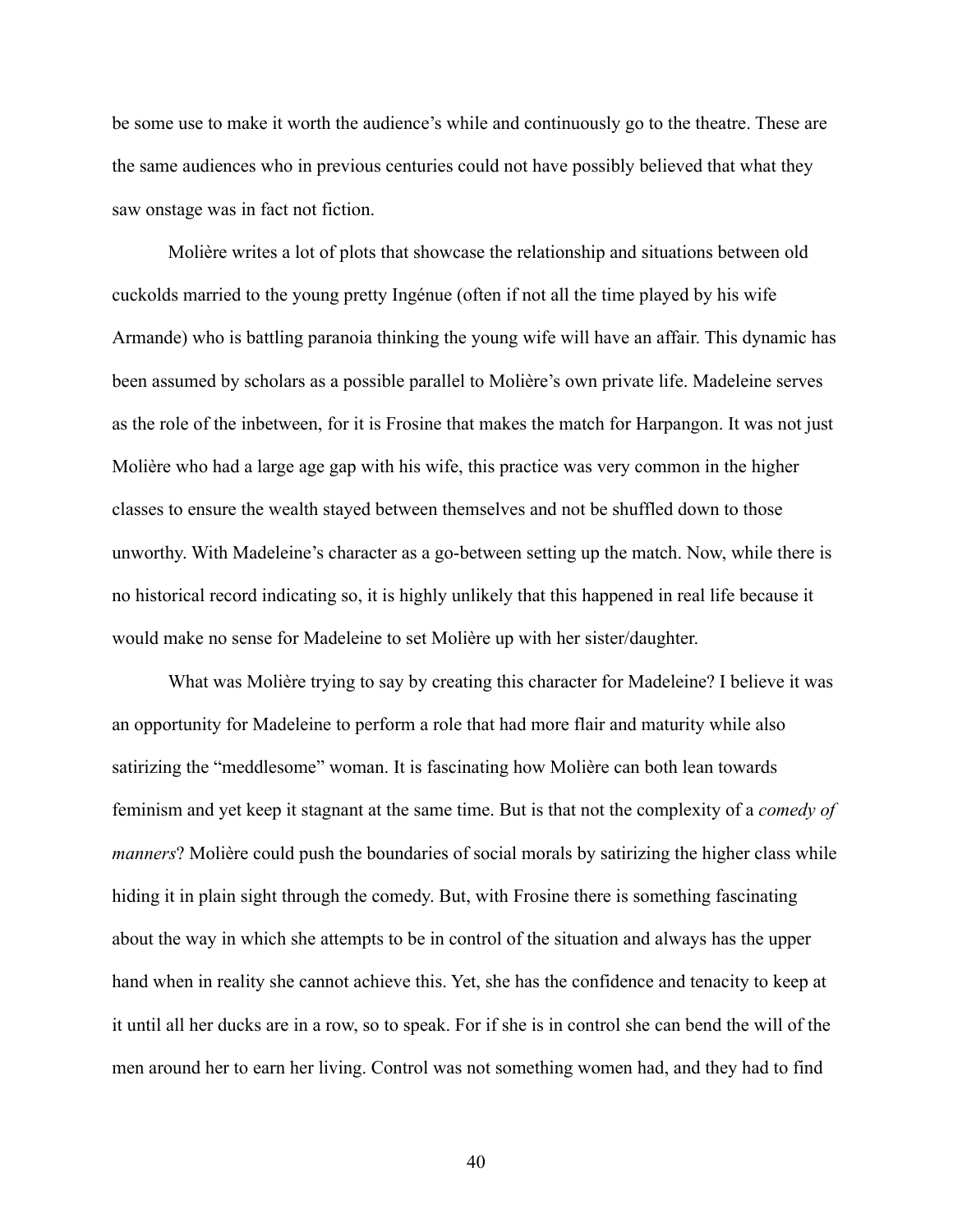creative ways in which to exercise it, That is how we get characters like Frosine who seem to be meddlesome as assumed by the men around her, but in reality it is women taking control of their lives and not letting it get the best of them.

Frosine offers an interesting perspective into a character archetype not usually seen on the stage and gave Madeleine the opportunity to explore new avenues of characters that were outside of her specialization. Moving forward, it is time to explore her role in another of Molière's well-known works, Tartuffe*.* In order to gain insight into how another of her characters could draw parallels from her real life and comparing Frosine to Dorine and finding the similarities and differences between these two characters and what it means to her life and the portrayal of women onstage.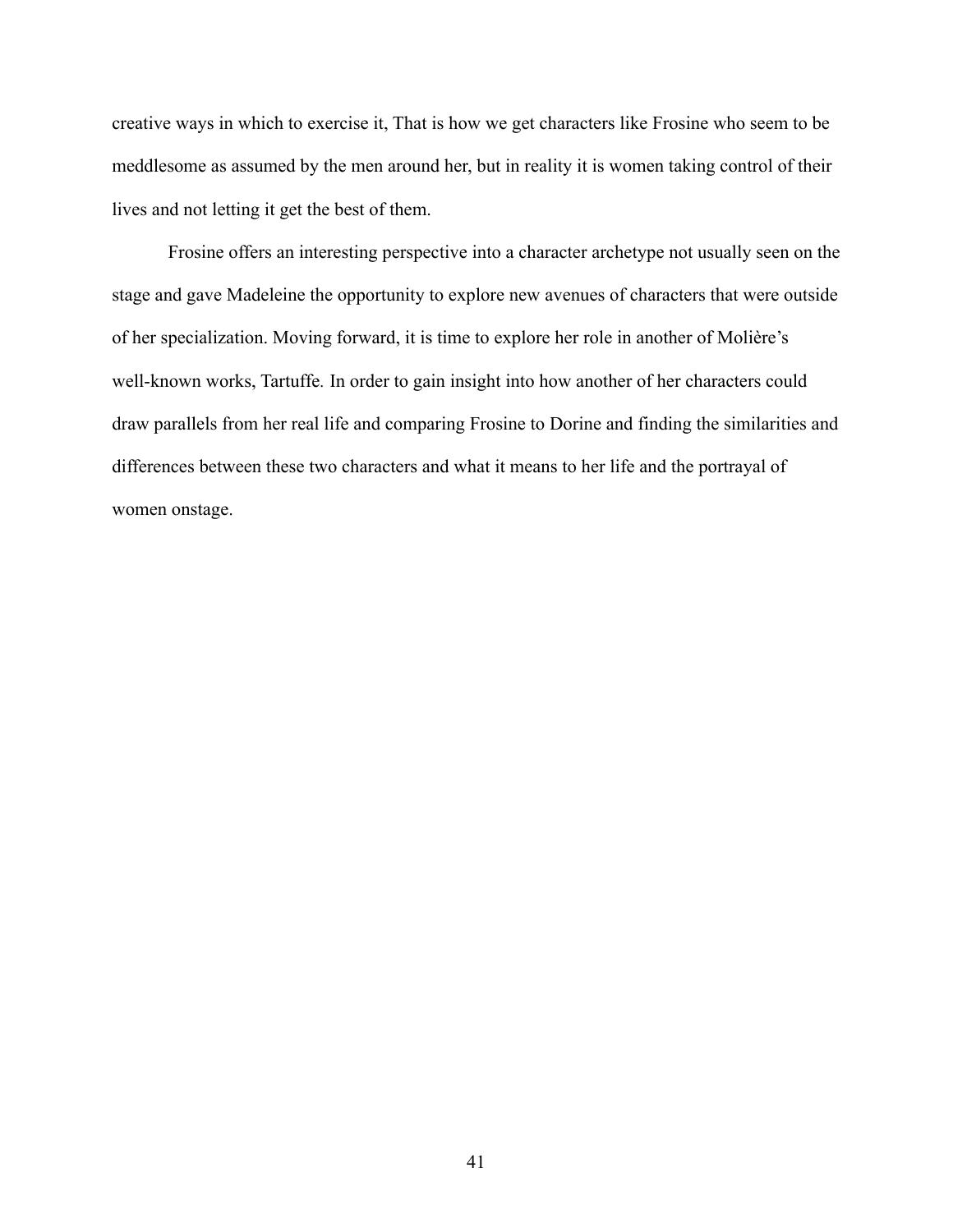# *<u>Chapter 3: Dorine- <i>Tartuffe* (1664)</del></u>

*Tartuffe* is one of Molière's more well-known works that is produced often and Madeleine originated the role of Dorine, who has a very active role in the plot. She is quick witted and drives the action, which in what I have read on Madeleine seems to lean into the idea that she may have been the type of person who took on positions of authority and was seen as a mediator and go-getter within the troupe. There was an evolution of the female servant archetype from the passive *confidente* to the more active *suivante* role. This is a big achievement in the portrayal of women on stage because Dorine is outspoken (not in a negative sense)during a time where servants would not dare to speak in such ways to those above their station. Dorine and the *suivantes* are equivalent to lady companions, this archetype onstage that was introduced and developed during this period stemming from the *confidente* character archetype. In France, the hierarchy of servants placed *suviantes* in a liminal space in terms of status. Their duties included assisting their mistress in dressing and grooming so they had a more intimate relationship directly with their superior. Another element that sets them apart from other female servants is that they possess "if not some education, at least a talent for matters of fashion and etiquette…she would usually profit from her proximity to the mistress in sharing her more comfortable living conditions." (Gaines 32) which means this archetype was caught between two worlds. They were servants but not quite so low in their pedigree that they would serve in a chambermaid role. Being taught the skills necessary to fulfill certain social standards and give women just enough skills to make them useful but not so much that they try to break convention.

Dorine throughout the play is bold and not afraid to let her opinion be known. She plays an active role in the play. One of the voices of reason that Orgon refuses to acknowledge because of his obsession with Tartuffe. Just because Orgon is master of the house he really is not, it is his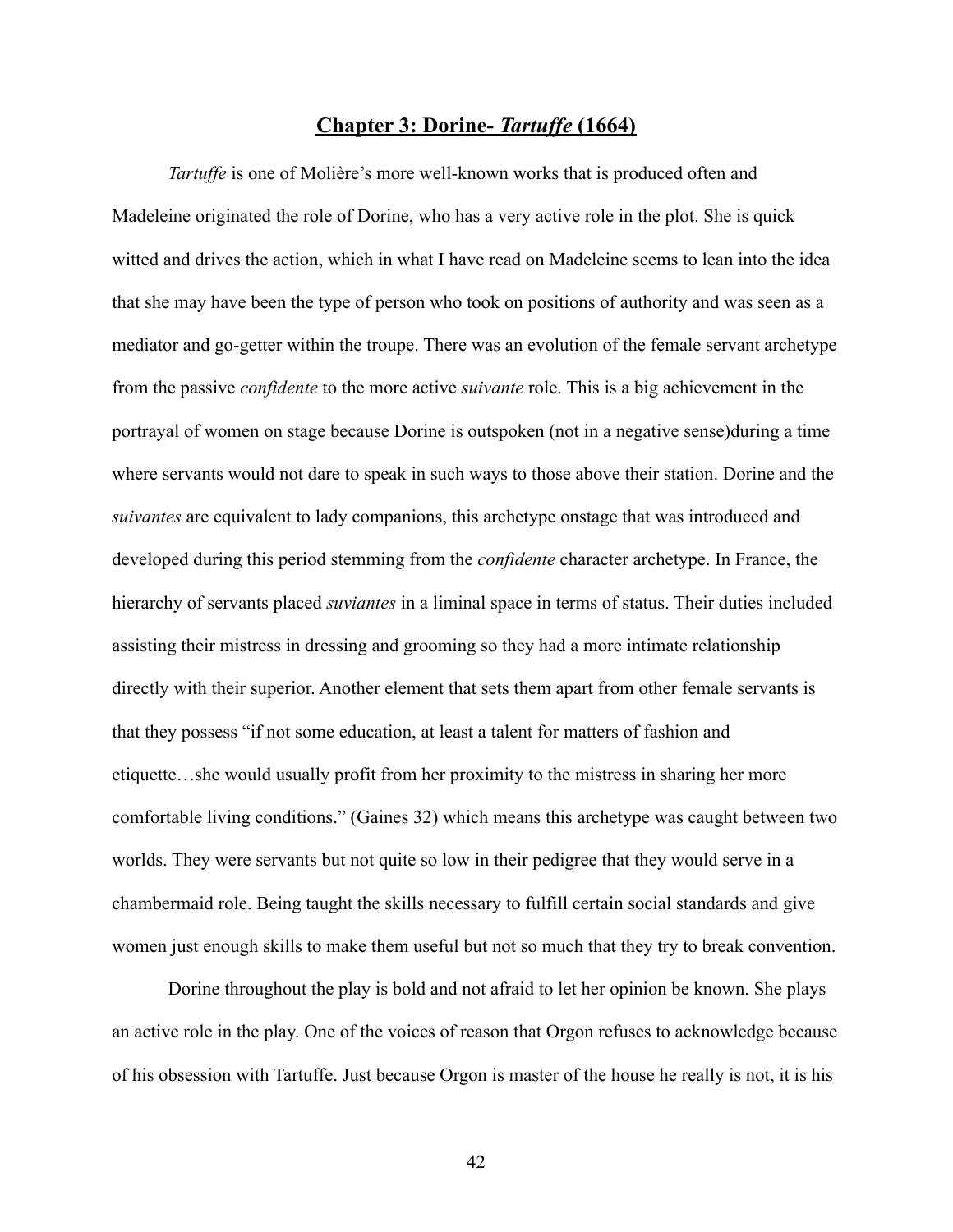family and servants who manage the running and success. Speaking out of turn was something servants were not able to do yet, Dorine is able to get away with it because of the lack of a firm hand within the household management.

A moment that demonstrates her confidence and powerful characteristics is in Act II Scene III, After Orgon tells Marianne she will be betrothed to the hypocrite Tartuffe, Dorine is shocked by her mistress' submission, saying:

**Dorine**: Have you entirely lost your voice and heart? Why must I continue playing your part? To think you allow such a mad proposal Without voicing even a meek refusal!

**Mariane:** How can I resist such a harsh patriarch?

This conversation presents an interesting scenario being performed on stage representing the two ways women are viewed offstage. Mariane represents the traditional Ingénue character and Dorine represents the bold and independent character. By doing so Madeleine as Dorine is introducing a new way for women to "behave". She challenges the status quo, Dorine is trying to bolster Mariane to stand up for herself. There is a transfer of power being shared and Dorine encourages Mariane to stand up for herself and not be a people-pleaser in this moment because it may seem dramatic but her life is at stake here and Dorine does not want Mariane to suffer the fates of many women at the time. Also, if Mariane married Tartuffe then Dorine would also be stuck having to live in the same household with him for the rest of her life and that is definitely something worth fighting for, her sanity and peace of mind.

In Act II Scene IV there is a comedic dynamic, when Mariane and Valere are having their lover's spat, Dorine serves as a go-between the lovers in order for them to not make the mistake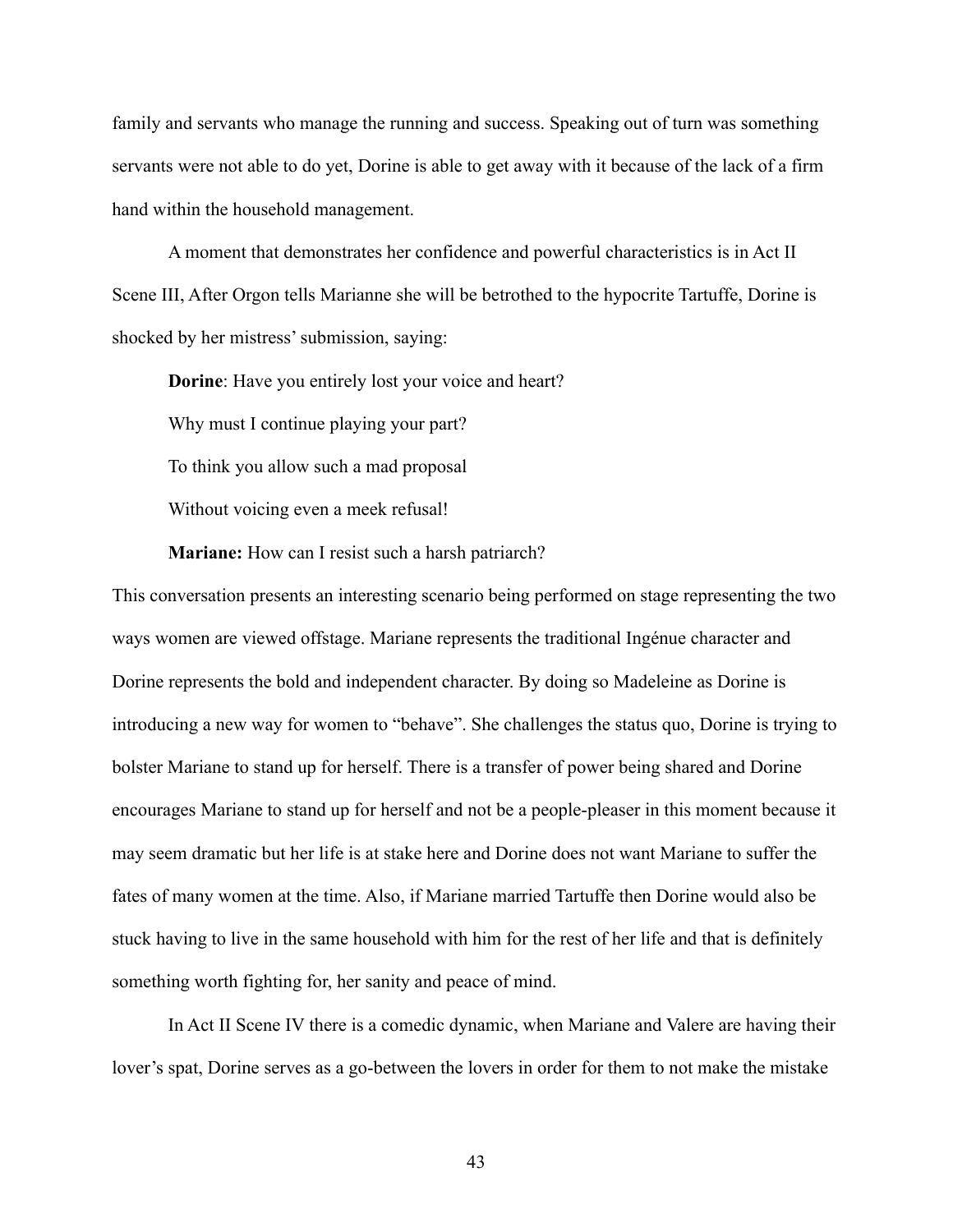of being so mad at each other they break up. Here is where we see Dorine as an active participant in making sure everyone gets their happy ending. But not before having a little fun of her own, in the beginning of the scene she takes an observer role to see as she later puts it:

**Dorine:** [to Mariane]. I think, perchance,

You've lost your mind through extravagance,

And I've only allowed you to go on

Like this to see what folly you might spawn.

Before involving herself when it seems as though Valere might leave for good. In most comedies, there always has to be a "straight man" to juxtapose the absurdity of the other characters actions and Dorine serves this purpose by getting pulled into the chaos of the household and making sure everyone gets their happy endings. She likes to let the characters live their own lives but will intervene if necessary when they get off track and begin to spiral. All for her own amusement of course because there are very few when you are a servant in this crazy family.

Her intellect is demonstrated later when Dorine is the one who formulates the plan to get Tartuffe thrown out of the house by having Elmire pretend to be interested in his advances and be "caught in the act" by Orgon. Before this ruse can begin, Dorine has to first sow the seeds in Tartuffe and see her use her sexuality as a tool in order to warm Tartuffe up so that Elmire can push him into giving into his lust. Unfortunately the plan does not succeed due to Damis getting too hot-headed and interrupts the plan before it can succeed giving Tartuffe time and opportunity to switch the situation back into his favor. Thankfully, the entire play up until this point has been the household's reactions and opinions on Tartuffe but it is in this scene we get to see him in full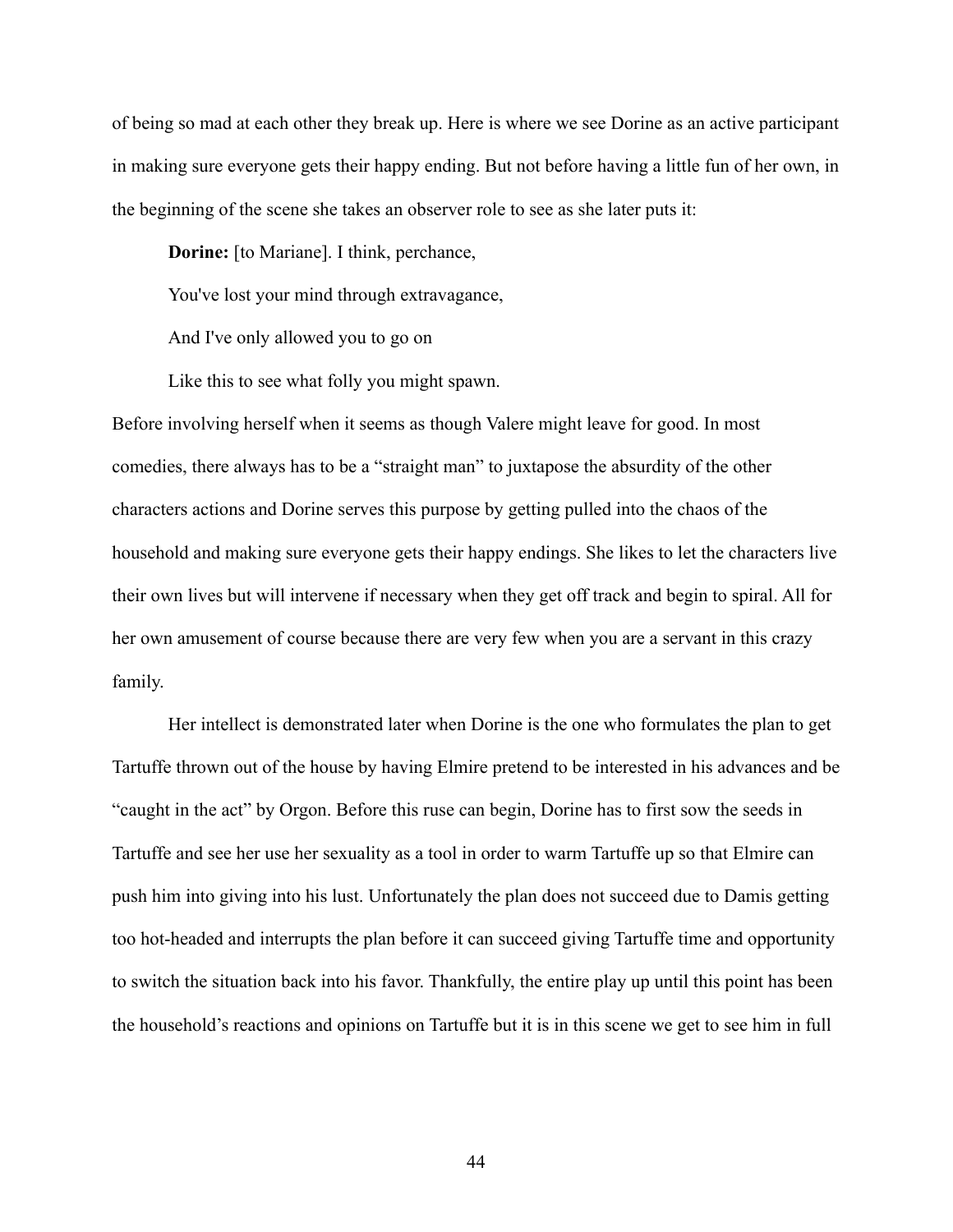force and witness his true behavior. Right out of the gate the audience sees right through to his hypocrisy and misogyny when he tells Dorine:

**Tartuffe** [taking a handkerchief from his pocket]. Wait! By our Savior,

Please! Before you speak, take this handkerchief.

**Dorine**. Why?

**Tartuffe**. Because seeing your bosom causes me grief.

Through one's eyes one's soul may be wounded,

And then sinful thoughts may grow unattended. (III.2)

Tartuffe further proves the age-old aggravation of men policing what women choose to wear (I am looking at you public school dress codes). But, Dorine knows what she's doing, this was intentional and in slightly delving into fashion history, the 17th Century was actually quite raunchy in their clothing (at least for women) where the décolletage was displayed more with the option of a *fichu* (kerchief) to cover the neckline in "in case of cold weather or pruderie" (Gaines 29) whereas in more puritanical centuries (the 19th in particular), the day time clothing women would be completely covered up and then evening was when the neckline would be lowered but in the 17th Century this was not the case at least around the 1660s when this play was written and performed. In a world where men have all the power, women must use everything they have to gain any sort of standing for advancement. Much like Madeleine and her fellow actresses who portrayed these characters, while doing it for the love of theatre and performing she and others took the power away from men by being these unattainable objects of desire being separated by a fictional world.

The two things that convince Orgon of Tartuffe's hypocrisy is when he is trying to seduce Elmire and when he is about to lose all his property and possessions. He does not believe or have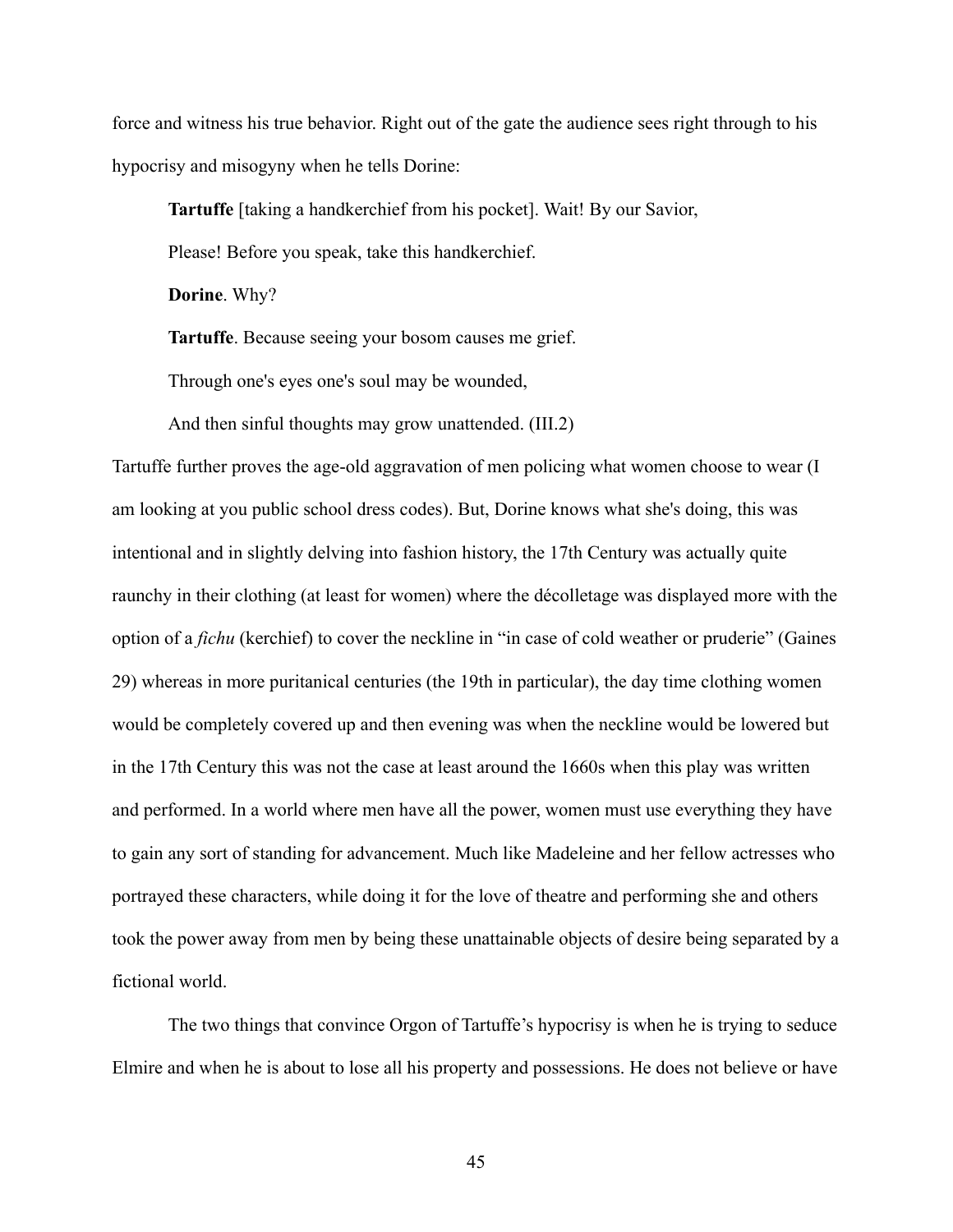trust in his family to take them at their word. He came so close to destroying everything because of Tartuffe's sway over him and this breaks down conventions because it is the father figure who is responsible for the security and well being of his family and staff (to some extent). So Dorine, Elmire, and Marianne are all at the mercy of Orgon and his flights of fancy. No matter how hard they try to convince him to get rid of Tartuffe he does not listen, not listening to the other men in the play as well. Playing into that belief that women are not to be taken seriously and showing that no one can get through to Orgon. While demonstrating that even what appears to be the wisest and strongest willed men can easily be taken in and swayed by the hypocrisy of the church and clergy plus the dangers of being fully swept away with religion.

# Frosine and Dorine: Spot the Similarities

Both Dorine and Frosine use their sexual appeal as a tactic in order to outwit the patriarchy and those around them. But, Frosine uses it for her own personal gain, to earn money to settle debts, while Dorine uses her sexuality in order to help others and in turn herself by getting Tartuffe herself. Elmire mentions that she is resorting to using her sex and she does not take pleasure but she knows this is a last resort. Dorine and Frosine probably do not mind it as much as Elmire because from a lower social standing they would be aware of what works the best in order to get the job done. But, Dorine also has wit seen throughout the play that helps in turns the tide in her favor by parrying Tartuffe comment mentioned earlier about her décolletage by saying: "For I could see you nude from top to toe/Without your pelt setting my cheeks aglow."(III.II) which made me laugh out loud when I read it, which demonstrates how timeless comedy can be and that Dorine does not mind as much using her sexuality as a means to an end. Any opportunity to truly mess with Tartuffe brings Dorine great joy so it is worth it.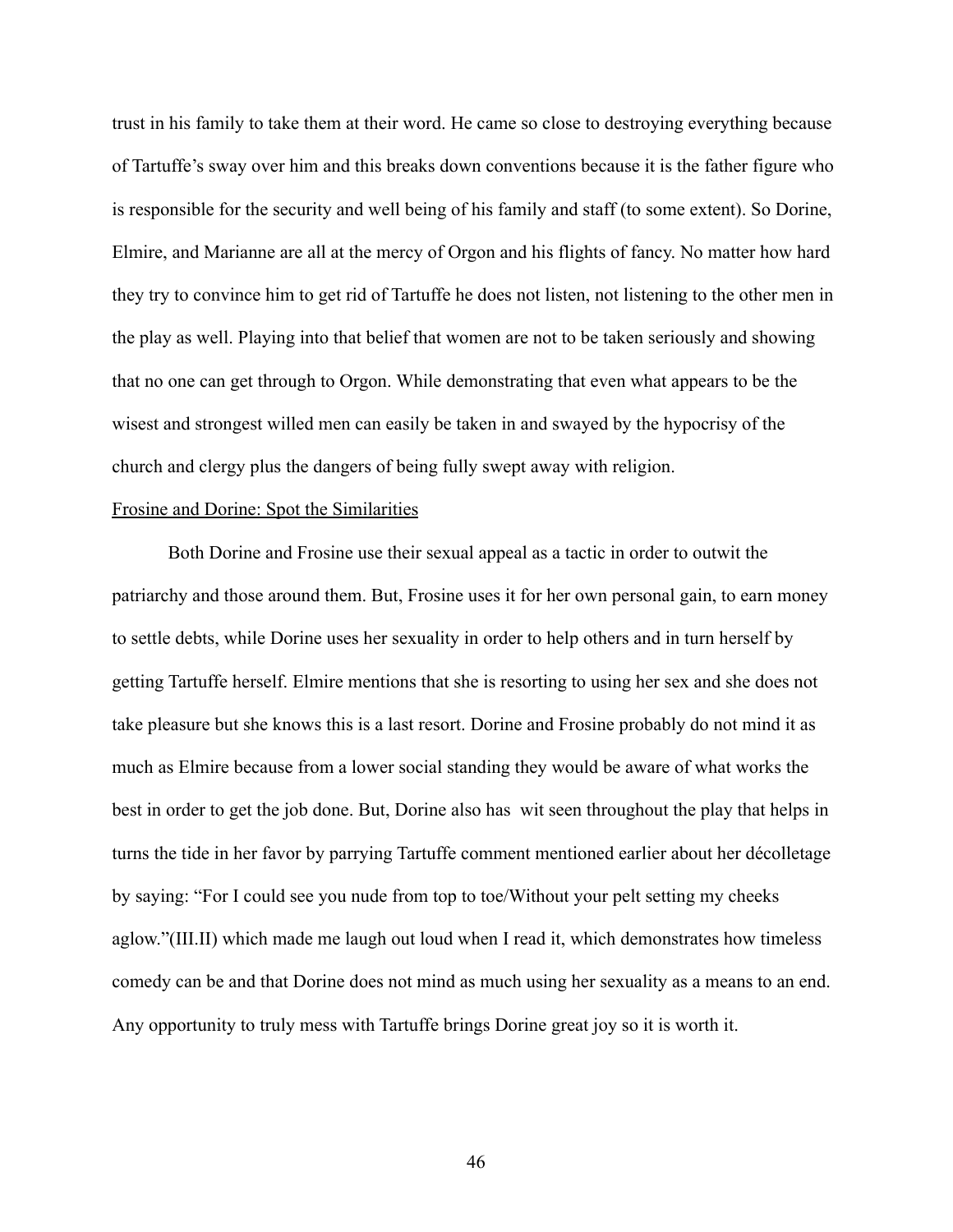At the conclusion of the play, Dorine takes a passive role similarly to Frosine, as Dorine does interject a couple of lines but once again the problems are solved by the men. In this case it is a deus ex machina and I use this term because during the *Ancien Régime,* the King of France was seen to be the closest person to God so the term deus ex machina works for this resolution. It is nice to see one of Madeline's characters be active in the plot which is why as time went on she specialized in *suivante* roles because they were the closest thing to having autonomy as a woman onstage. This very well could have been Madeline's life if she had not entered the acting profession or her social standing was just high enough to avoid having to become a *suivante*. The conflict was resolved by the men; but it was actually the women who saved the day. It was Elmire and Dorine that did the only productive work in getting Tartuffe exposed. So even though the King is the one who removes the problem for good, it was all because of the strength of Dorine and Elmire.

### Connections to Madeleine's Life

Going back to the idea that *suivantes* lived in an in-between space in terms of the household hierarchy.Which in Madeleine's life was similar because she was caught between two worlds as an actress. She had the skills to move in the higher circles due to her social class but her chosen profession was marginalized within society. For all her accomplishments she would have been seen as lower due to being a performer. I like to assume that was how she liked it, because in doing so she was allowed more freedoms and opportunities than other women at the time. She made her own money, owned property and lived life according to her own terms while still being able to function within the bounds and morals of society. Why would she want to give that up? Dorine, she could also have chosen to marry and gain some semblance of financial security through those means but then she would have had to put all her stability in the hands of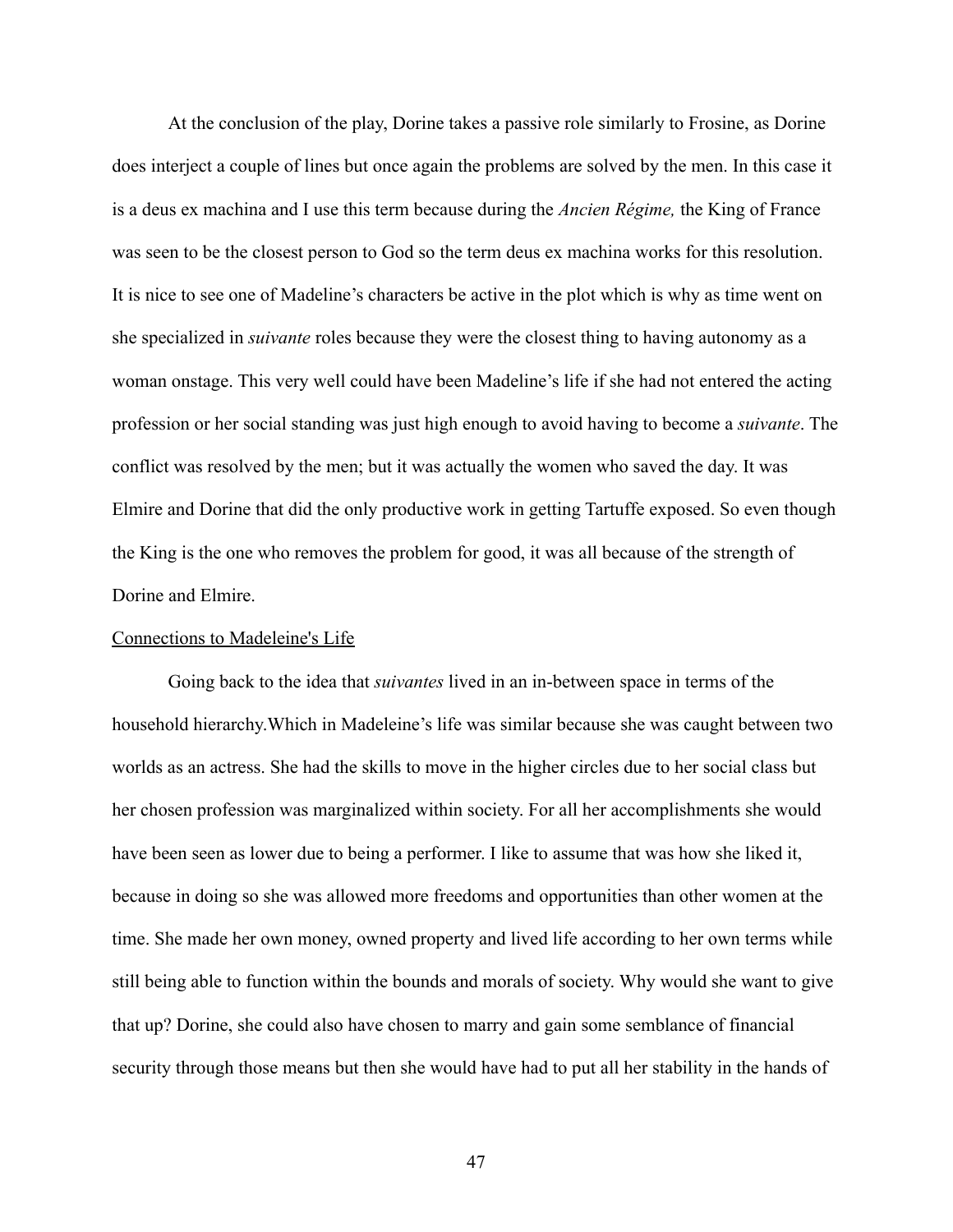someone else. Dorine is almost what Madeleine's mother could have been if she did not marry Joseph Béjart or Madeleine herself could have become if she did not want to be a mistress or an actress.

Another similarity shared between Frosine, Dorine, and Madeleine goes beyond the script and takes us into the realm of meta in that Molière notoriously originated and played the roles of Harpagnon and Orgon respectively, both are curmudgeons and cuckolds which comes up in a lot of contemporary study of Molière due to the fact he was an older man married to a young woman. Let us look at the relationship between his two characters and Madeleine's two characters. Dorine does not like Tartuffe (I mean who would?) but she does enjoy teasing and causing him distress in their short tête à tête, always finding a way to draw out his hypocrisy either for the audience or for other characters within the play.

There is another parallel to Madeline's life and career that can be explored. Let us say that Molière is the King in this situation, the one who does the actual getting rid of Tartuffe, he will be the one who will gain the most praise for his noble actions. Molière is given all the praise and celebrity for his works which is fair because his writing is significant but what if it was the work of Madeleine and later Armande who were the real celebrities who did the work to make Molière's work so successful. It goes back to the old saying of "behind every great man is an even greater woman" but as is the case sometimes with history that the even greater woman is forgotten or a footnote in the life of the man she helped with real study into her. History only remembers Madeleine as a lover and an actress but without her supporting Molière from the very beginning all the way back to the Illustre Théâtre he may not have achieved as much fame or notoriety. It is one of those "what if" moments that one can speculate for hours on but we will never truly know. But it is exciting to create scenarios and use the information available to create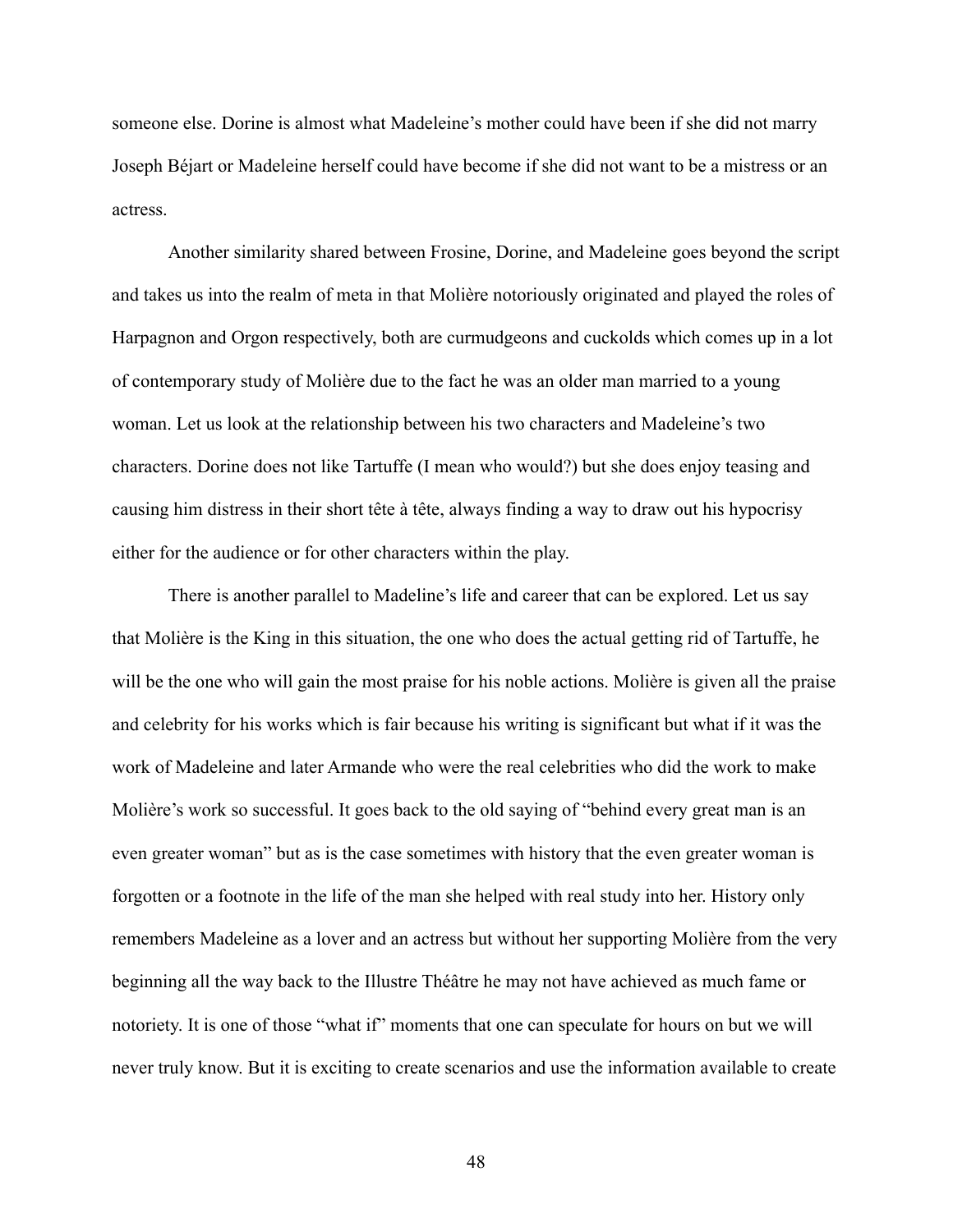stories that are more plausible. Although, we can only create stories to a certain extent because it has to be deeply rooted in the documents and evidence that is available.

An aspect that speaks loudly throughout these comedies is that some (if not all) the men are, quite frankly, imbeciles while it is the women who were the strong, reasonable, and rational characters. In a subversion and disruption of the patriarchal structure highlighting its fragility and follys. In *Tartuffe*, it is Orgon that is seen as the impressionable damsel in distress as it is through his actions that allow Tartuffe to have the power and control he has. In *The Miser* it is Harpagon's greed that alienates and creates a mockery of himself. In *Les Précieuses* it is Mascarille and Jodelet the faux noblemen who act in a foppish manner attempting to pass as suitors to the young ladies. Empowering the female characters while keeping them in their respective gender roles (more or less) in order to not be considered too different or unrealistic to audiences and be taken somewhat seriously (as much as one can in comedy). While also going against the cultural stereotype that women were irrational while in the play they are the most rational and intelligent characters onstage. Madeleine being the independent woman she was led to Moliere writing the characters to reflect her and by doing so empowers the women in the audience to embrace their inner strength moving forward through their lives.

In conclusion, Dorine and Frosine are great characters that bring to the story a person who seems to be the straight (wo)man enveloped in the chaotic farcical situations of the other characters within the play. Out of all the characters Madeleine had played I feel as if Dorine is the, of the two discussed within this study closest to her own personality aside from the fictionalized version of herself in *Impromptu de Versailles* because even though she is a servant she still has an ability to speak her mind and be heard by others not letting society prevent any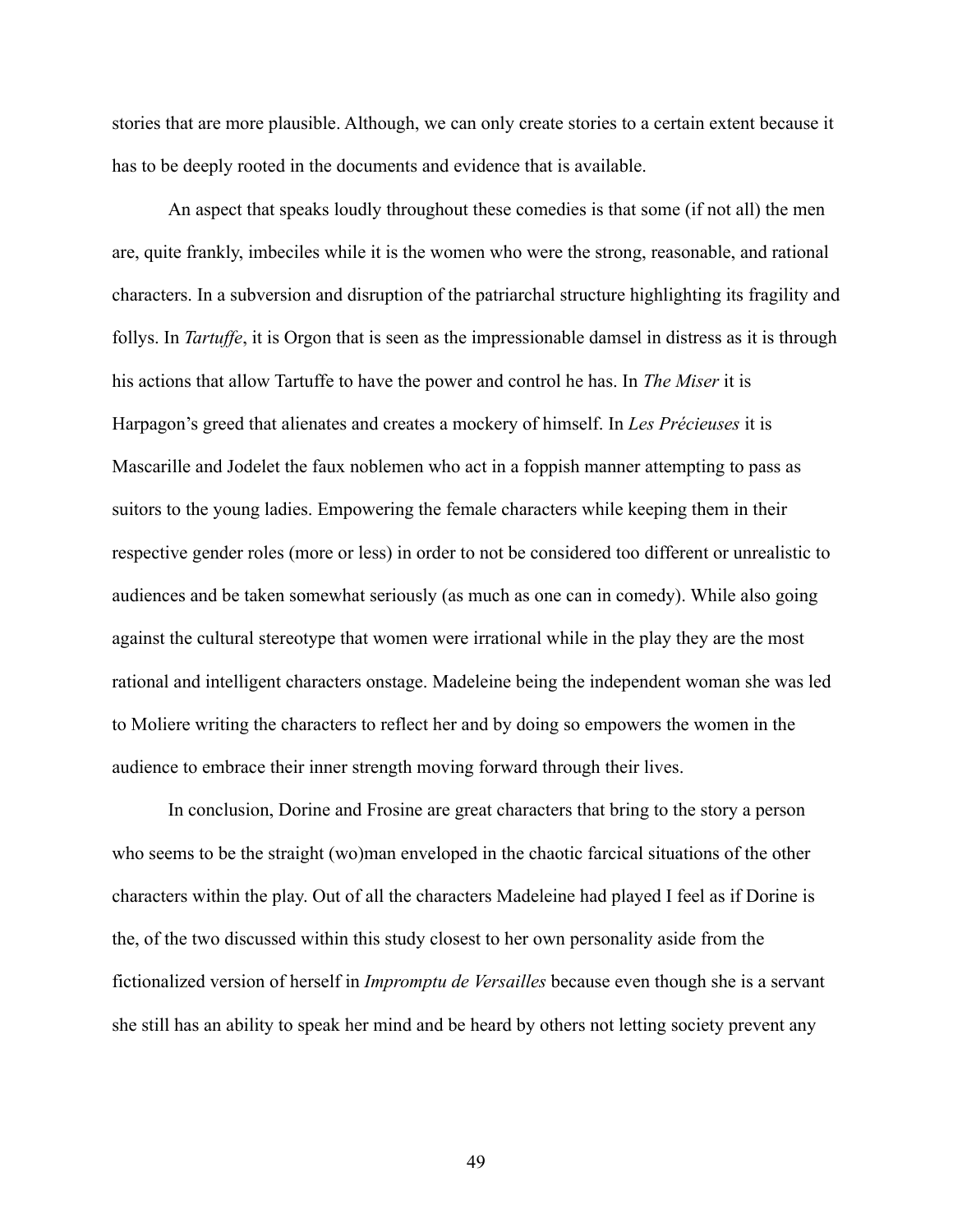woman from marrying her love and not giving into the preconceived notions of how women should act in the world.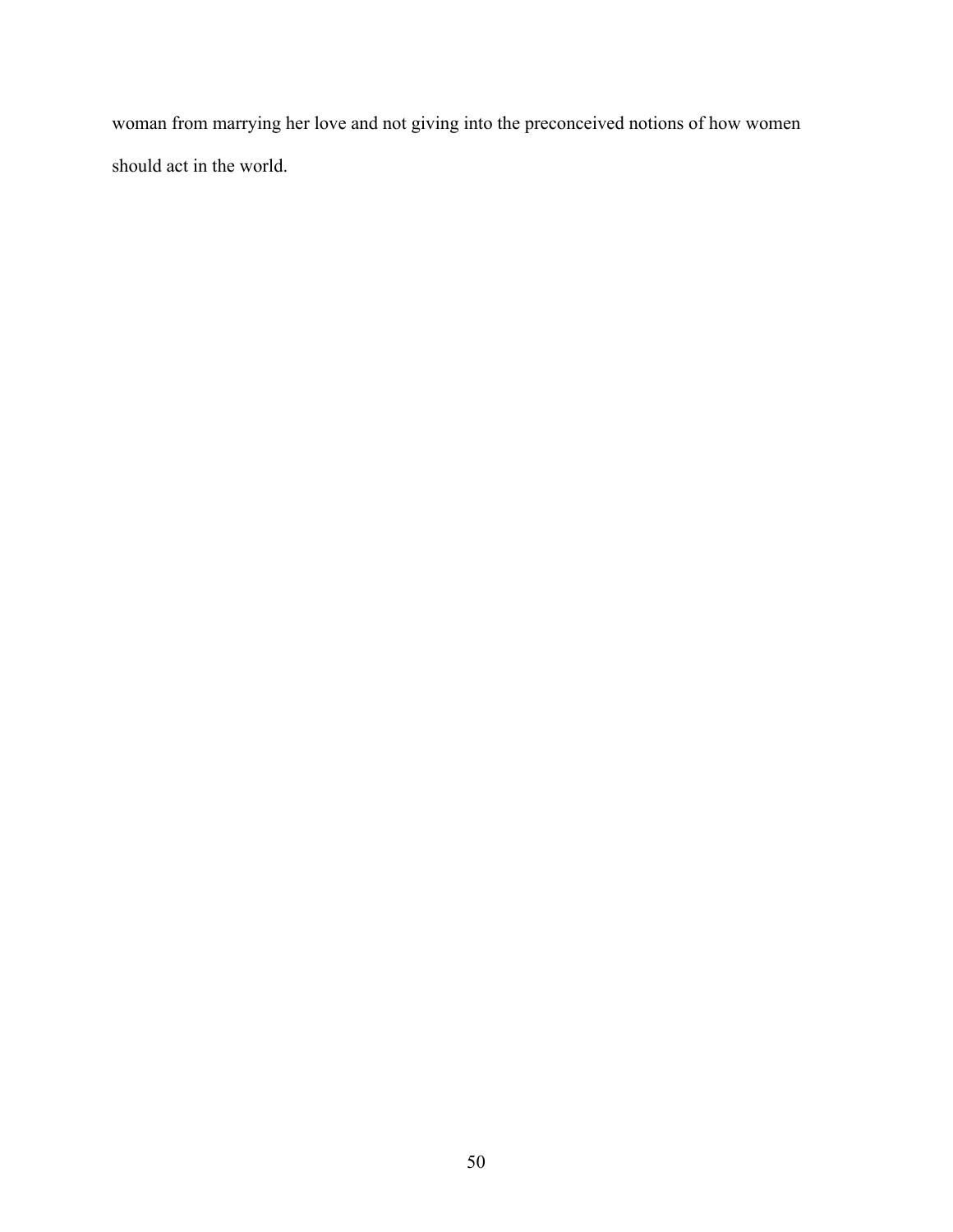# **Conclusion**

In conclusion, Part 1 was about going through all the material available on Madeleine's life in order to create a foundation for the character analysis presented an interesting opportunity to see where scholars used common information that was available while making new discoveries and discourse on her life. Not a lot of research has been done on Madeleine in English and most of the sources I consulted were in French presenting a challenge that between my spattering of French that I took in high school and Google translate allowed the language barrier to be easier to work through. I was amazed at delving into her life stories and just how independent she was, not giving into society roles for women and in doing so challenges the public perception of how we should be viewing the past. Unraveling the past and trying to find the strength and power within Madeleine herself apart from her characters allowed her story to be heard. While yes, it was very restrictive for women there were other ways they could exert their power and find ways that were not marriage to create their own lives. That is what Madeleine did, she worked within the system she was prescribed to live in. It was shocking during the chapter on narratives about her to see how others wrote about her as a performer and finding the few quotes that were used across all the research written on her that spans centuries of scholars. Lastly, in this part I learned that just because the media and history tells one story, does not mean it is the whole story.

In Part 2, there were a lot of discoveries that I made that were intriguing, especially taking these well known characters and finding the hidden power they wield even though they would be considered secondary characters. The only downside was that they were in the servant or lower class position and not giving the high society women audience members a chance to see reflected onstage a strong character from their social class. The double meaning of words and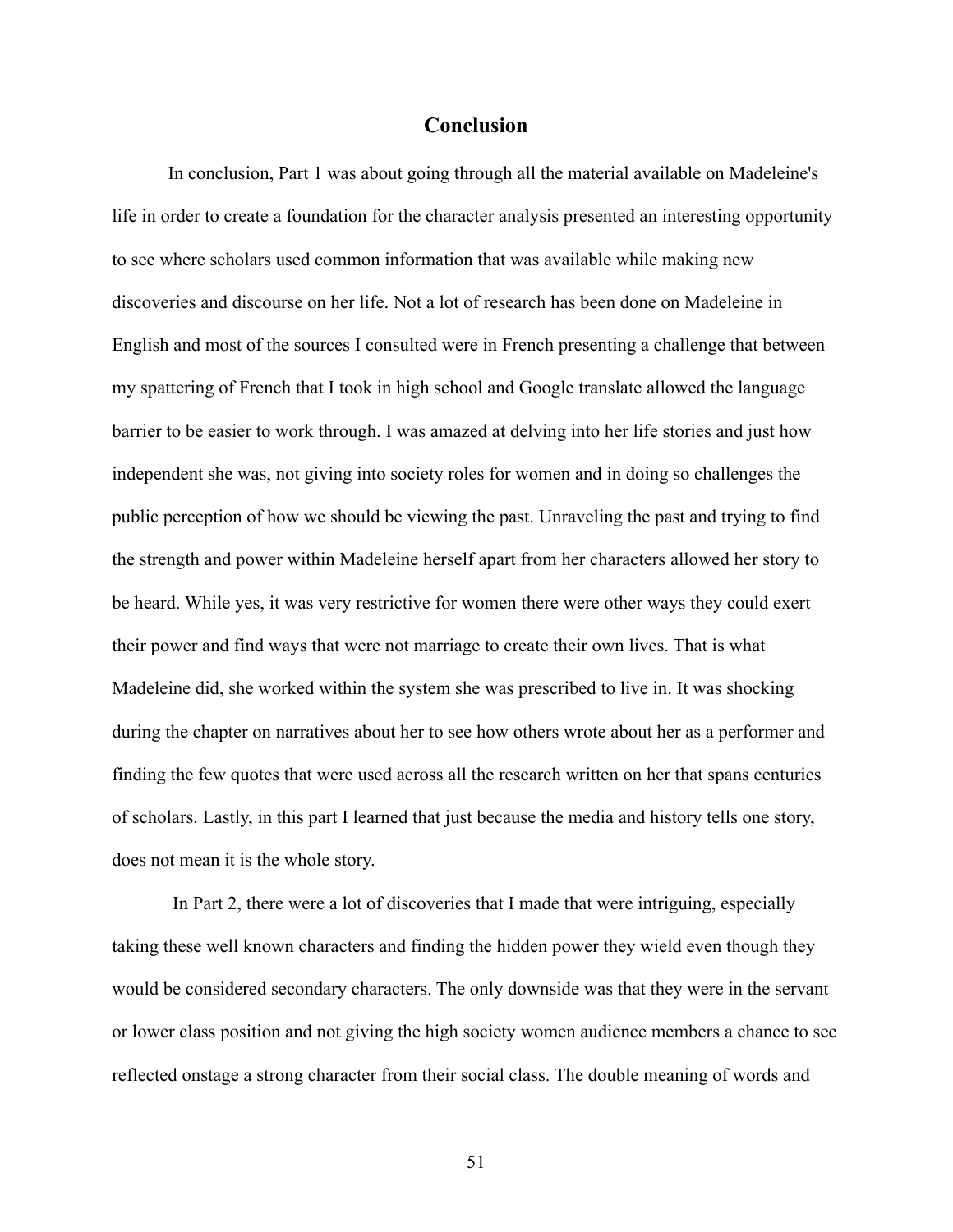different interpretations centered around Frosine being an "intriguing" woman was one of the first things that drew me closer to this research trying to figure out through the text exactly what Molière meant by this and what it revealed about the character and about Madeleine herself. Also, drawing similarities between the two characters was something I had not considered before I got into the work and started to notice the similarities between the two characters who came from two widely different backgrounds and portrayed by the same actress. It is not often in contemporary theatre, do we see playwrights write for their actors as much as Molière and others at that time did because the idea of acting troupes where each member specializes in one type of role is no longer practiced as much.

## **Legacy**

How are legacies defined? It is through a combination of achievements (whether large or small) made by a person that has left a lasting impression on the world. Madeleine's legacy is one that challenges our preconceived notions of life in the 17th Century showing that it was possible for a woman to live an independent life with a career not in prostitution or desitution. Armande plays an important role in Madeleine's legacy because it is largely because of her that we have the Comédie Française and Molière's works were not lost to time especially if it is true that Armande is her daughter it would be continuing the legacy of a family of women starting with Marie Hervé. Armande was the one who petitioned to get Molière buried in the church yard when it was not allowed for actors to be buried on consecrated ground unless they renounced their profession. A legacy does not have to be massive and earth shattering, it is what certain people mean to either the culture at large or the researchers who seek to highlight the importance of a particular figure. It is usually the people in the majority that dictate legacies and in Madeleine's case it was unfortunately left in the hands of men who saw her as nothing more than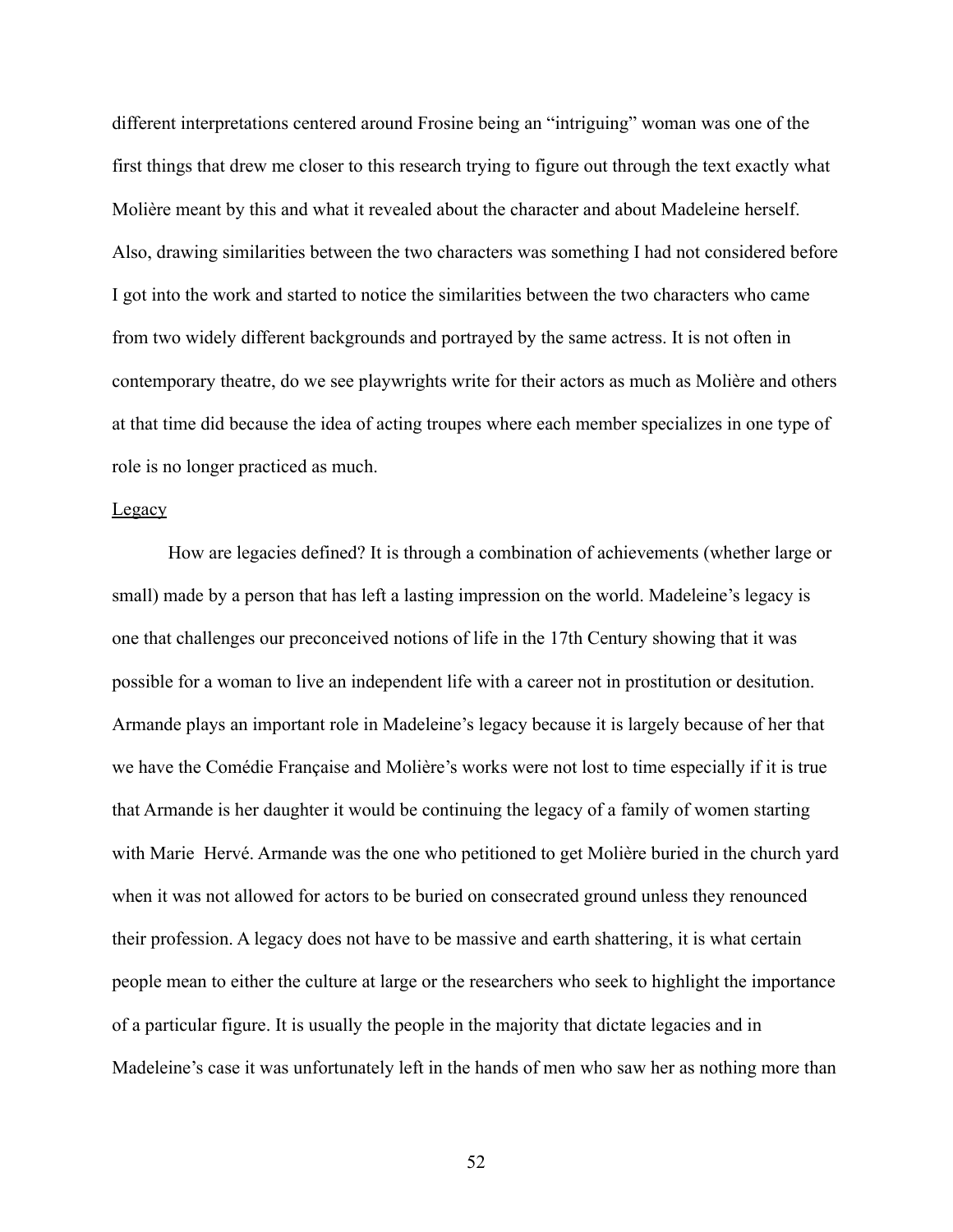an actress who slept with the playwright who later married her young daughter or sister. In order to make Molière look better in the eyes of puritanical Victorian England and post revolutionary France. The lack of personal papers or diaries does not help her case and even if there were they would be lost to time.

How much of Molière's success can be attributed to the two most important women in his life? It may have been Molière's words but it was Madeleine's vibrant performances and of her castmates that sealed the works into the theatrical canon. Molière is still making headlines to this day, as of this year a movement started to induct Molière into the Panthéon as another star in its literary and cultural sky. But what about Madeleine, just because she did not write the text should she or her castmates like Mlles de Brie and du Parc not be deserving of credit and given ample study and recognition. In the *New Yorker* article that discusses the push to the Panthéon does it fail to mention or acknowledge Madeleine and the only mention of her is in reference in the quote "he married his longtime actress-mistress's daughter, who, while not his own, still had grown up around him" (Gopnik 1) she is not even mentioned by name! A prime example of how history remembers Madeleine and what this thesis is hoping to rectify to continue towards positive change. Now, obviously that is not the article's intended goal but it is disheartening that in 2022 that Madeleine still has been reduced to this role. Although not the end all be all of research databases, Wikipedia even has little to say about Madeleine at least on the English version of the site. The French Wikipedia offers a bit more information but does not go into extreme detail compared to Virginia Scott's books.

What were the labors accomplished by Madeleine in attempts to gain equal power for women on and off 17th century stages? When evaluating this question it is important to understand that it is not so much that Madeleine did anything monumental that shook the very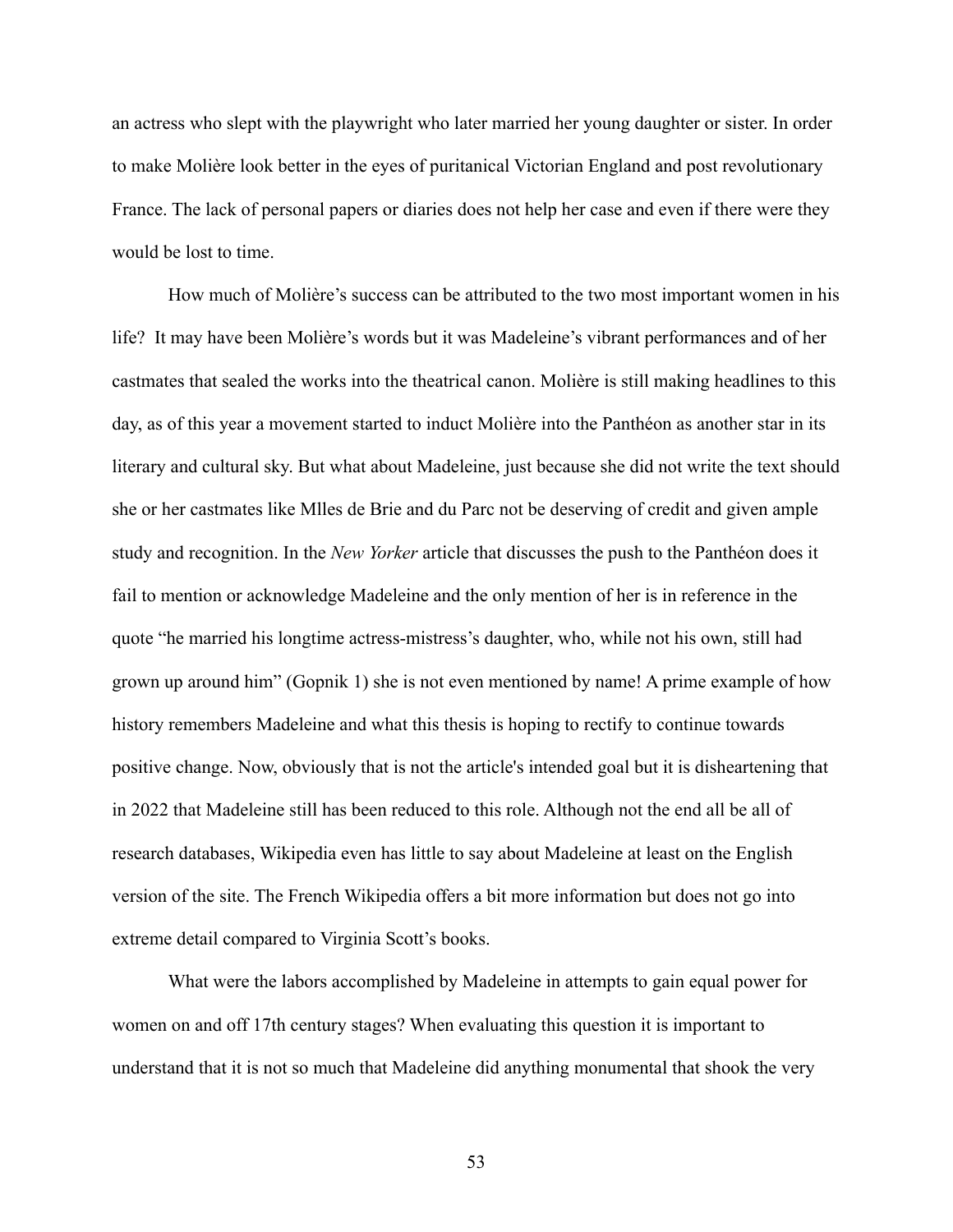foundation of theatre, it is more about the smaller seemingly insignificant moments that can be viewed as changing the landscape of women on the stage. Just through her portrayal of strong female characters, even though they are in comedies, characters like Dorine and Frosine showed women being capable intellectually in ways never seen before and not having to be tragic like a Madea or Hecuba. Even Madelon challenged societal norms and standards with her overly romanticized view of the world. Madeleine proved that women on the stage can be multi-faceted and do not have to subscribe to the ideas placed upon them by men and the society as a whole. By utilizing both historical documents and the plays I was able to gain a better understanding of the complexities of women both on and off the stage in the 17th Century. Madeleine opened my eyes to look beyond what the narrative tells of her and remind myself not to get carried away and sensationalize her even if it was in a positive connotation because I wanted to present the version of Madeleine that highlights her in a way that does place her on a pedestal and show the closest to realistic version of her as a working woman worthy of praise. Although Dorine and Frosine were written through the male gaze but through the act of performing Madeleine could have shifted it into the female gaze because ultimately it is her voice and her personality shining through and I think it is fair to assume that Madeleine would be the type of person who would have something to say if she did not like a particular line, I mean if she chose the roles she played then she would definitely have something to say about her character's dialogue.

# Personal Reflection

When I began this study I came across periods of self-doubt that many scholars and academics come across from time to time. Plagued with questions like: am I making a mountain out of a molehill? Is this even important? To that, I say yes, it is important because the ways in which narratives have shaped the fame or infamy of women throughout history needs to change.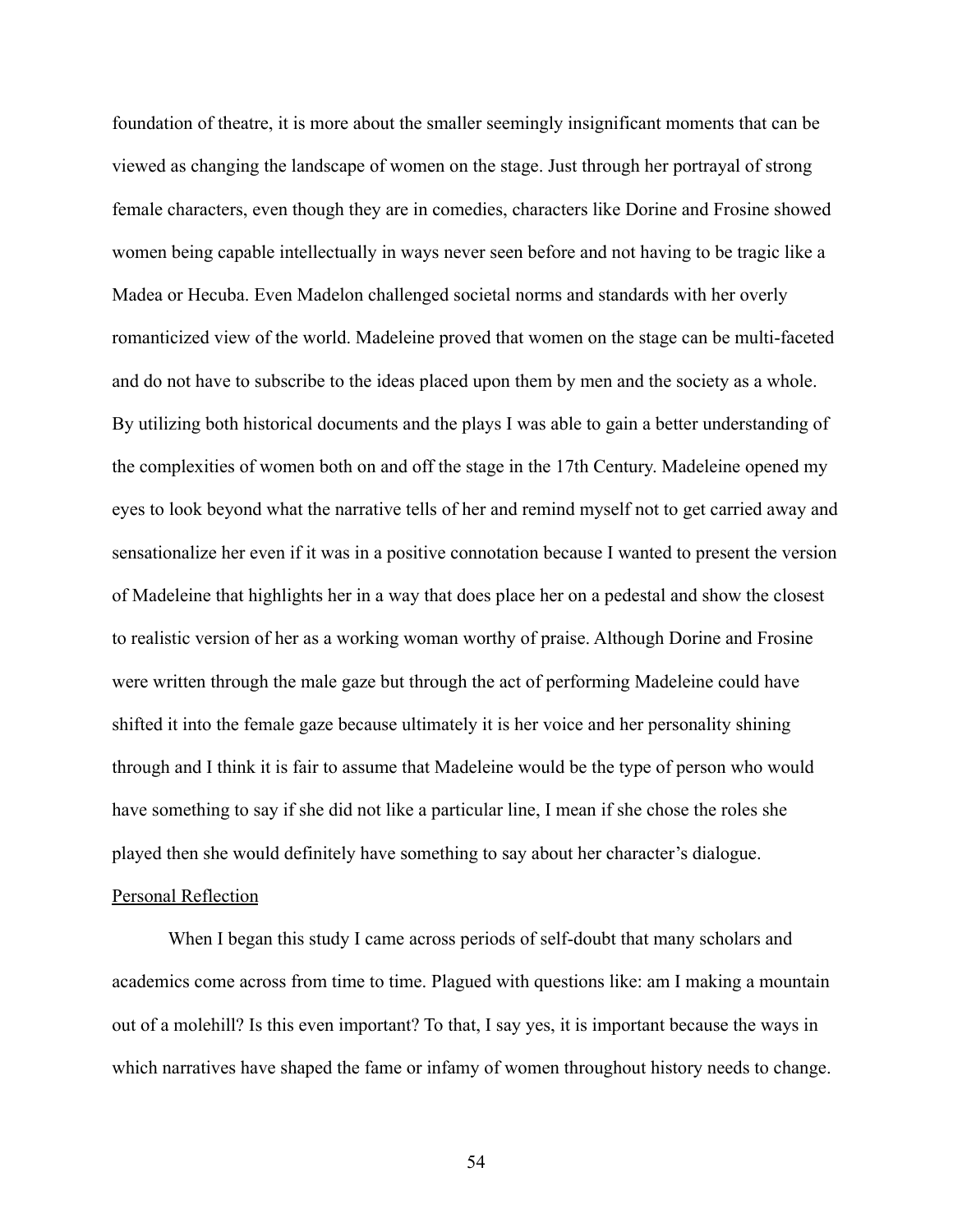Madeleine should not be relegated to that of mistress with her accomplishments as an actress being overshadowed by scandal. For too long the accomplishments of women in theatre have been diminished or have been branded as scandalous for wanting to achieve something better or bigger for themselves. Yes, actresses were known to also be mistresses but they did that for themselves and to have a roof over their head and some semblance of security or become prosperous. At the end of the day, all these actresses were working women doing what they loved. Why was I having these feelings that it did not matter? These feelings could be indicative of how women often minimize their achievements in order to not be seen as vain and as such had carried over into my own personal work on this writing. As with Madeleine and her life, I should not be minimizing these acts or accomplishments but see it as the culmination of all these moments that inspires change. It does not happen overnight as we have seen even some of the same problems are present in contemporary views of actresses. It makes one wonder what it could have been like for her if she had chosen to go to a different theatre in order to advance her career and gain more fame for herself instead of attaching herself to Molière and their company. Everyone seemed enthralled by her abilities, one of those magical "what if" moments scholars have when viewing historic material. All I hope for Madeleine is that she felt fulfilled and content with her life and career.

#### The Future

Questions for the future to consider in the study of actresses and their contributions and larger legacies are bountiful. I would think it interesting to re-examine the lives and careers of other notable actresses continuing on from the 17th Century and branching out up until the 19th or even early 20th Century due to the evolution of how society viewed the profession of acting as a whole to the perceptions of actresses. How do these same questions change in countries like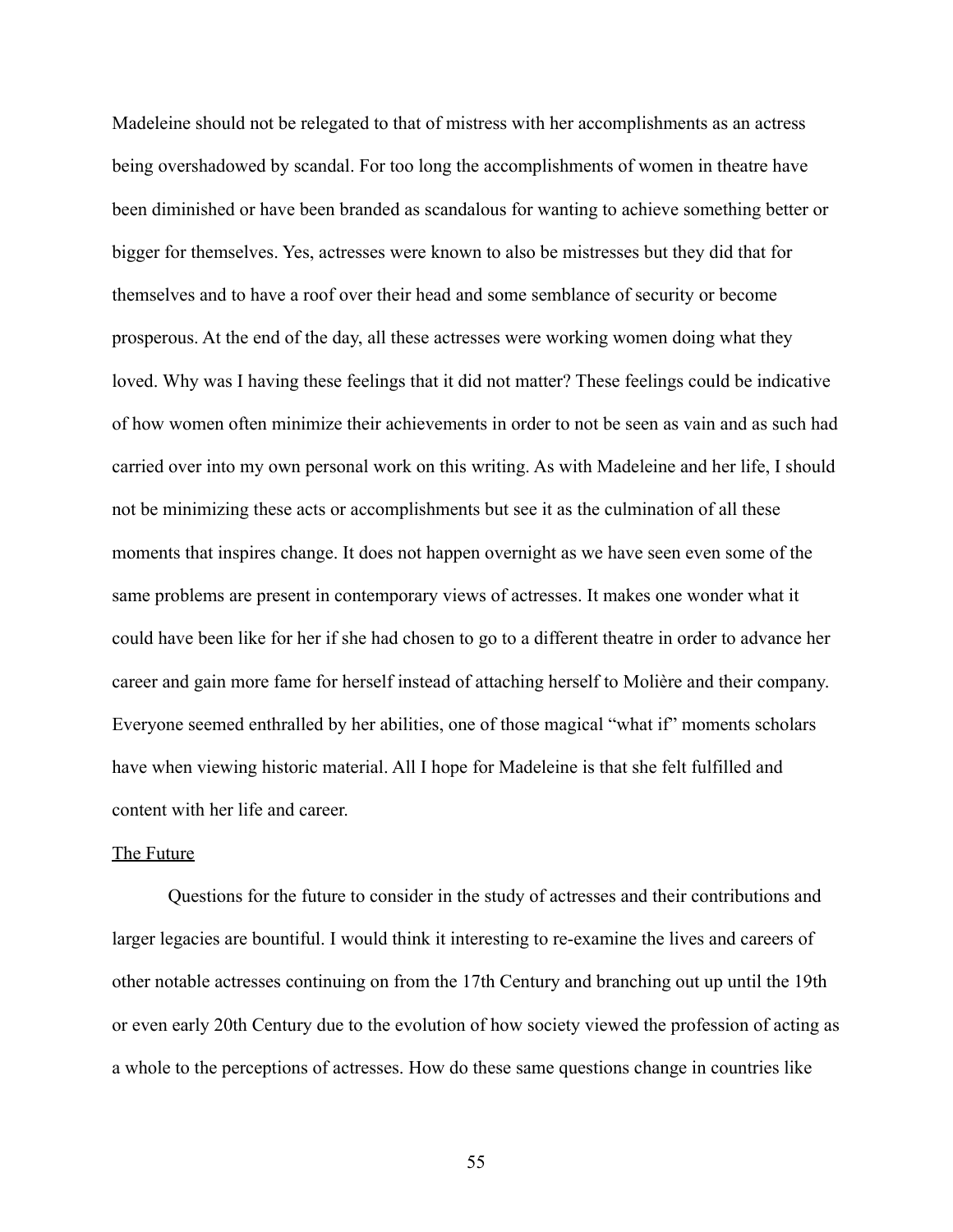Spain or non-European countries? Analyzing how the roles those actresses play revealed about themselves or how women were portrayed as a whole. Expanding into looking at actresses from a global perspective and cultures as a means of looking at the information from outside the euro-centric viewpoint. This could lead others to reevaluate how we study and research the lives of actors and actresses and in doing so analyze their impact through textual and historical backgrounds.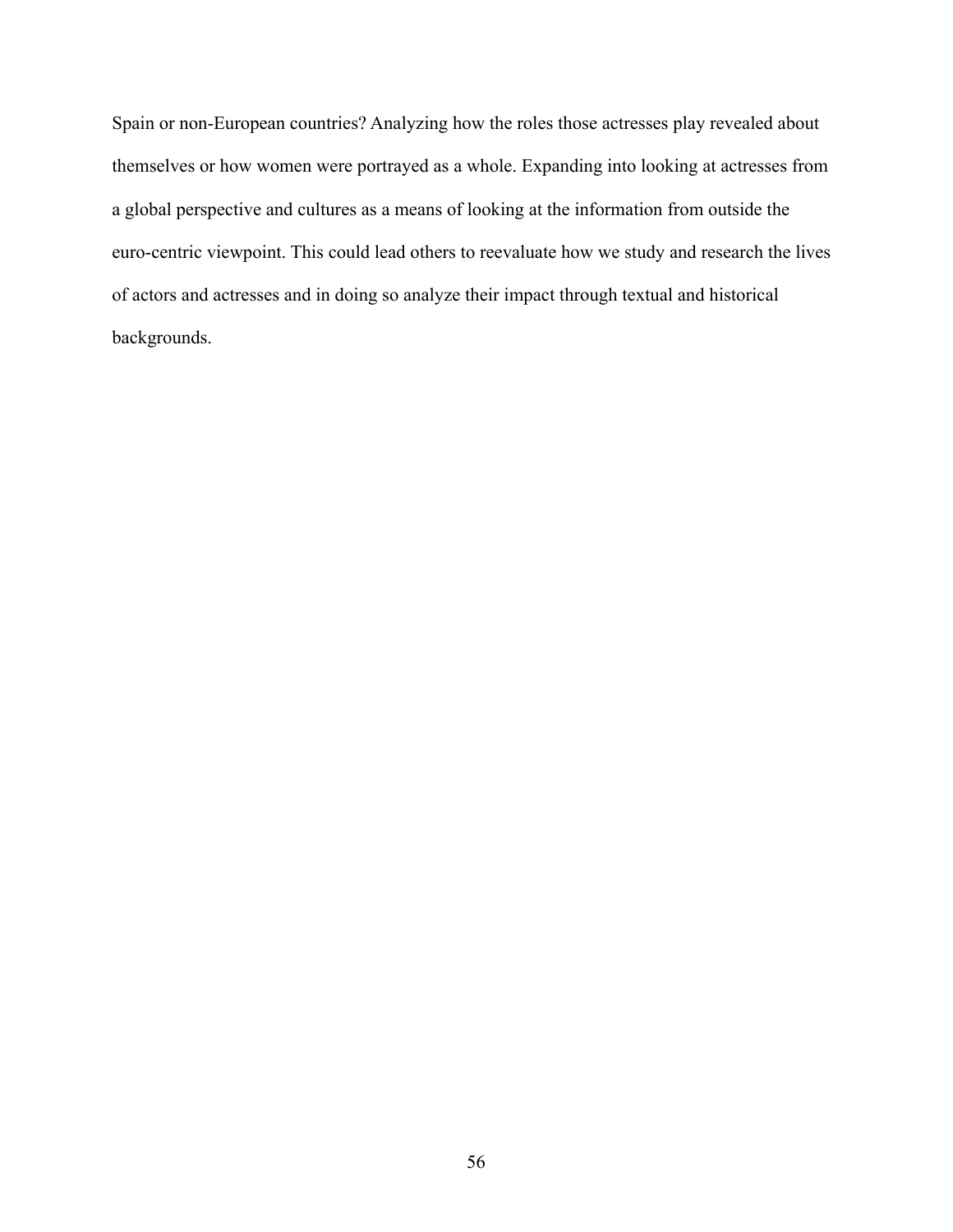# Definition of Terms

La: In French it means "The", a definite article. Actors and Actresses in the 17th Century used/were given this prefix to denote their place in society and not being granted the polite term.

Le récit: translated means "the story". In terms of the thesis I take it to mean the narrative or stories that have been told by others about Madeleine.

Mademoiselle: The prefix normally given in the French language to young, unmarried girls but was also used for actresses regardless of their marital status.

The nourrice: Nurse/ go-between stock character played mostly by men up until the middle of 17th century. Was later replaced by the confidente.

The confidente: Secondary stock character that was the first to be exclusively played by women in 17th Century French Theatre. These characters were around the same age of their mistress, what we would now think today as the best friend type character.

The suivantes: a lady's maid or a companion, normally a character who serves as a confidant and/or messenger for the jeune fille/femme.

The jeuene fille/femme: The young girl or young woman ingenue stock character. Usually accompanied by her suivante.

ancien régime: the political and social system in France before the Revolution of 1789. The system in which the King was chosen from God to rule and thus should be held as the center of the universe. The monarch most associated with Moliere, Madeleine and the troupe was King Louis XIV or better known as the Sun King who was a champion of the arts and wanted to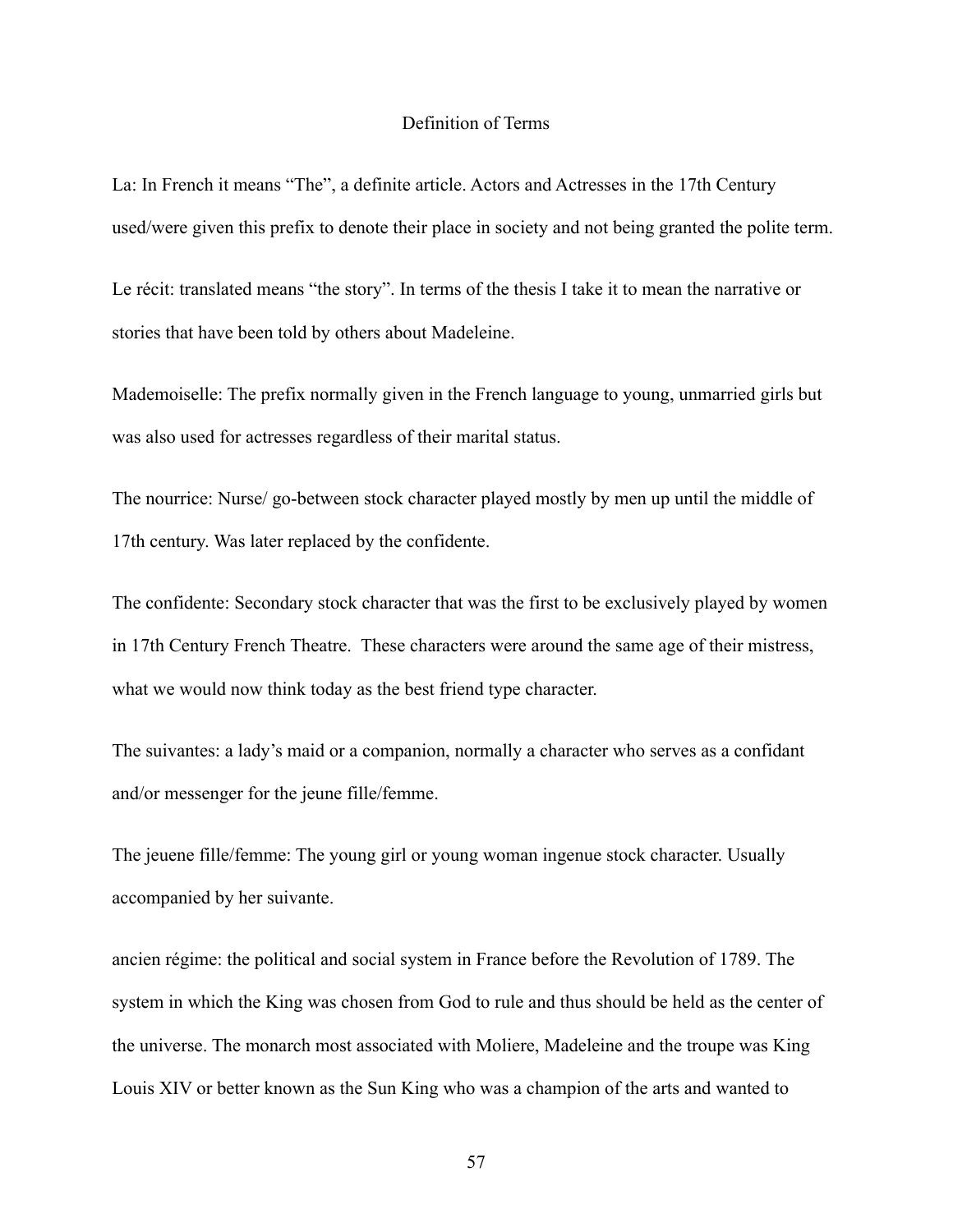cement France's place as a cultural epicenter. Also the King that made Versailles into the grand palace that it is today. Where the distribution of wealth was not evenly spread out, so you had extreme poverty and extreme wealth.

Préciosité: The French literary style which arose in the 17th century from the lively conversations and playful word games of les précieuses.

les précieuses: The intellectual, witty and educated women who frequented the salon of Catherine de Vivonne, marquise de Rambouillet a part of the Préciosité style. Seen as silly and had overly romantic notions of life and how it should be.

Female Gaze: Representing the gaze of the female spectator, character or director of an artistic work, but more than the gender it is an issue of representing women as subjects having agency.

Male Gaze: The perspective of a notionally typical heterosexual man considered as embodied in the audience or intended audience for films and other visual media, characterized by a tendency to objectify or sexualize women.

Molierist/Molieriste: A movement in the 19th Century of intense research and academic debate surrounding Moliere and his work. Celebrating him as a shining beacon of French literary and theatrical brilliance.

Galanterie: anything from flirting to extra-marital affairs and courtesans belonged to this "world" of galanterie.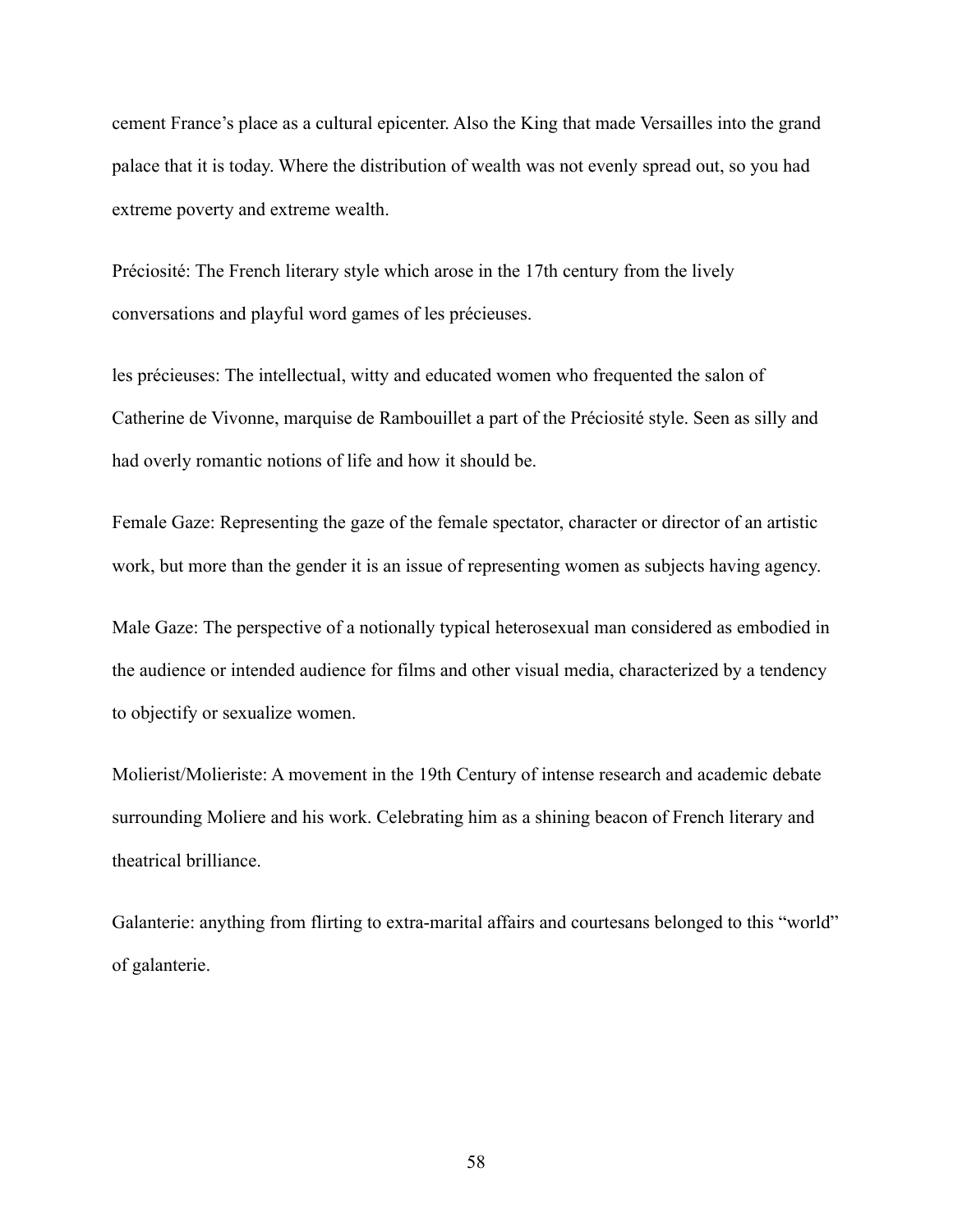# Annotated Bibliography

## Part I- Methodology/Madeleine Biography

Harris, Joseph, and Julia Prest. Guilty Pleasures: Theater, Piety, and Immorality in Seventeenth-Century France. Yale University Press, 2016.

Theatre had for the longest time been denounced as immoral and corrupt. Debates during this time arose in response to the material being written and then performed on stage. Using this text to delve into the problems facing all theatre artists in this time period is helpful for coloring in the missing aspects of the culture Molière was trying to hold a mirror up to and through Molière, Madeleine had it worse being that she was an actress and a woman. This information demonstrates what the troupe faced as theatre was both condemned and applauded. Also, having this information will help me analyze women's place within this debate over morals and "guilty pleasure" as an essay within the book describes reaction to theatre at the time. Introducing the prejudices people had especially clergy and nobility against the profession and artform will lead into discussion of the methodology behind

Gethner, Perry, and Melinda J. Gough. "The Advent of Women Players and Playwrights in Early Modern France." Renaissance Drama, vol. 44, no. 2, University of Chicago Press, 2016, pp. 217–32, https://doi.org/10.1086/688689.

This article gives an overview of the origins of professional actresses in France starting from around the 1500s and the impact it had on how plays were written. Discussing the influence of Italian Commedia troupes that were performing across the country and for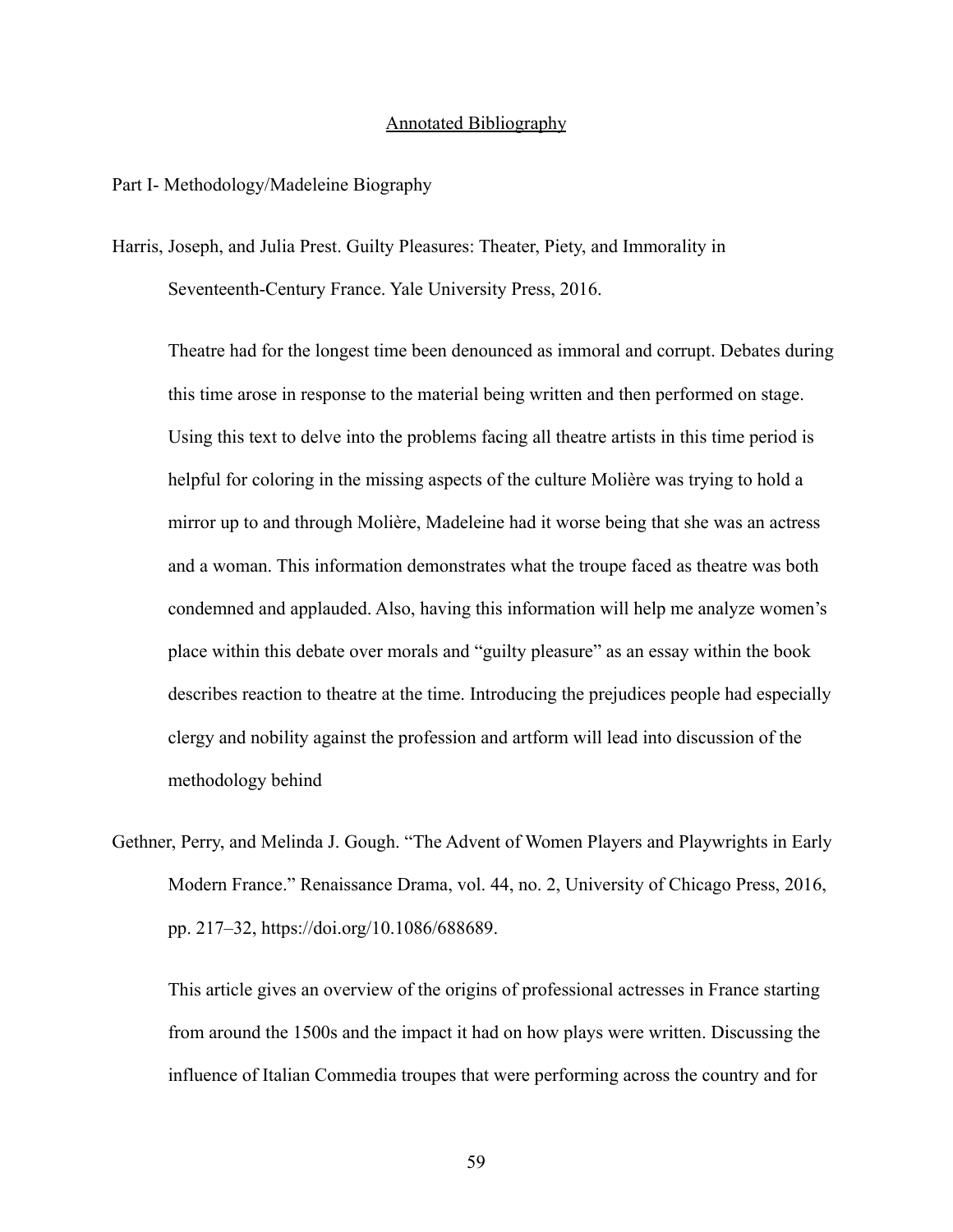Royalty. The article also discusses new female character archetypes that were introduced due to the increase in professional actresses. While also mentioning that women were playwrights at this time but not many published their works. Opening up discussion about the fact that women were playwrights but were not usually produced.

Gustave Larroumet. "UNE COMÉDIENNE AU XVII E SIÈCLE: MADELEINE BÉJART."

Revue des deux mondes, vol. 69, no. 1, Revue des Deux Mondes, 1885, pp. 123–57.

This source is an early biography on Madeleine and her relationships with Molière, Modène, and Armande. This is one of few research materials focused exclusively on Madeleine's life. Written in 1885 most likely during the resurgence of researching his life and works. While the 19th Century may not be the most reliable source for getting a true account of Molière and Madeleine's life due to the puritanical society and wanting to portray the narrative of Molière being a shining beacon of theatrical genius and possibly cover up his less than stellar accolades, it is still important to see that research has been done on Madeleine earlier than contemporary sources and there was interest in the person who was a standout performer who never quite got the chance to shine as much as others in the troupe.

Jurgens, Madeleine. "L'aventure de l'Illustre Théâtre." Revue d'Histoire Littéraire de La France, vol. 72, no. 5/6, 1972, pp. 976–1006, http://www.jstor.org/stable/40525025.

This article on the history of the Illustre Théâtre is our first look at Madeleine's attempt to start a theatre company with her siblings and Molière. Although it was a failure this was an important moment in the life of Madeleine because from there the troupe would tour throughout the French countryside. One of the questions that can be discussed is whether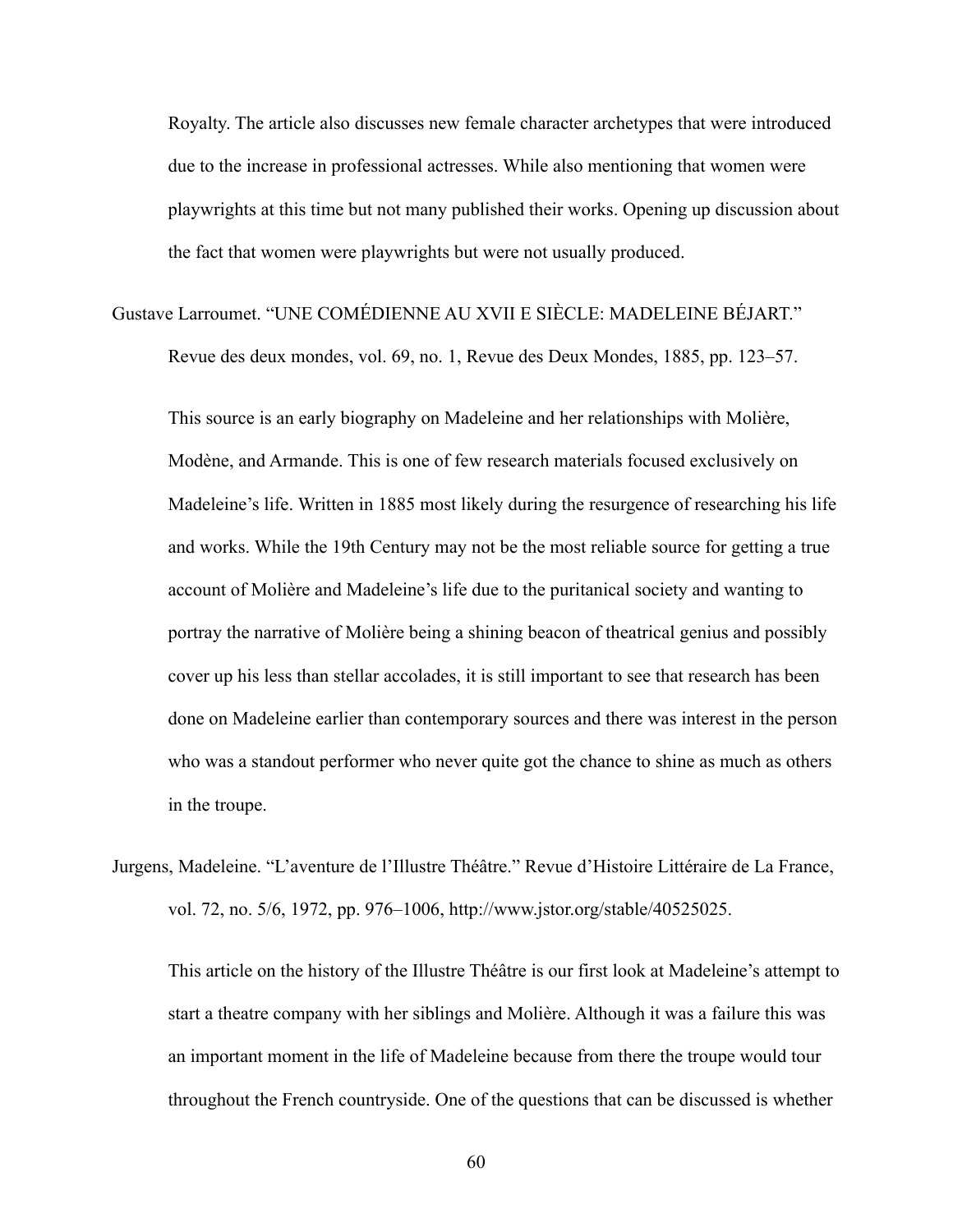this was helpful to her career or harmful to it since she wasn't in the cosmopolitan society and glittering world of Paris. She was lauded as a terrific actress but was mostly known as excelling in tragedy rather than the more popular and money-making comedies at the time. From this text understand the troupe's early days as a rag-tag group of people who wanted to make theatre.

Jurgens, Madeleine, Elizabeth Maxfield-Miller, and France des Archives de. "Cent Ans De Recherches Sur Molière: Sur Sa Famille Et Sur Les comédiens De Sa Troupe". Paris: S.E.V.P.E. N, 1964.

This source book compiles all the available documents and research on the lives of Molière and those associated with him. This book provides me with a paper trail of sorts for Madeleine and her business affairs among other things. Descriptions of her business affairs are included along with pictures of original documents, deeds, contracts and the likes are a part of this compilation. Paper trails are hard to come by sometimes when working in the Early Modern period so it is good to have access to documents from that time period to create a well-rounded picture of the person you are studying. In having these documents I can use it to fill out the picture of who Madeleine was and the ways in which she was a trailblazer of her time.

Scott, Virginia. Molière : a Theatrical Life. Cambridge University Press, 2000.

This book gives a detailed biography of Molière's life and his journey to become one of the most celebrated French playwrights. For my research there are many references to Madeleine Béjart, an entire chapter dedicated to her. Since her professional and personal life was so intertwined with Molière's, this text gives the reader insight into her career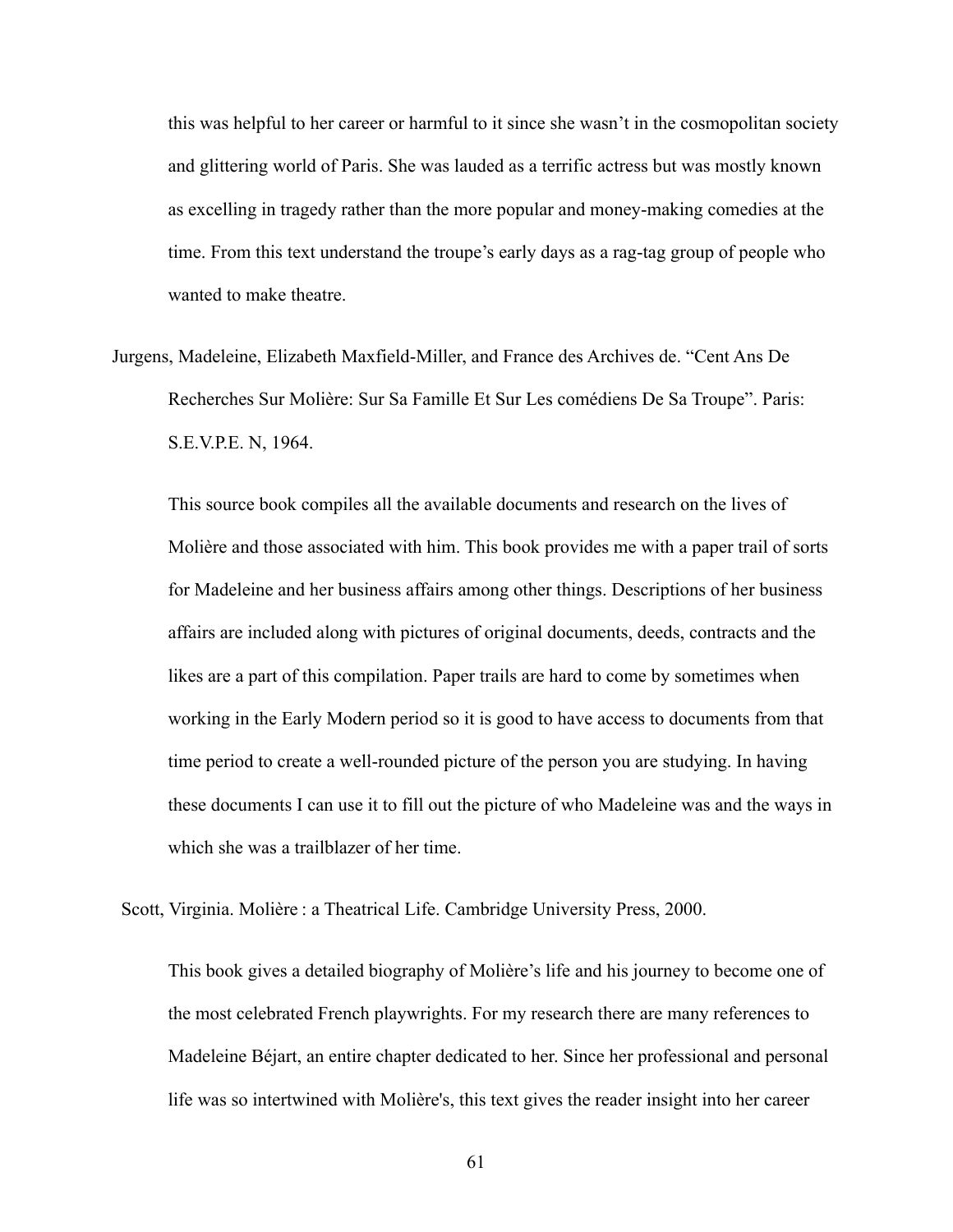trajectory and influence on Molière. While some biographies only describe Madeleine as "the mistress" Scott does a good job of giving Madeleine the importance she deserves and as a figure worthy of study.

Scott, Virginia. Women on the Stage in Early Modern France : 1540-1750. Cambridge University Press, 2010.

This book gives insight into the culture and society that actresses like Madeleine lived and worked in. How actresses were viewed, written, and talked about by society. I will use this information to lay the foundation for exploring how Madeleine broke through those barriers as an independent woman in a patriarchal society. Understanding the time period is important to analyzing the characters written by Molière for Madeleine and seeing the ways they are pushing the boundaries of the world they lived in. Seeing what early modern actresses had to deal with and how they rose to notoriety (good or bad) from the Commedia troupes first introducing the idea of women on stage up to a little bit before the Revolution. I was drawn to Scott's work in particular because she has the most well-rounded and comprehensive information about Madeleine that portrays her as a human and does not take sides along with presenting information about actresses as a whole during this time period.

Part II- Her Roles

Herzel, Roger W. "The Original Casting of Molière's Plays." UMI Research Press, 1981.6

This source is useful because it discusses and lists the members of the acting troupe and what roles they played in Molière's works. I am using this text as a reference to be able to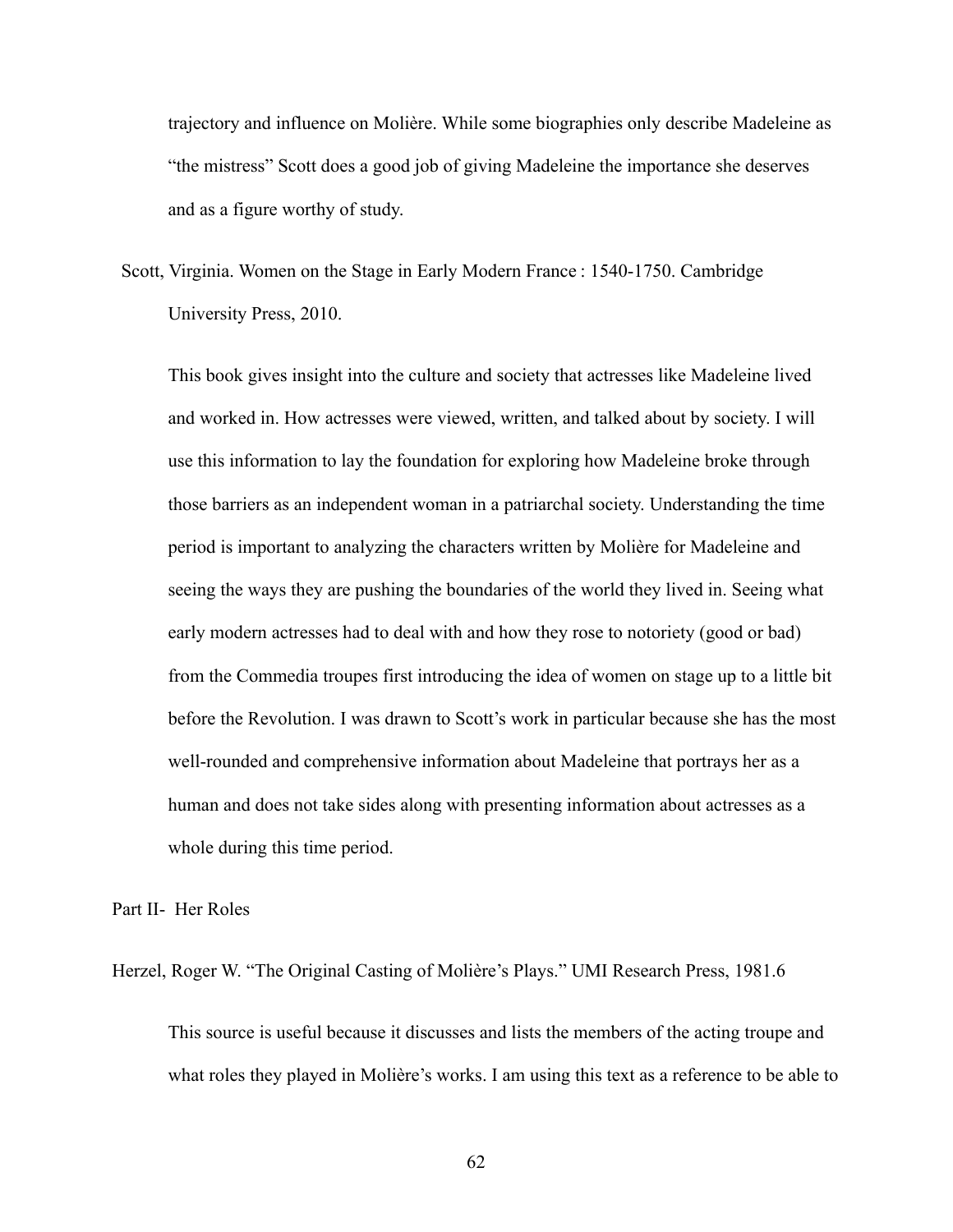accurately account for which roles were written for Madeleine and to see the bigger picture in terms of the range she portrayed in his plays. This is important because having as much information available in the cast list helps to discuss the patterns of character types she played throughout her entire career in Molière's plays and correlate it with personal life events like the marriage of Armande and how it may or may not have affected Madeleine's career. As each of the troupe members had a specific type of character they specialized in helping to find the shifts in types as they grew older or retired completely. From this available list I will choose the plays and characters that I will explore in depth as a representation of her overall career.

Kennedy, Theresa Varney. Women's Deliberation : The Heroine in Early Modern French Women's Theater (1650-1750). First edition., Taylor and Francis, 2016, https://doi.org/10.4324/9781315576329.

This book assisted my work in establishing how heroines were expected to be presented onstage and using it as a way to see how Moliere challenged that through Madeleine's characters showing the differences between Frosine and Dorine to the stereotypical depiction of women.

Scott, Virginia. "Conniving Women and Superannuated Coquettes: 'Travestis' and 'Caractères' in the Early Modern French Theatre." Early Theatre, vol. 15, no. 1, 2012, pp. 191–213, http://www.jstor.org/stable/43499609. Accessed 25 Apr. 2022.

This text explores the different archetypes that women were portraying onstage and new types of characters that were being developed as more women were performing in troupes. It is important to understand how women were portrayed onstage and finding the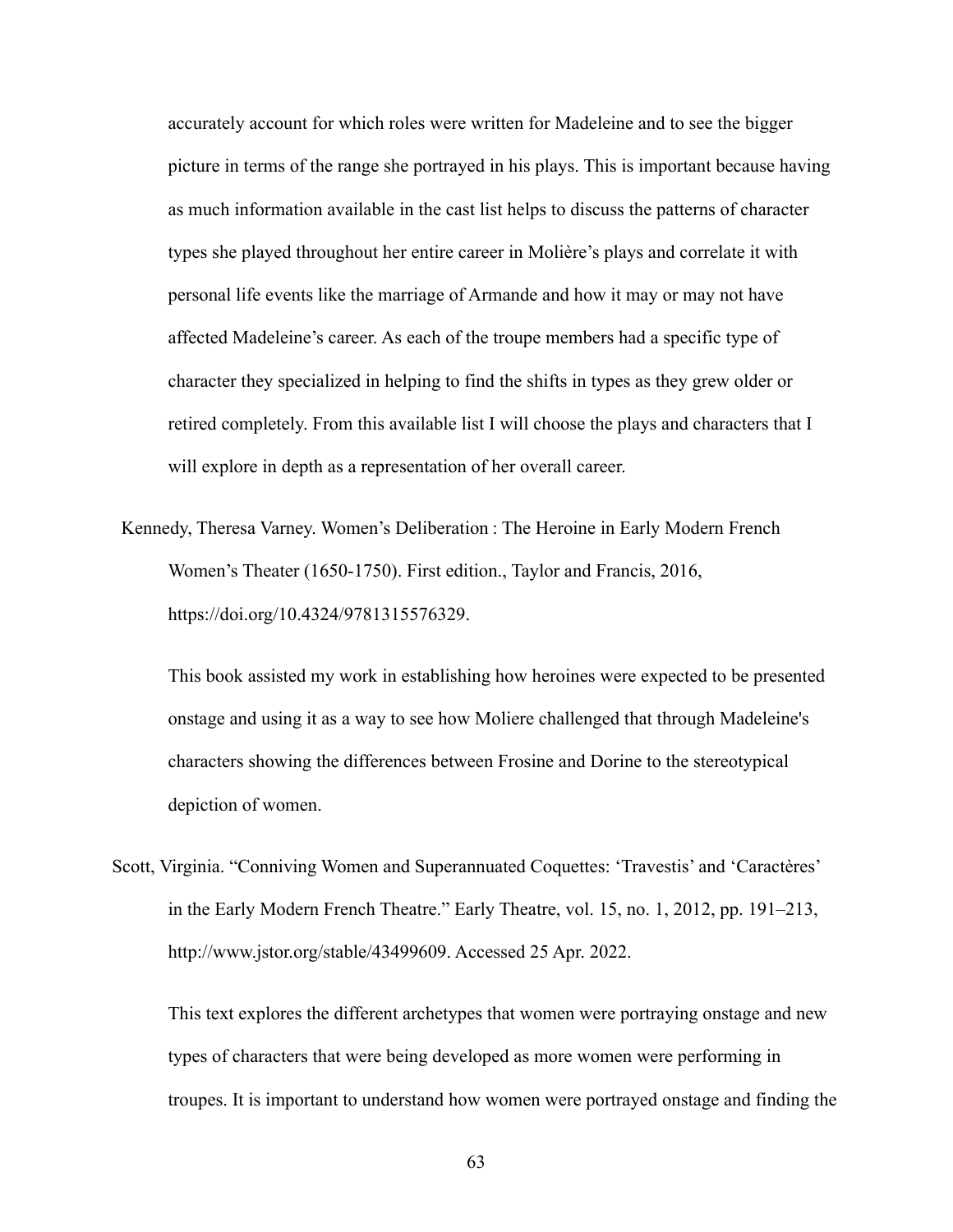correlation to their personal lives and careers. I will be using this source to analyze character archetypes and further understand the type of roles available to women. As I mentioned previously each troupe member specialized in a specific type of role from the Ingénue to best friend and to unpack the archetypes. Understanding the function of these roles will help in the next part when I am analyzing the works of Molière and how he wrote these archetypes and the purpose they served in the text. Along with what is revealed about Madeleine in these roles written for her through Molière's eyes and the overall male gaze.

Gaines, James F. Social Structures in Molière's Theater. Ohio State University Press, 1984.

I will be using this source to explain the intricacies of society at this time to see how Molière subverts and satirizes these structures within his plays. The plays I have decided to discuss matters such as money or the management of a household (or lack thereof), this book discusses things from money to the bourgeois class. Also, it is important in the study of Madeleine because it helps with understanding just how stable or unstable she was financially at given points in her career. Many books discuss the cost of running the theatre companies. Everyone back then was either lending or receiving loans to support their endeavors and to gain a better insight into the inner workings of the world these people and characters lived in. Understanding for instance, the value of money is beneficial for studying *The Miser* because Harpagon is obsessively greedy about money or when unpacking the failure of the Illustre Theatre due to financial troubles seeing how much monetary value is placed on objects such as property and furnishings that Madeleine may have helped purchase for the troupe and to gage how successful she was in her career.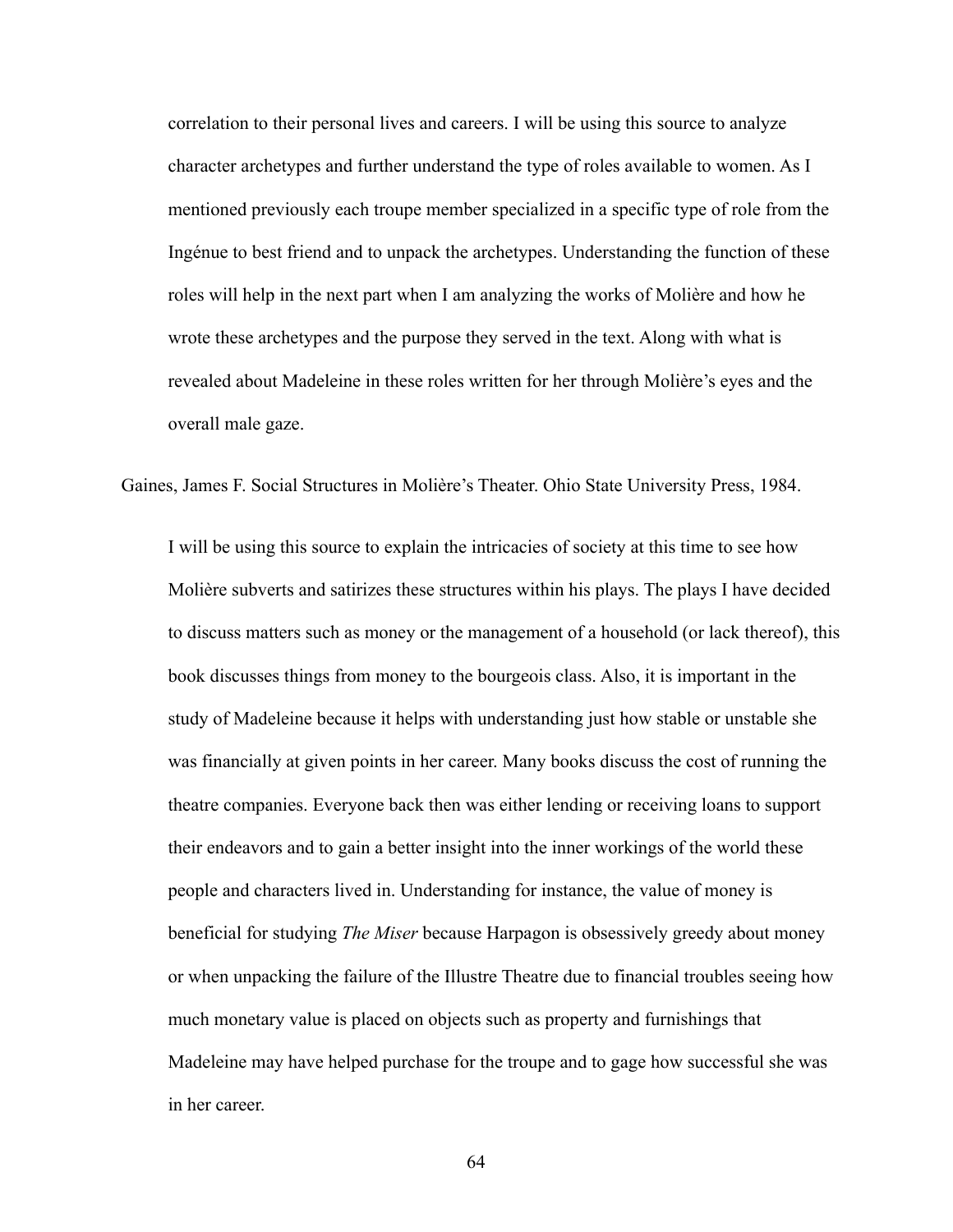Molière, and Albert Bermel. One-Act Comedies of Molière. New York: Applause Theatre Books, 1992.

From this collection I will be focusing on The Rehearsal at Versailles, a one act play written by Molière, we see fictionalized versions of the playwright and his troupe. While this is a fictional portrayal of real people this is probably the closet we will get to the personalities of the troupe. Madeleine playing a version of herself is something fascinating to study because there must be some truth to the writing. I want to try and separate the fiction element and cross reference it with what I have learned about Madeleine herself to create a picture of who she was and how Molière saw her. Since at this point in time he has married Armande which adds another interesting dynamic between the former lovers and her family.

Molière. "Tartuffe". Project Gutenberg, 2009.

This is one of Molière's more famous and well-known works and in the study of Madeleine I will use it to analyze Dorine, the character she originated. Dorine fulfills the soubrette archetype where the witty female servant has a more active role in the action of the story. In the discussion of how Molière writes for Madeleine and what it reveals about her own personality through the character and how she is showing a different type of woman instead of being the submissive Ingénue character type. Dorine takes an active role in the plot

Molière. "The Miser". Project Gutenberg, 2004.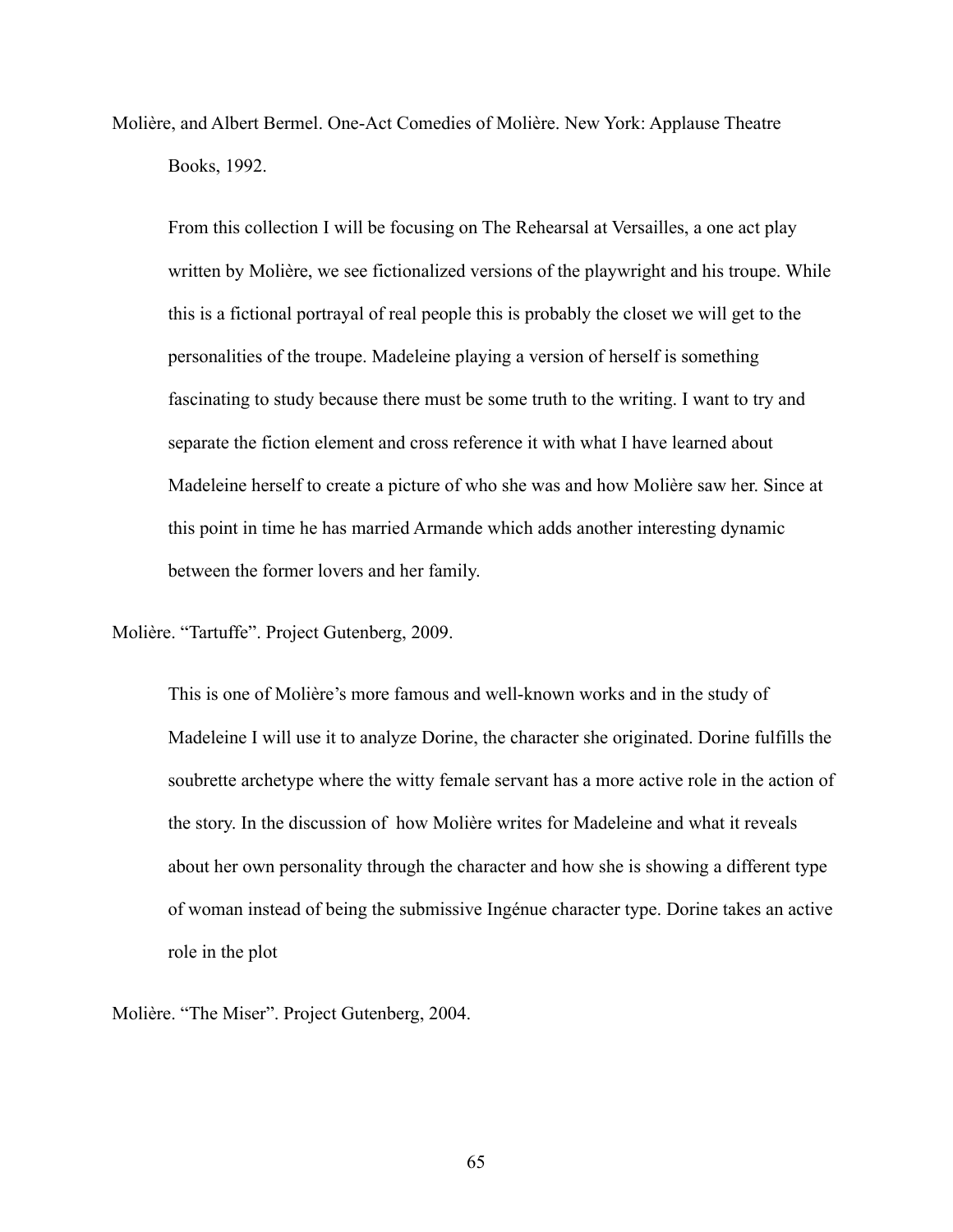In discussing this play I will analyze the character of Frosine, another character Madeleine originated. The way the character is described as an "intriguing woman" is an interesting archetype to analyze and how she interacts with the other characters including Harpagon, who was played by Molière. The role is one that requires a sly wit to it which Madeleine thrives at but it is not a servant character which she normally played in other works. This character is a lot more conniving, looking out for her best interests at the end of the day and will do all she can to get what she wants. The interesting aspect is that the character is not from the servant class but as someone possibly living in genteel poverty as her main goal is to get paid so she can repay a fee.

Molière. "Les Précieuses ridicules" . Project Gutenberg, 2004.

This text demonstrates a role that Madeleine played where Molière plays her love interest. The role of Madelon is such a departure from Epicharis or even Dorine. Showcasing a time where she played a character that is "silly" compared to the sharp witted characters she normally plays. Another interesting notion is that Molière plays her character's "love interest" for what seems to be the first time since Madeleine mostly played the suivante characters in his plays. In this text Molière is satirizing the les précieuses and holding a mirror to them

Part III- Legacy

Chevalley, Sylvie. "Armande Béjart, comédienne." Revue d'histoire littéraire de la France, vol. 72, no. 5/6, Armand Colin, 1972, pp. 1035–51.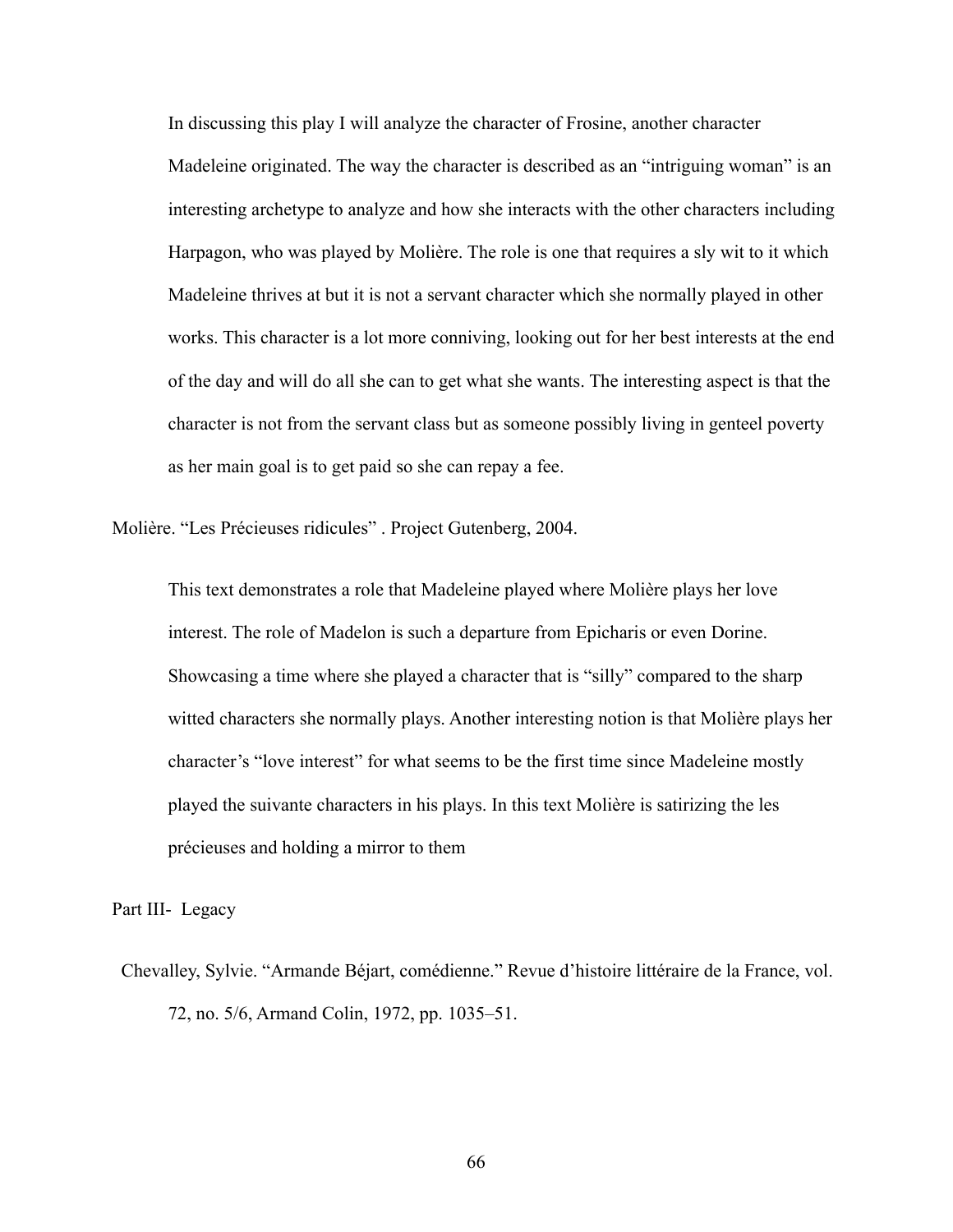In order to understand the legacy that Madeleine inspired and began it is important to look at Armande who continued her sister or mother's (who's to say at this point which narrative about that is true) work in bolstering Molière's rise to notoriety. This biography of Armande gives us insight into her life and her role in the love triangle between her, Madeleine, and Molière. Since she is the one that carried on his legacy and played a large role in the founding of the Comédie Française which is still producing today keeping the work of Molière alive and well. Apart from the question of who her parents actually are, we tend to lose the person behind the scandal and rumours that abound. Since she was in close proximity to Madeleine, Armande must have learned a lot by working with her sister/possible mother.

Lacour, Léopold. Les maîtresses & la femme de Molière, par Léopold Lacour; préface de m. Maurice Donnay. Éditions d'art et de littérature [c1914.

This book is a stunning example of the legacy of Madeleine such that a large portion of this book is about Madeleine's biography and her relationship with Molière and the Comte de Modène. This is a testament to her legacy because there were writers in the 20th Century writing about her and there is mention of a play called *Le Menage de Molière* which discusses the events pertaining to the marriage of Armande to Molière showing just how long this relationship and partnership has enthralled scholars and artists. What I am hoping to accomplish is separate the woman from the scandal a bit to give Madeleine the proper credit where credit is due.

Gopnik, Adam. "Molière to the Panthéon!" *The New Yorker*, 1 Feb. 2022. https://www.newyorker.com/culture/cultural-comment/Molière-to-the-pantheon?utm\_bra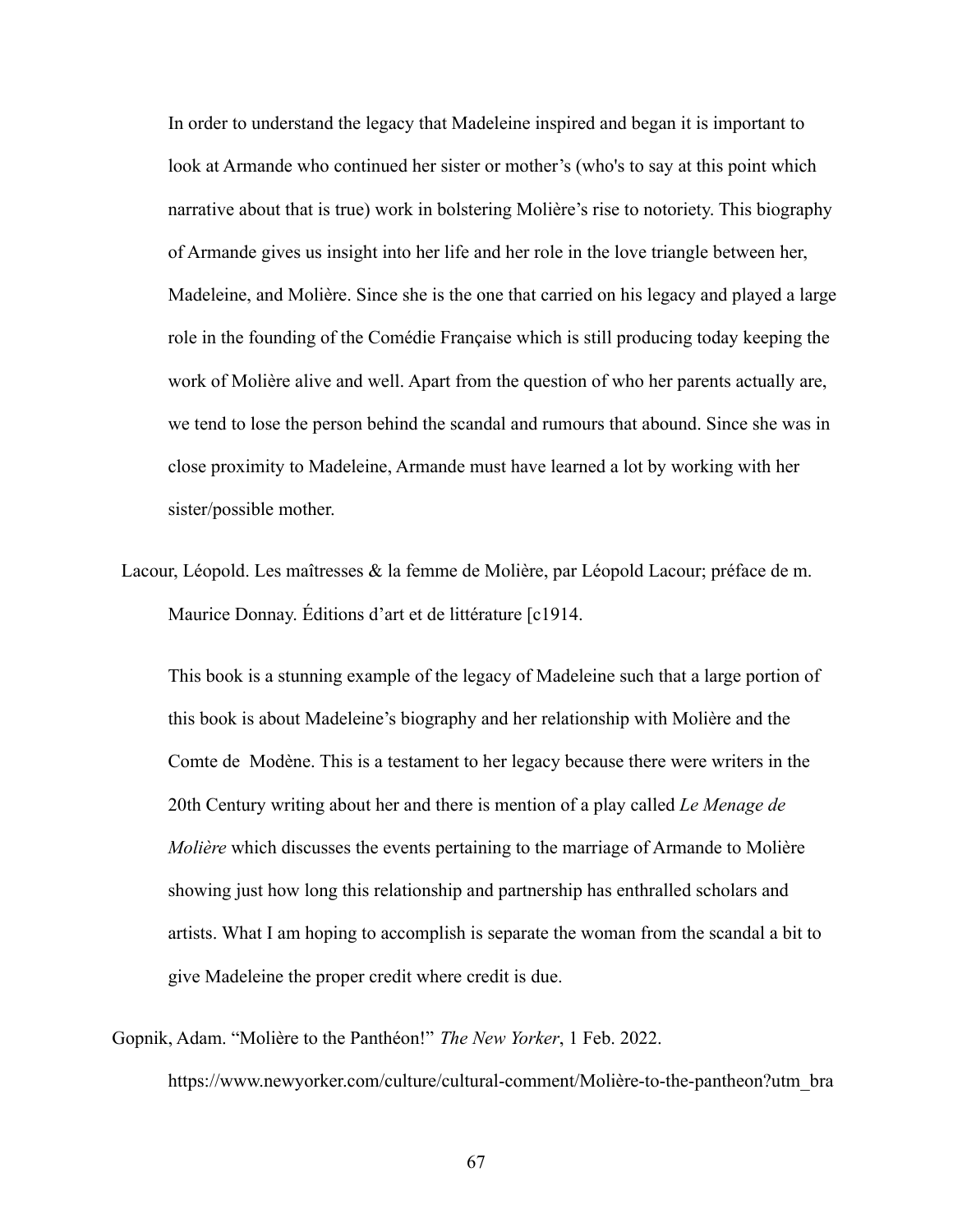nd=tny&utm\_social-type=owned&utm\_medium=social&mbid=social\_twi tter&utm\_source=twitter.

This article describes contemporary/recent events in the news where there is a campaign to get Molière inducted into the Panthéon. In terms of my research it is important to understand that while yes, he should be applauded for the work and contribution to theatre, we shouldn't forget the women in his life that played just as important a role in his success and notoriety. We should owe a large part of Molière's success to Madeleine because of how interlaced their lives were and her tenacity and intellect. Madeleine was described far and wide as a great actress but we hear so little about her other than Molière's mistress and possibly Armande's mother.